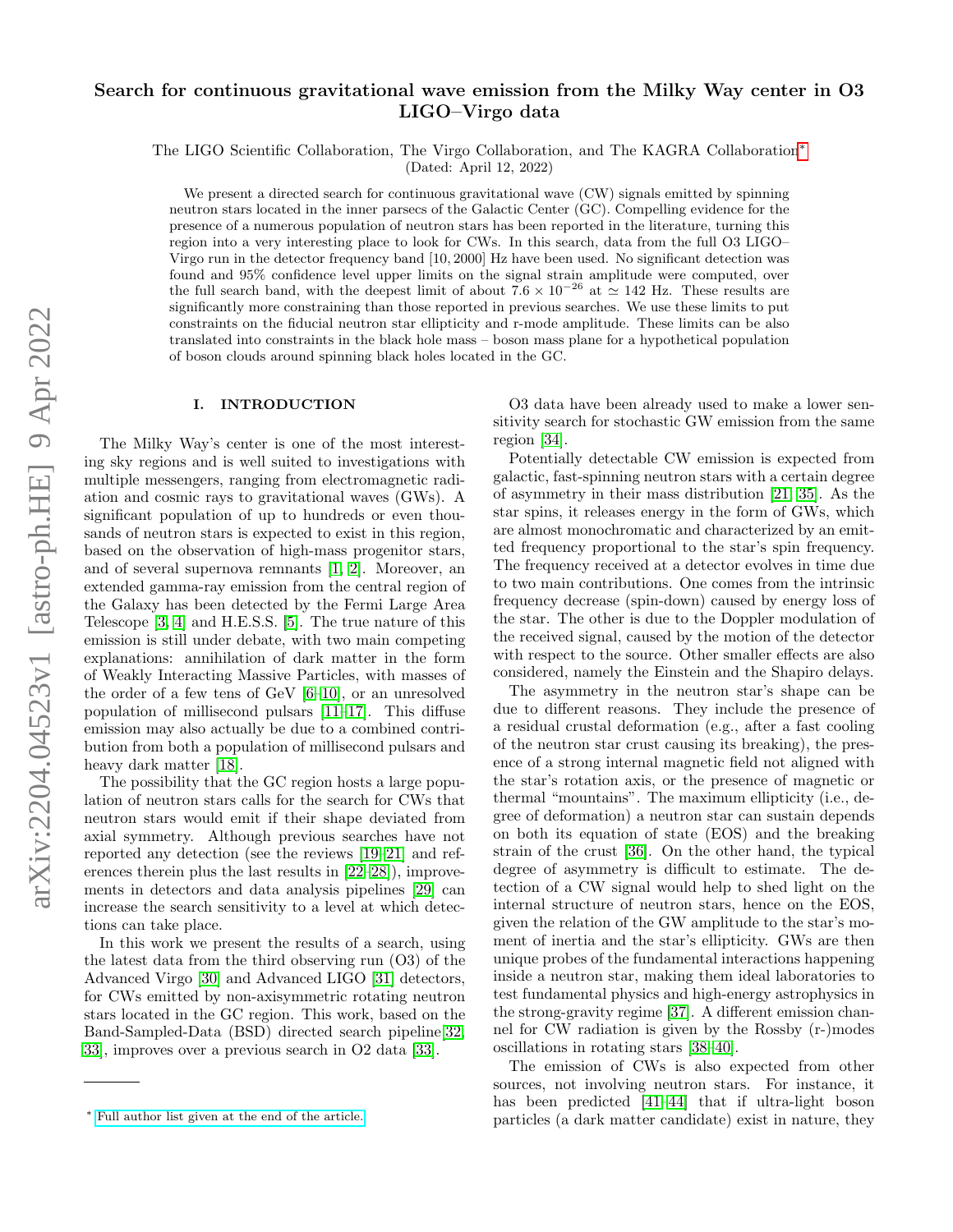may spontaneously form macroscopic "clouds" around spinning black holes through a *superradiance* process (provided that the black hole initial spin is high enough). Once formed such clouds dissipate through the emission of a CW signal, with a frequency mainly depending on the boson mass. In this work we also use the CW search results to constrain a possible boson cloud population in the GC.

The paper is organized as follows. In Sec. [II,](#page-1-0) the data used for the analysis are described. Sec. [III](#page-1-1) is devoted to discussing the explored parameter space and the main search method. Post-processing is presented in Sec. [IV,](#page-3-0) including all the vetoes used to discard instrumental artefacts. In Sec. [V,](#page-5-0) we present the search results and their astrophysical implications, for spinning neutron stars and for boson clouds around spinning black holes. In Sec. [VI,](#page-8-0) conclusions are drawn. Some details on the upper limits computation are given in Appendix [A.](#page-9-0)

# <span id="page-1-0"></span>II. THE DATA

For this search we have used the full O3 data of the two Advanced LIGO detectors in Hanford (H) and Livingston (L) in the United States [\[31\]](#page-11-16) and of Advanced Virgo (V) in Cascina, Italy [\[30\]](#page-11-15). The O3 observing run started on April 1st, 2019 at 15:00 UTC and ended on March 27th, 2020 at 17:00 UTC. During data taking there was a onemonth break, from October 1st, 2019 to November 1st, 2019. The duty factors for O3 were 76%, 71%, 76% for L, H, V respectively. The sensitivities of the three detectors are comparable at lower frequencies, while Virgo sensitivity above ∼ 100 Hz is smaller than the other two LIGO detectors. The last version of the high-latency calibrated data (C01 frames) [\[45\]](#page-12-7) has been used for H and L, while for Virgo the "online" calibration version has been used. Moreover, only science segments, i.e. time intervals when the detector is operating in a nominal state and the noise level is considered as acceptable, have been selected. The maximum calibration amplitude uncertainties for LIGO are  $7\%$  during the first half of O3 (O3a) [\[45\]](#page-12-7), and  $11\%$ during the second half of O3 (O3b) [\[46\]](#page-12-8). For Virgo the calibration uncertainty is 5% in amplitude for the full frequency band except for regions around 50 Hz where larger uncertainties appear [\[47\]](#page-12-9). A gating procedure has been applied to LIGO data as described in [\[48\]](#page-12-10) to remove larger transient artifacts. Furthermore, for all the detectors, short-duration noise transients have been removed during the construction of the Short Fourier Transform Database (SFDB) [\[49\]](#page-12-11). The search is based on the BSD framework [\[32\]](#page-11-17), which works with time series sampled at 10 Hz and spanning a 10 Hz frequency band, computed from the SFDB. Indeed in the BSD framework, the parameter space investigated, as well as the choice of the grid steps and the coherence time used, change every 10 Hz. Given the limited computational power available, the parameter space investigated has been chosen satis-

fying some constraints described in Sec. [III A.](#page-1-2) Spectral noise artifacts, known as lines, are also present in detector data. Lists of narrow lines with identified instrumental origin are given in [\[50,](#page-12-12) [51\]](#page-12-13). These lists will be used in the post-processing stage, to veto candidates near instrumental lines (see Sec. [IV A\)](#page-3-1).

## <span id="page-1-1"></span>III. THE SEARCH

The search is conducted with a semi-coherent method [\[33\]](#page-11-18) in which the data are divided into segments of given duration  $T_{\text{coh}}$ . These segments are properly processed, as will be clarified in subsection [III B,](#page-2-0) and then incoherently combined, i.e. not taking into account the signal phase. In this way we can explore a large parameter space at a fixed computing cost, with only a relatively small sensitivity loss with respect to an optimal, fully coherent procedure when applied in an all-sky search (see e.g. Sec. XIID in [\[52\]](#page-12-14)). In this search we do not explicitly search for CW signals from neutron stars with a binary companion. However, as discussed in [\[53\]](#page-12-15), the results presented in this work are valid to some extent also for accreting binaries.

# <span id="page-1-2"></span>A. Parameter space

We look for persistent signals from sources emitting in the detector frequency band [10, 2000] Hz and located in the GC, with a maximum spin-down range of  $[-1.8 \times$ 10<sup>−</sup><sup>8</sup> , 10<sup>−</sup>10] Hz/s. The actual minimum value of the spin-down is a function of the search frequency, as we will clarify below; see also Fig. [1.](#page-2-1)

The parameter-space volume is discretized in several cells. The key quantity governing the discretization is the segment duration  $T_{\text{coh}}$ . Its value is chosen as a function of the frequency to keep the signal frequency at the detector, which varies due to the spin-down and Doppler effect, within one frequency bin, given by  $\delta f = 1/T_{\text{coh}}$ . In each 10-Hz band, the smallest  $T_{\text{coh}}$  is adopted for the whole band. The corresponding number of frequency bins is  $N_f = 10$  Hz  $\times$  T<sub>coh</sub>. The spin-down bin size is given by

$$
\delta \dot{f} = \frac{1}{2T_{\text{obs}}T_{\text{coh}}} \tag{1}
$$

where  $T_{\text{obs}}$  is the total observing time. The bin width for the second order spin-down is

$$
\delta \ddot{f} = \frac{1}{4T_{\text{obs}}^2 T_{\text{coh}}}.
$$
\n(2)

To minimize the computational load of the analysis, we consider a single value for the second order spin-down, i.e.  $N_{\tilde{f}} = 1$ . The number of second order spin-down bins depends on the parameter space investigated and the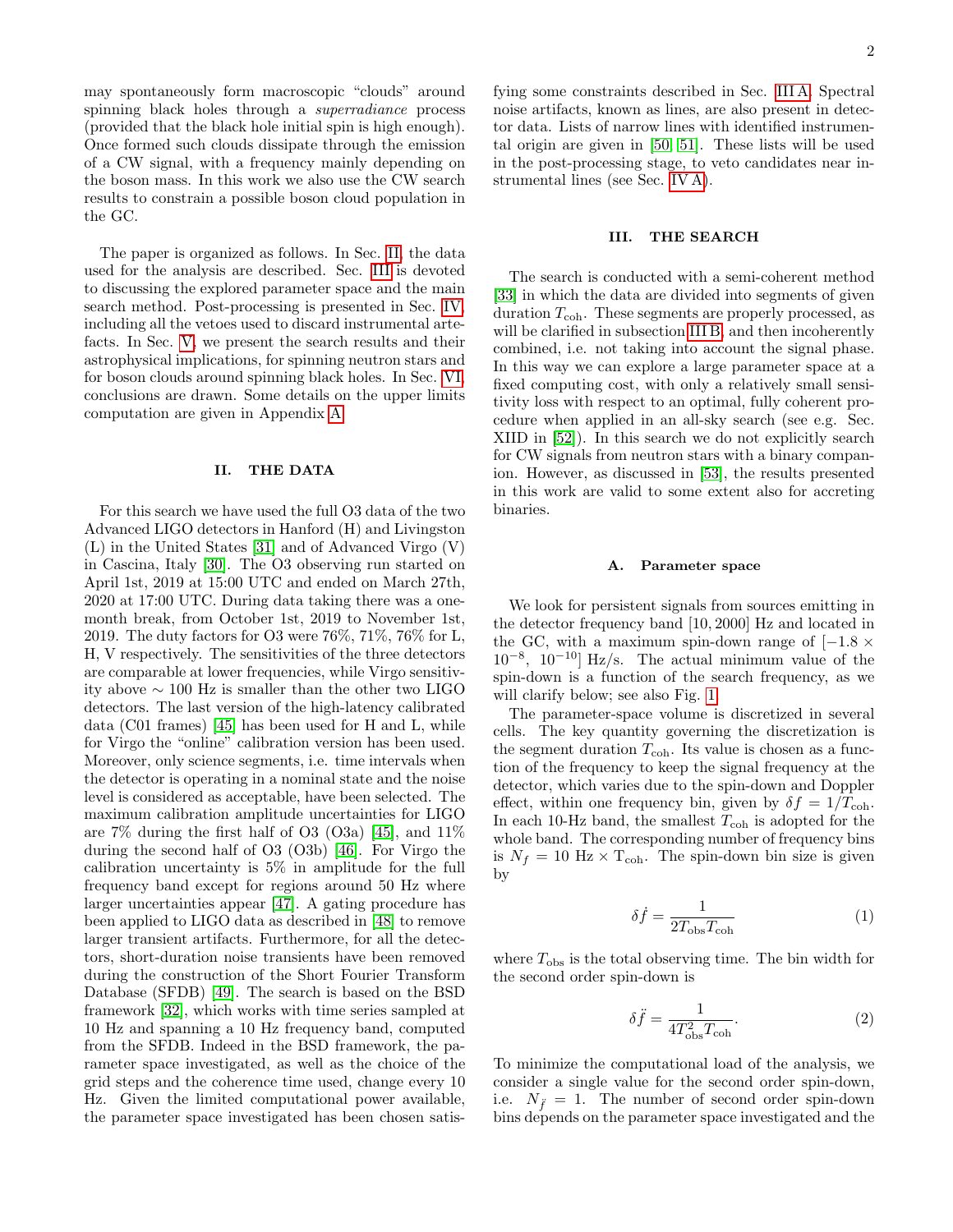

<span id="page-2-1"></span>FIG. 1. Parameter space investigated in this search (see Sec. [III A\)](#page-1-2). The sky position is that of Sgr  $A^*$ , while frequency and spin-down span the ranges given on the axes.

search setup,  $N_{\ddot{f}} = 2N_f \left( T_{\text{obs}} |\dot{f}| / f \right)^2$ , which always satisfies the condition  $N_f \leq 1$  for this search. For balancing the computational cost among the available resources, and taking into account the available CPU memory, a different range of spin-down values is computed for every 10-Hz band, resulting in a smaller minimum value at low frequencies. The number of spin-down/spin-up bins  $N_f$  is then given by the f range covered in each 10-Hz band divided by the corresponding  $\delta \dot{f}$ . The minimum spin-down goes from  $-5.6 \times 10^{-10}$  Hz/s in the band 10– 20 Hz to  $-1.8 \times 10^{-8}$  Hz/s in the band 1990–2000 Hz band. This choice corresponds to a value of a charac-teristic spin-down age<sup>[1](#page-2-2)</sup>  $\tau = f/|\dot{f}|$  that goes from  $\simeq 570$ years at 10 Hz to  $\simeq$  3520 years at 2000 Hz. The small range of positive  $\dot{f}$ , from zero to 10<sup>-10</sup> Hz/s in the full frequency band, allows us to take into account a possible spin-up, as expected for the signal emitted by boson clouds around spinning black holes. The frequency/spindown ranges covered by the search are shown in Fig. [1.](#page-2-1) The estimated computing cost per detector is  $\sim$  500 core hours for jobs running on a Intel ES-2640V4 CPU.

Concerning the sky, only one bin centered at the posi-tion of Sgr A\* [\[54\]](#page-12-16) with right ascension  $\alpha_{\rm GC} = 17h$  45m 40.04s, and declination  $\delta_{\rm GC} = -29^{\circ} 00' 28.1"$  is taken into account. With the values of  $T_{coh}$  we are using, one sky bin covers 30–300 pc, depending on the frequency [\[33\]](#page-11-18), which is wide enough to include the most interesting region around the GC.

# <span id="page-2-0"></span>B. Method

For this work we use the hierarchical semi-coherent BSD directed search pipeline [\[33\]](#page-11-18) based on the FrequencyHough (FH) transform [\[52,](#page-12-14) [55\]](#page-12-17), recently used in the search for CW signals from supernova remnants in our Galaxy [\[26\]](#page-11-20) and previously used for a GC search in Advanced LIGO O2 data [\[33\]](#page-11-18).

In this search, we first partially correct the time series, separately for each detector, removing the Doppler modulation in each 1-Hz frequency sub-band, using its central frequency as a reference (see [\[33\]](#page-11-18) for more details). This is achieved by an heterodyne correction, i.e. multiplying the time series by a complex exponential factor  $e^{i\Delta\phi}$ , where  $\Delta \phi$  is the signal phase variation associated to the Doppler effect and referring to the central frequency of each 1-Hz band within a 10-Hz band.

The second step of the search consists in the selection of the most significant peaks (collectively called "peakmap") in the time-frequency plane. In order to do this, first equalized spectra [\[49\]](#page-12-11) are evaluated. They are obtained as the ratio among the periodogram, given by the square modulus of the Fourier Transform of each data segment with duration  $T_{\text{coh}}$ , and an average spectrum estimation. On the ratio, all the local maxima above a given threshold are selected. Each of these "peaks" is defined by a frequency and by the initial time of the corresponding data segment of length  $T_{\text{coh}}$ . Each peakmap covers 10 Hz in frequency and one month in time.

The peakmap is then passed to the third step of the analysis, which consists in the FH transform. The FH transform maps each time-frequency peak to the intrinsic source frequency and spin-down  $(f_0, f_0)$  plane at a given reference time  $t_0$ . As described in [\[52\]](#page-12-14) each timefrequency peak in the peakmap becomes a line in the FH plane. Hence, each pixel of the FH map has an associated number count  $n$ , corresponding to the number of lines intersecting in that point. The resolution of a single FH map is related to the coherence time  $T_{\rm coh}$  used for the construction of the peakmaps. The resolutions in frequency and spin-down are given by

$$
\delta f_{\rm FH} = \frac{1}{T_{\rm coh} K_f},\tag{3}
$$

$$
\delta \dot{f}_{\rm FH} = \frac{1}{T_{\rm coh} T_{\rm obs} K_f}.\tag{4}
$$

The parameters  $K_f$  and  $K_f$  are the over-resolution fac-tors as described in [\[52\]](#page-12-14), here chosen as  $K_f = 10$  and  $K_{\dot{f}} = 2.$ 

For each 10-Hz band, this process is repeated for each month of data and the single FH maps are summed up into a final map. On this we select outliers, i.e. pairs  $(f_0, \dot{f}_0)$  with high significance. More specifically, for each  $0.01$  Hz subband, and for each spin-down subband<sup>[2](#page-2-3)</sup>, we

<span id="page-2-2"></span><sup>1</sup> This is a rough measure of the star's age, which assumes the initial spin frequency is much higher than the current one.

<span id="page-2-3"></span><sup>2</sup> To minimize the computational load of each analysis job, the full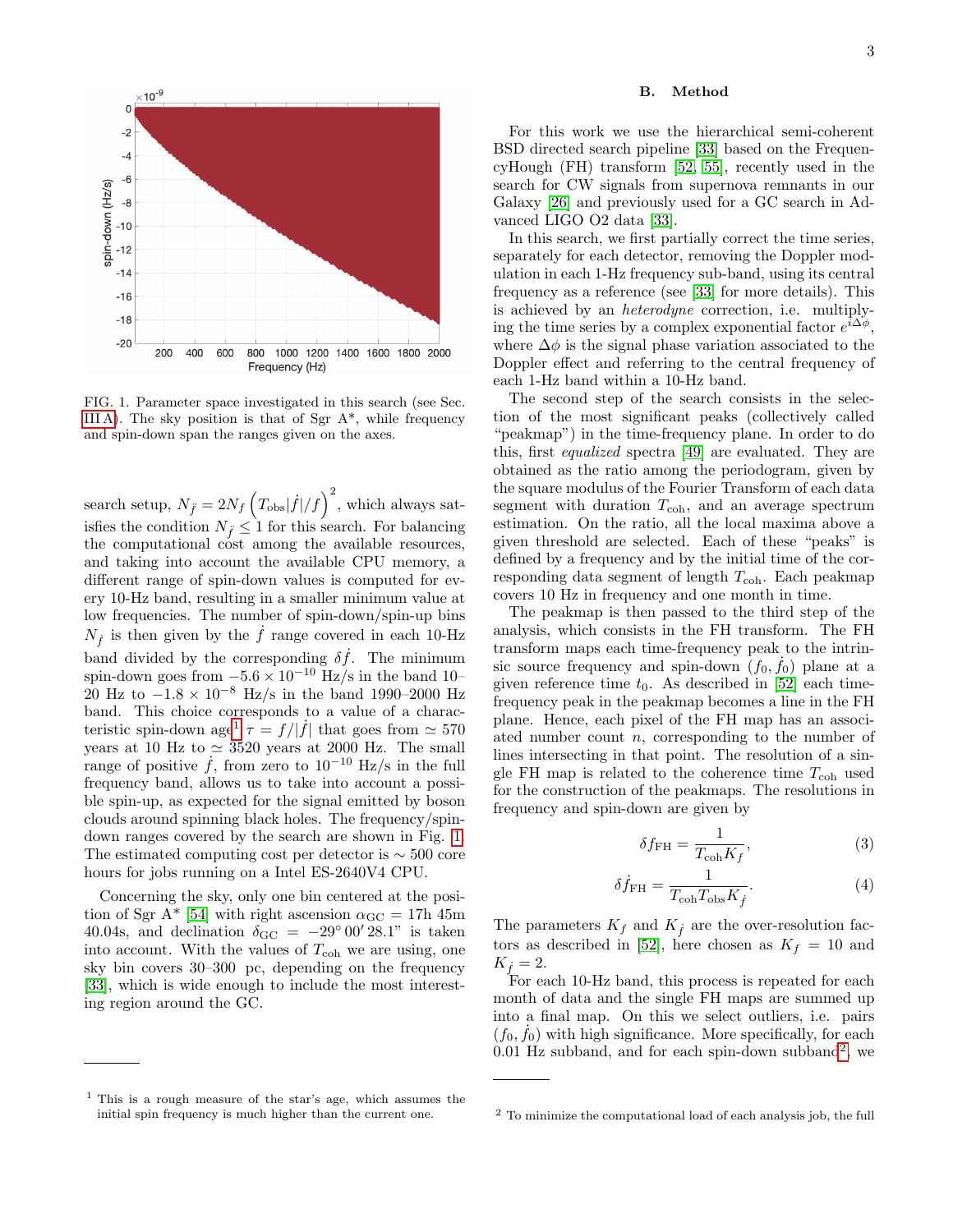take the two strongest outliers. In this way a maximum of ∼ 2000 outliers are selected in each map, and for each spin-down subband. The total number of outliers in the search is 3410398 for L, 3409029 for H and 3408485 for V. The strength of an outlier is expressed through the Critical Ratio (CR) defined as

$$
\rho_{\rm CR}(n) = \frac{n - \mu_n}{\sigma_n},\tag{5}
$$

where  $\mu_n$  and  $\sigma_n$  are the mean and the standard deviation of the FH number count  $n$ , respectively. The CR of an outlier corresponds to a significance, expressed e.g. in terms of p-values, compared to the expected CR distribution under the hypothesis that the data do not contain any signal and assuming a Gaussian noise distribution.

Coincidences among pairs and triplets of outliers found in the data of the three detectors are computed. Coincidences among two outliers are defined on the base of a dimensionless distance defined as [\[52\]](#page-12-14)

$$
d = \sqrt{\left(\frac{\Delta f}{\delta f_{\rm FH}}\right)^2 + \left(\frac{\Delta \dot{f}}{\delta \dot{f}_{\rm FH}}\right)^2},\tag{6}
$$

where  $\Delta f$  and  $\Delta \dot{f}$  are the differences between the outlier parameters. All the pairs of outliers from two different detectors (i.e. HL, HV, LV) with a distance smaller than  $d_{\text{thr}} = 4$  pass to the post-processing stage [\[26,](#page-11-20) [33\]](#page-11-18). Moreover, mean parameters of coincident HL outliers are used to compute the distance from V outliers, using the same criterion as before, selecting in this way triple coincidences, which are subject to a similar post-processing.

A total of 2142 triple HLV coincidences have been found, mostly from candidates with spin-up. Double coincidences are 37570 for HL, 36988 for HV and 37455 for LV. Given the lower sensitivity of the Virgo detector compared to Hanford and Livingston at higher frequencies, we only keep those double-coincident candidates below 100 Hz, reducing the number of HV and LV coincidences to 381 and 458 respectively. This choice is justified by the fact that a real signal showing a significant result in the Virgo detector above 100 Hz, should necessarily be evident also in the HL coincidence set.

To screen out insignificant outliers, we select only the double coincidences with a  $\rho_{CR}(n) > \rho_{CR,\text{thr}}$ . The threshold is chosen considering the probability of picking, on average over each 10-Hz band, 500 false single-detector candidates over the total number of spin-down bins, under the assumption of Gaussian noise. The threshold used is  $\rho_{\text{CR,thr}} \simeq 4.78$  and it is the same for each dataset. This threshold is also very close to the mean  $\rho_{CR}$  plus one standard deviation of the CR distribution across the single-detector candidates excluding those due to known instrumental lines. This step is described in Sec. [IV A.](#page-3-1) From a computational point of view, using a higher threshold would have certainly reduced the number of potential candidates for further investigation. However, this would also increase the false-dismissal probability. For the triple HLV coincidence set we focused on those candidates above  $\rho_{\text{CR,thr}}$ , including those with a frequency below 100 Hz, independently of their CR.

#### <span id="page-3-0"></span>IV. POST-PROCESSING

Before passing to the followup stage, the outliers selected during the coincidence step undergo a series of vetoes. The set of vetoes is applied on all the coincident outliers discarding those having at least one of the following features: they overlap in frequency with known spectral lines (in at least one of the detectors); they are not consistent with the expected significance in each detector (higher significance is expected to arise from the most sensitive detector). These vetoes are described in more detail in the following sections.

#### <span id="page-3-1"></span>A. Lines Veto and consistency check

Due to the presence of instrumental artifacts [\[56\]](#page-12-18), typically spectral lines [\[57\]](#page-12-19)), which affect the data quality, outliers lying in a frequency band polluted by a known noise line [\[50,](#page-12-12) [51\]](#page-12-13) are vetoed. A candidate is then vetoed if during the run its frequency intersects with the frequency region affected by the spectral line. This veto step is applied before coincidences. At this stage, ∼ 8.0% of the outliers are removed from the H dataset, while  $\sim$  4.6% and  $\sim$  4.9% are removed from L and V, respectively.

The list of instrumental artifacts for which the source is not completely understood (e.g. unknown lines) are not used to veto candidates at this stage of the search.

For the consistency veto [\[33,](#page-11-18) [58\]](#page-12-20) we have discarded all coincident candidates that show a weighted CR in the less sensitive detector more than three times higher than the one in the more sensitive detector. At this stage the CR we are considering is the one computed from the FH number count. At a later stage, a second consistency veto will be applied using the 5-vector  $S$ -statistic [\[59,](#page-12-21) [60\]](#page-12-22) (see Sec. [IV B\)](#page-4-0). In practice, assuming that the noise spectral density in the first detector is worse, i.e.  $S_{n_1}(f) > S_{n_2}(f)$ , only the outliers with  $\rho_{CR_1}/\sqrt{S_{n_1}(f)} < 3\rho_{CR_2}/\sqrt{S_{n_2}(f)}$ survive to the next post-processing step. In this search, however, this veto only had a very minor effect, removing only one candidate in the HL pair when applied after the lines veto.

At this stage about 37000 outliers survived for the double coincidences Livingston–Hanford (LH), Livingston– Virgo (LV), Hanford–Virgo (HV), while of the order of 2000 outliers did pass this first selection for the triple

spin-down range has been divided into a few subbands, going from 9 for all the bands above 20 Hz to 16 jobs for the band 10–20 Hz.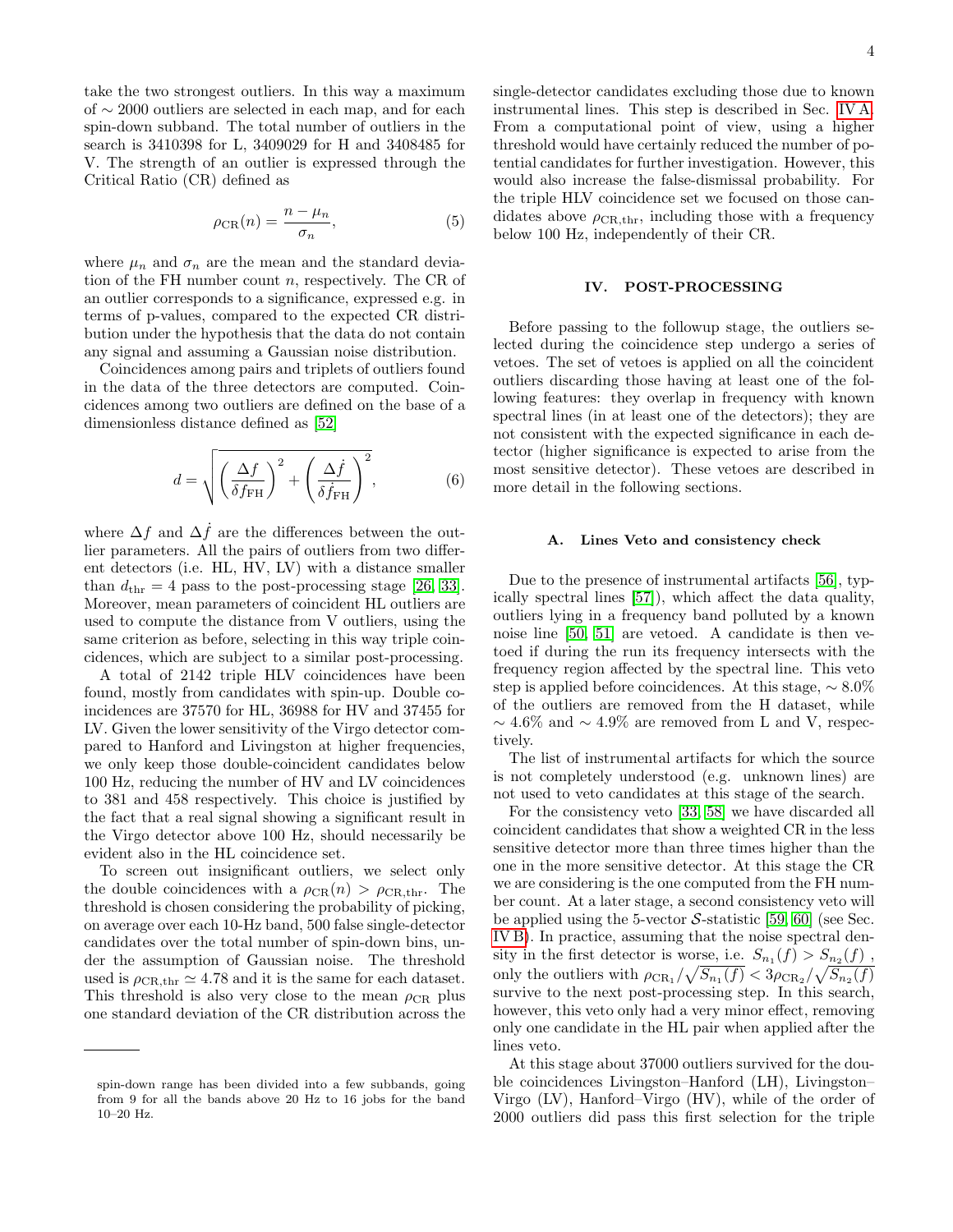<span id="page-4-1"></span>TABLE I. Number of surviving candidates at each stage of the veto chain. Double (HL,LV,HV) and triple (HLV) coincidences are done among candidates surviving the known lines removal. For the HL pairs all the candidates above the CR threshold are followed up, while for the LV and HV pair we do not follow up candidates above 100 Hz. For the HLV case there were only two candidates with  $\rho_{CR}(n) > \rho_{CR,\text{thr}}$ , hence we also follow up the only candidate present below 100 Hz even if its significance is below the threshold. A total of 361 candidates passed to the next step of the analysis described in Sec. [IV B.](#page-4-0)

| Single  | After lines removal    |                                       |  |
|---------|------------------------|---------------------------------------|--|
| 3409029 | 3135640                |                                       |  |
| 3410398 | 3250804                |                                       |  |
| 3408485 | 3240966                |                                       |  |
| Double  | $f_0 < 100 \text{ Hz}$ | $\rho_{CR}(n) > \rho_{CR,\text{thr}}$ |  |
| 37570   | selection not applied  | 274                                   |  |
| 37455   | 458                    | 40                                    |  |
| 36988   | 381                    | 44                                    |  |
| Triple  |                        |                                       |  |
| 2142    |                        | $\bf{2}$                              |  |
|         |                        |                                       |  |

coincidence. Exact numbers are reported in Table [I.](#page-4-1) As discussed at the end of Sec. [III B,](#page-2-0) we further reduce the number of candidates to pass to the next veto/followup stages according to their significance  $\rho_{CR}$  and/or if their frequencies are below 100 Hz (see Table [I\)](#page-4-1).

#### <span id="page-4-0"></span>B. Semicoherent 5-vector followup

On the double and triple coincident outliers passing the previous vetoes, we have applied a semi-coherent followup method, based on the so-called 5-vectors, already used in [\[26\]](#page-11-20), which will be briefly summarized here. The method is based on the expected increase of the significance of a given outlier after the frequency modulations are removed from the data, e.g. by applying the heterodyne correction. For searches of CW signals from known pulsars, after removing the effects that modulate the frequency, an amplitude modulation — due to the sidereal pattern — still remains. The sidereal modulation pattern, that arises when the signal is integrated for a chunk of data at least equal to the sidereal day, is the key ingredient used to distinguish between an astrophysical signal or a noise outlier. This modulation produces a splitting of the intrinsic signal angular frequency  $\omega_0$  into five frequencies  $\omega_0$ ,  $\omega_0 \pm \Omega_{\text{sid}}$ ,  $\omega_0 \pm 2\Omega_{\text{sid}}$ , where  $\Omega_{\text{sid}}$  is the Earth's sidereal angular frequency.

The 5-vector template is then built assuming as known the frequency, spin-down and sky position of the source. In our case we apply a matched filter using the 5-vector shape to chunks of data with duration  $T_{\text{sid}} = 2\pi/\Omega_{\text{sid}}$ equal to one sidereal day, and a final detection statistic  $\mathcal S$  is computed summing all the detection statistics computed in each chunk. The same calculation is done in the off-source region, i.e. away from the frequency of the candidate. Details on the  $S$ -statistic can be found in [\[26\]](#page-11-20). From the  $S$ -statistic it is possible to compute the corresponding CR and signal-to-noise ratio (SNR) values.

We compute the significance of a given outlier using the semi-coherent method described above in two different situations: i) when we remove the Doppler and spindown modulations (in this case, if the outlier is of astrophysical origin we expect to have a higher significance), and ii) when no demodulation is applied to the time series. We expect to have an increase of the significance for the case of the demodulated signal when compared to the case where no demodulation is applied. We use these criteria to keep interesting outliers and pass them to the final followup stage. After this stage the number of remaining candidates decrease to 62 for the LH pair, 13 and 10 for the HV, LV pairs with frequencies below 100 Hz, respectively. Two out of the three HLV candidates investigated in this stage have been discarded, while the candidate below 100 Hz passed to the next step.

# C. Cumulative significance check

For this followup stage we rely on the consistency of the significance of a CW signal during the observing time. Specifically, we expect that the significance of a signal will steadily increase as we integrate over more time and hence accumulate more power, following a positive trend as more data is used. On the other hand, a sudden increase or decrease in the significance as more data is integrated is a clue indicating the presence of non-stationary noise. We compute the cumulative signal-to-noise ratio and CR on a monthly basis using the 5-vector statistic over a starting time series (no Doppler or spin-down phase correction is applied), and we compare this trend with the one using the heterodyne-corrected time series. The heterodyne phase correction applied in this latter case,  $e^{i\phi(f_0, \dot{f}_0)}$ , is fully described by the parameters of the outlier investigated. These curves are computed separately for each detector. Many outliers presented inconsistencies between the corrected vs the uncorrected case in the same detector (e.g. the cumulative curve of the uncorrected case was always above the corresponding corrected one) or inconsistencies between the two detectors (e.g. for the corrected time series, the cumulative curve of the less sensitive detector was always above the corresponding curve of the most sensitive one). The inconsistencies between the curves suggest that these outliers have been produced by an artifact in only one detector. Indeed for the HV and LV pairs, and the HLV triplets, all of the outliers have been discarded with this veto, while 15 candidates for the HL pair were further investigated through visual inspection. We describe these additional tests in the following.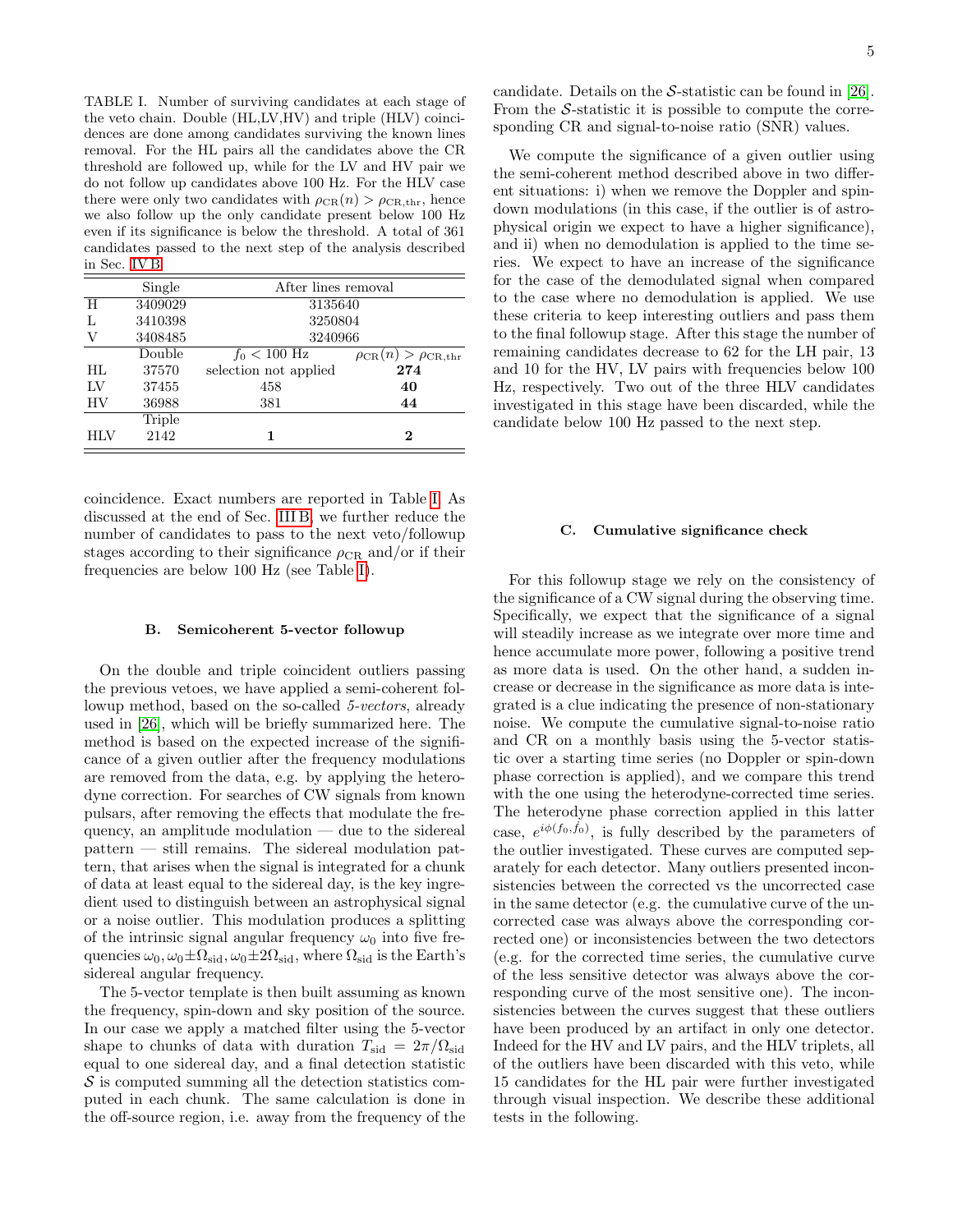To further investigate the remaining 15 outliers from HL, we visually inspect the spectra and the peakmaps using different frequency resolutions. In this way eventually hidden noise features can arise, e.g. narrower spectral lines, and the true origin of the signal candidate can be found. As a second check we have verified if some of the remaining outliers had an evolving frequency that crossed one of the lines of the unidentified set of spectral noise artifacts found in the detectors [\[61\]](#page-12-23), although none of the candidates overlapped with this set of unidentified lines. Concerning the spectra we have visually inspected differences and similarities between i) the spectra of the heterodyned time series, corrected using the candidate's parameters  $(f_0, \dot{f}_0)$ , ii) the original spectra, when no correction is applied. If instrumental lines are present these should be present also before correcting the time series. We use three different frequency resolutions for these spectra of  $3.2 \times 10^{-8}$  Hz,  $3.2 \times 10^{-7}$  Hz and  $3.2 \times 10^{-6}$  Hz, equivalent to full resolution spectra (12 months, full run, no average) and to averaging over chunks of duration  $T_{\rm obs}/10$ ,  $T_{\rm obs}/100$  respectively. Concerning the peakmaps, we have checked if local maxima appear in the frequency histogram of the peakmaps (i.e. the peakmap projected onto the frequency axis) in the corrected and/or uncorrected case. Also in this case, if an instrumental line is present, this should appear in the peakmap and peakmap histogram before correction, polluting the interested band. These peakmaps have a frequency resolution of  $1/T_{\text{coh}}$  while the histograms are built using five different bin widths from  $1/T_{\text{coh}}$  to  $5/T_{\text{coh}}$ . We use wider bins to be robust against signals which may deviate from the model (or if the candidate's parameters are not accurate enough). Through this inspection we have been able to discard 13 out of these 15 candidates, given the presence of noise spectral artefacts likely consistent with weak instrumental lines in the frequency band intersected by the candidate, which clearly appear either in the uncorrected spectra or in the peakmap histograms.

Two out of these 15 visually inspected candidates did not show a clear presence of a weak line nearby before correction, although neither a strong feature suggesting their astrophysical origin after the correction (e.g. a typical 5-vector shape in the corrected spectra). We quantify the significance associated to these candidates using the peakmap histogram counts over the frequency. We consider the frequency subband originally used to select the candidates in the FrequencyHough map. We divide this 0.01 Hz band into subbands of 5 bins each. Over each of these smaller frequency subbands we pick the maximum count of the peakmap projection. We then compare the position of the maximum peakmap histogram count of the candidate subband with all the maxima computed on the remaining subbands.

We tag as interesting the candidates ranking first or second among the subbands in both detectors. One of the two surviving candidates ranked 59th in H and 30th

<span id="page-5-1"></span>TABLE II. Parameters of the surviving outlier. The sky position is the one used for the search and coincident to that of Sgr A<sup>\*</sup> with  $\alpha_{\rm GC} = 17h 45m 40.04s$  and  $\delta_{\rm GC} = -29^{\circ} 00' 28.1"$ . The reference time for the parameters is 1238112018 GPS.

| Detector | $f_0$  Hz | $f_0$ [Hz/s]                         | $\rho_{CR}(n)$ |
|----------|-----------|--------------------------------------|----------------|
| H        |           | $908.7708738 - 2.511 \times 10^{-9}$ | 5.17           |
|          |           | $908.7704061 - 2.521 \times 10^{-9}$ | 4.99           |

in L, hence we discard it.

The second candidate ranked 11th in H and 1st in L, thus confirming its low significance in the Hanford detector. We ran an additional complementary multi-stage follow-up using the method described in [\[62\]](#page-12-24) with the PyFstat package [\[63,](#page-12-25) [64\]](#page-12-26) and with the same configuration as in [\[58\]](#page-12-20). The resulting Bayes factor was significantly lower than what would be expected for a signal within the probed sensitivity range. The original parameters of the candidates are reported in Table [II.](#page-5-1) Also, the initial threshold used for candidate selection was extremely low, opening the possibility to select such outliers compatible with noise fluctuations. As there is no strong evidence for the presence of an astrophysical signal, we can compute upper limits on the signal strain and from them derive some astrophysical constraints.

We conclude that no convincing candidates for a CW signal remain. Hence, we can compute upper limits on the signal strain and from them derive some astrophysical constraints.

# <span id="page-5-0"></span>V. RESULTS

In this section we present the estimates of the upper limits on the signal strain and the constraints we can place in the absence of a detection. We use a quick method to estimate the upper limits, i.e. the maximum  $h_0$  allowed by this search, above which we can exclude the presence of a CW signal with a given confidence level. These limits can be translated into some astrophysical constraints on the ellipticity of neutron stars and the rmode amplitude. Furthermore, we present for the first time — for a directed search toward the GC — "exclusion regions" for the boson mass and black hole mass for boson clouds forming around spinning black holes.

## <span id="page-5-2"></span>A. Upper limits

We provide an estimate of the upper limits using a method based on the sensitivity estimates presented in [\[52\]](#page-12-14). The minimum detectable strain amplitude  $h_{0,\text{min}}$ , with  $\Gamma = 0.95$  corresponding to a 95% confidence level, can be written as:

$$
h_{0,\min} \approx \frac{\mathcal{B}}{N^{1/4}} \sqrt{\frac{S_n(f)}{T_{\text{coh}}}} \sqrt{\rho_{\text{CR},\text{thr}} - \sqrt{2} \,\text{erfc}^{-1}(2\Gamma)} \quad (7)
$$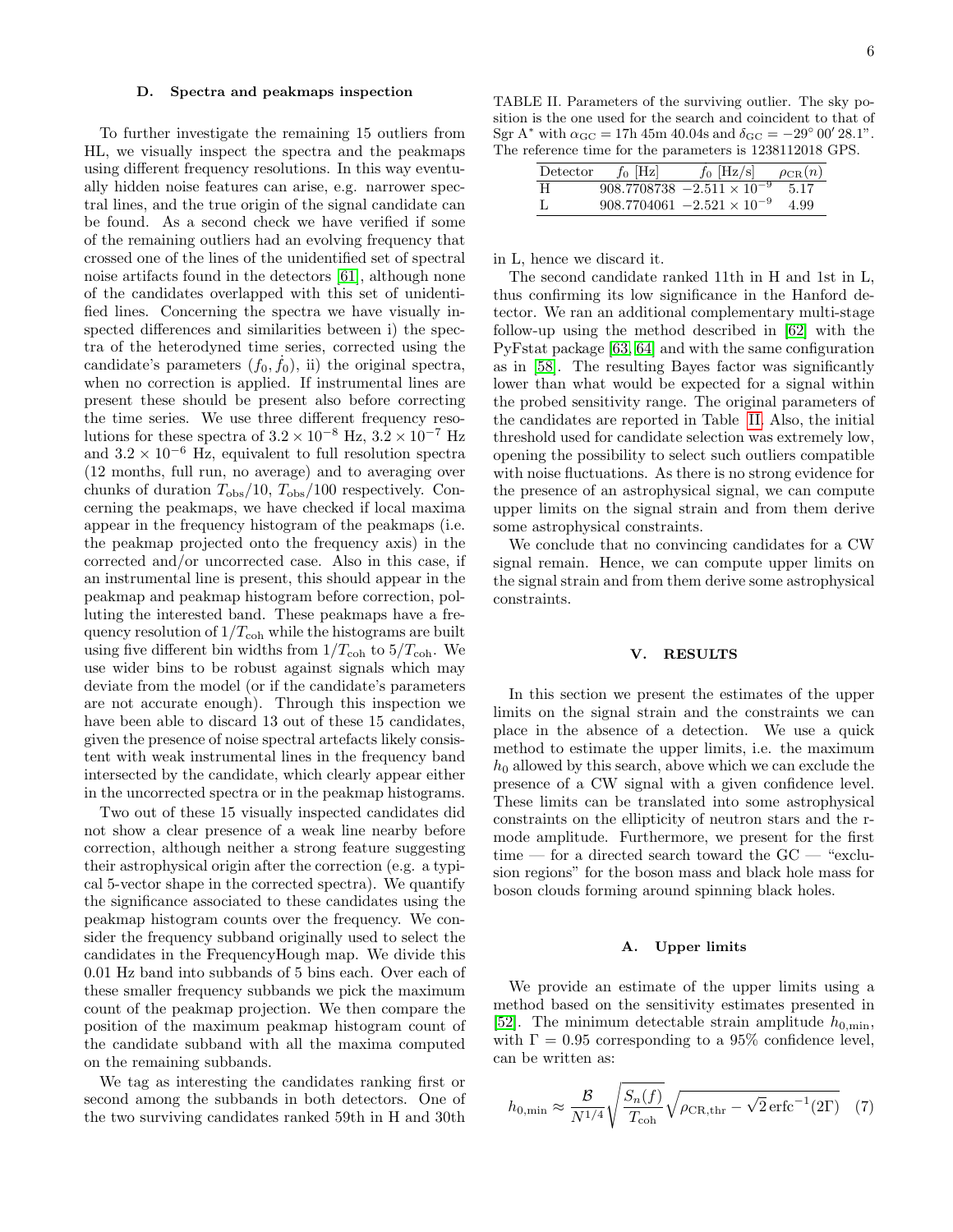where  $N \sim T_{\text{obs}}/T_{\text{coh}}$  is the effective number of FFTs used for the search. In this equation,  $\beta$  is a parameter that depends on the threshold used for peak selection in the peakmap and on a factor dependent on the sky position of the source and on the signal polarization, which is averaged out. For this search we have computed the value of  $\beta$  for the GC case. More details are provided in Appendix [A.](#page-9-0) The formula in Eq. [7](#page-5-2) expresses the minimum detectable strain by a search which selects the candidate with a CR higher than  $\rho_{CR,thr}$ , i.e. it states the best sensitivity a given search can achieve when the minimum CR of our candidates coincides with  $\rho_{\rm CR,thr}$ . On the other hand, if we want to look for the maximum allowed  $h_0$ , above which we can exclude the presence of a CW signal, i.e. provide an estimate of the upper limit, we can substitute for  $\rho_{CR,\text{thr}}$  the value of the maximum CR ( $\rho_{CR,\text{max}}$ ) found in a given frequency band. The width of the 1-Hz frequency band determines the resolution of the upper limits estimate.

We have verified that this estimate of the upper limits, using  $\rho_{\rm CR,max}$  in Eq. [7,](#page-5-2) already implemented in [\[58,](#page-12-20) [65\]](#page-12-27), indeed yields conservative limits if compared to the results obtained with the classical frequentist approach using artificially injected signals. This check has been performed on six frequency bands of 1 Hz each, randomly chosen over the full frequency range investigated. We have also verified that the 95% confidence level upper limits, obtained using software injected signals, are al-ways above the curve defined in Eq. [7](#page-5-2) when  $\rho_{\text{CR,thr}}$  is used. Furthermore the difference between the upper limits obtained using injections and those computed using this method is still within the calibration uncertainty errors, which are already affecting the estimate of the noise power spectral density  $S_n(f)$  (see Sec. [II](#page-1-0) [\[45–](#page-12-7)[47\]](#page-12-9)).

The curve shown in Fig. [2](#page-7-0) represents the joint upper limits estimate of the coincident pair HL. This is obtained by computing the  $h_0^{95\%}(\rho_{CR,\max}, S_n)$  separately for each H and L detector and keeping the worst of the two curves in each Hz. For a given detector, the CR has been taken equal to the maximum in each 1-Hz band, otherwise was set equal to  $\rho_{\text{CR,thr}}$  if the maximum CR in that band was lower than  $\rho_{\text{CR,thr}}$ . Given that for a given pair (or triplet) of detectors the combined upper limits curves are dominated by the less sensitive detector, we do not report the LV, HV, LHV associated curves given the large difference between the  $S_n(f)$  of the Virgo detector compared to the power spectral density of Hanford and Livingston. From the curve in Fig. [2](#page-7-0) it is possible to see a minimum strain of ~  $7.6 \times 10^{-26}$  at 140 Hz. This result improves on the one in [\[33\]](#page-11-18) using O2 data by a factor  $\simeq 1.9$ .

## B. Astrophysical implications

We can exploit the relation between the GW strain amplitude and some astrophysical parameters characterizing the emitting system to derive some constraints. In particular, for the isolated neutron star case, we can map

the  $h_0^{95\%}$  upper limit curve to a constraint on the ellipticity of the the star [\[36\]](#page-12-1), making some assumptions on the moment of inertia of the spinning star. It is also possible to convert the upper limits on the strain into constraints on the r-mode amplitude as discussed in [\[66\]](#page-12-28), assuming a coherent emission during the observing time. In addition to these classic limits, typically derived for CW searches from neutron stars, we can derive some exclusion regions over the masses involved in a superradiance process of boson particles around spinning black holes as discussed in Sec. [V B 2.](#page-8-1)

# 1. Neutron stars

a. Ellipticity For the prototypical case of a rotating neutron star with non-axisymmetric deformations misaligned with the rotation axis, the strain amplitude is proportional to twice its spin frequency,  $f_{\rm GW} = 2f_{\rm spin}$ . This scenario corresponds e.g. to the presence of mountains on the neutron star's surface [\[67\]](#page-12-29) and the strain amplitude can be written as

<span id="page-6-1"></span>
$$
h_0 = \frac{4\pi^2 G}{c^4} \frac{I_{zz} f_{\text{GW}}^2}{d} \epsilon. \tag{8}
$$

Assuming that the moment of inertia for a perpendicular biaxial rotor spinning around z,  $I_{zz} = qI_{\text{fid}}$ , can be a multiple of the fiducial moment of inertia  $I_{\text{fid}} =$  $10^{38}$  $10^{38}$  $10^{38}$  kg m<sup>2</sup>, where q is a proportionality factor<sup>3</sup>, the  $h_0$ can be used to express the ellipticity of the neutron star as a function of the GW signal frequency and the moment of inertia as

$$
\epsilon = 7 \times 10^{-4} \left( \frac{I_{\text{fid}}}{I_{zz}} \right) \left( \frac{h_0}{10^{-24}} \right) \left( \frac{100 \text{ Hz}}{f_{\text{GW}}} \right)^2. \tag{9}
$$

Here a distance of the GC of  $d = 8$  kpc has been assumed, although different estimates of  $d$  exist [\[68](#page-12-30)[–71\]](#page-13-0). In Fig. [3](#page-7-1) we report the estimated 95% confidence level upper limits of the ellipticity,  $\epsilon^{95\%}$ . The two curves indicate the two extreme cases for  $I_{zz} = I_{\text{fid}}$  (upper curve), and  $I_{zz} = 5I_{\text{fid}}$  (lower curve). The shaded region spans all the possibilities between the  $q = 1$  and  $q = 5$  case. Moments of inertia five times larger than the fiducial value can possibly be sustained by stars made up of more exotic components. For the  $q = 1$  case the minimum ellipticity reached for the highest frequency is  $\epsilon = 7.26 \times 10^{-7}$ , while a minimum of  $\epsilon = 1.45 \times 10^{-7}$  is obtained for the  $q = 5$ case. Given this high uncertainty of the actual moment of inertia of the star (dependent on both the mass and the radius of the star), it is useful to quote the corresponding

<span id="page-6-0"></span><sup>3</sup> The exact value of a neutron star's moment of inertia is unknown and it strongly depends on its EOS, for this reason we will use a proportionality factor  $q = 1$  (normal matter) and  $q = 5$  (extreme matter) to cover these two extremes, see [\[36\]](#page-12-1)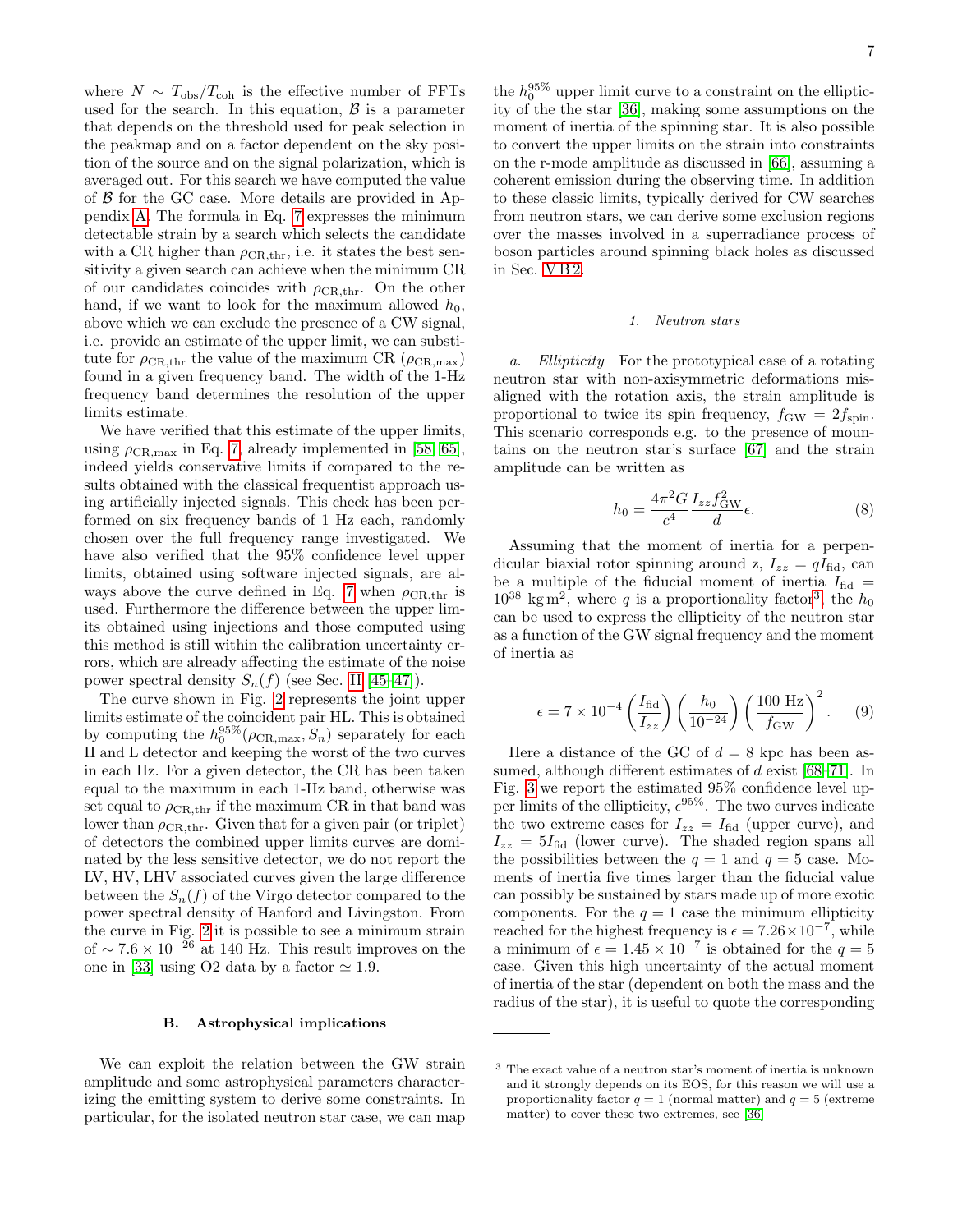

<span id="page-7-0"></span>FIG. 2. Estimates of the 95 % C.L. strain upper limits, derived for the best combination HL in 1 Hz bands.

mass quadrupole  $Q_{22}$  component of the  $l = m = 2$  mode, which is present in the expression of the GW amplitudes in the mass quadrupole formalism [\[72\]](#page-13-1)

$$
Q_{22} = \sqrt{\frac{15}{8\pi}} \epsilon I_{zz}.
$$
 (10)

This quantity is then independent of the actual moment of inertia used and is directly connected with  $h_0$ (see Eq. [8\)](#page-6-1). A minimum value of  $Q_{22} = 5.61 \times 10^{31}$  kg m<sup>2</sup> is reached at the highest frequency.

In this simplest model we are not considering the possible multiple harmonic emission mechanism active in situations like a superfluid pinned to the crust, a triaxial star not spinning around its principal axis and more [\[73,](#page-13-2) [74\]](#page-13-3), where additional radiation is expected at the star's spin frequency  $f_{\rm spin}$  as well at the  $2f_{\rm spin}$ frequency. The case of free precession would require including further terms in addition to the dual harmonic components [\[75\]](#page-13-4).

b. R-mode amplitude Changing the emission scenario but still staying in the single harmonic emission model, the limits on the strain can be parametrized for the case of unstable oscillation modes, namely r-modes, happening at  $f_{\text{GW}} = \frac{4}{3} f_{\text{spin}}$  in the non-relativistic case. The actual proportionality factor between  $f_{\rm spin}$  and  $f_{\rm GW}$ is expected to differ from  $\frac{4}{3}$  in the relativistic case and when the EOS dependence is considered (see [\[76,](#page-13-5) [77\]](#page-13-6)).

Following the discussion in [\[66\]](#page-12-28) it is possible to convert upper limits from the "mountain" scenario to the equivalent r-mode expression, given that the latter can be obtained from the standard expression in the ellipticity case through the mapping  $\psi \to \psi + \pi/4$  corresponding



<span id="page-7-1"></span>FIG. 3. Estimates of the 95 % C.L. ellipticity upper limits assuming a GC distance of 8 kpc. The shaded area between the two curves covers the possible values of the moment of inertia along z of the spinning star. The lower curve corresponds to a moment of inertia five times larger than the fiducial value  $I_{\text{fid}}$ , sustainable by exotic objects.

to a 45 degree rotation of the polarization angle  $\psi$ . The amplitude of r-mode emissions is then given by

$$
\alpha \simeq 0.028 \left(\frac{h_0}{10^{-24}}\right) \left(\frac{d}{1 \text{ kpc}}\right) \left(\frac{100 \text{ Hz}}{f_{\text{GW}}}\right)^3. \tag{11}
$$

This equation has been obtained assuming the dimensionless functional of the neutron star EOS  $J \approx 0.0164$ and a neutron star with mass  $M = 1.4 M_{\odot}$  and radius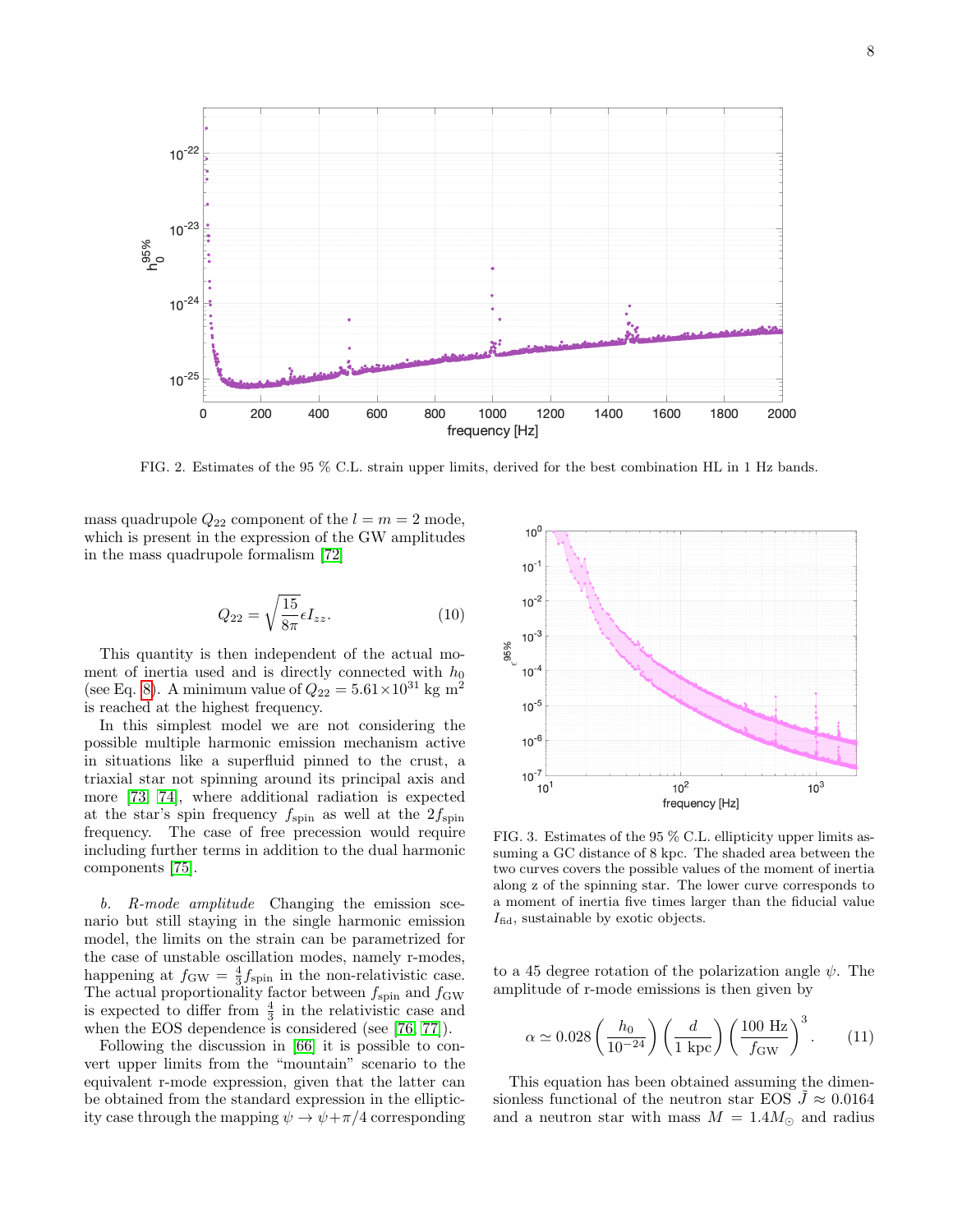

<span id="page-8-2"></span>FIG. 4. Estimates of the 95 % C.L. r-mode amplitude upper limits for neutron stars in the GC region assuming  $d = 8$  kpc.

 $R = 11.7$  km as in [\[66\]](#page-12-28). We report the converted 95% C.L. upper limits on the r-mode amplitude  $\alpha$  in Fig. [4,](#page-8-2) assuming a GC distance of 8 kpc as done for Fig. [3.](#page-7-1) Minimum values of  $\alpha \sim 10^{-5}$  are reached for the highest frequencies.

#### <span id="page-8-1"></span>2. Boson clouds

A population of thousands of stellar-mass black holes is expected to exist near the GC [\[78\]](#page-13-7) and observational evidence is accumulating, see e.g. [\[79,](#page-13-8) [80\]](#page-13-9). A fraction of these black holes may have developed a boson cloud [\[41–](#page-12-5)[44\]](#page-12-6) which is currently depleting by emitting CWs.

In order to put constraints on the boson cloud systems we have first derived the upper limits curve in Fig. [2,](#page-7-0) using only candidates with a positive spin-down (e.g. with spin-up). This is a necessary step to have a more accurate estimate to use for our constraints, since the signal produced by boson clouds around spinning black holes is characterized by a spin-up [\[41\]](#page-12-5) and no spin-down is expected as for the case of spinning neutron stars.

Given an upper limits curve, we can translate it into constraints in the black hole/boson mass parameter space. Following what was done in previous all-sky searches [\[65,](#page-12-27) [81\]](#page-13-10), we compute "exclusion regions" in the parameter space for a given value of the black hole spin before the superradiant cloud growth  $\chi_i$  and for different boson cloud ages,  $t_{\text{age}}$ . The distance is fixed to 8 kpc. Specifically, Fig. [5](#page-8-3) shows the constraints for  $\chi_i = 0.5$  and  $t_{\text{age}} = 10^3$ ,  $10^5$ ,  $10^7$  years. Going from these constraints, valid for specific parameter choices, to the actual exclusion of given combinations of black hole and boson masses is not trivial, as it depends on the uncertain characteristics of the black hole population in the GC. In particular, it is expected that many black holes now residing in the



<span id="page-8-3"></span>FIG. 5. Constraints on the black hole mass – boson mass plane, assuming CW emission from boson clouds around spinning black holes located in the GC. An initial black hole dimensionless spin  $\chi_i = 0.5$  and cloud ages of  $t_{\text{age}} =$  $10^3$ ,  $10^5$ ,  $10^7$  years are considered.

GC region may have ages of Gyrs [\[82\]](#page-13-11), and then would not be relevant anymore from the CW emission point of view. On the other hand, a non-negligible number of black holes should have formed more recently, both by core collapse of a progenitor massive star, or by the coalescence of black hole binary systems, formed e.g. by tidal capture in the dense GC environment [\[83\]](#page-13-12). These systems could have developed a boson cloud which is still in the CW emission phase. A quantitative study of this subject is clearly important but outside the scope of the current paper.

# <span id="page-8-0"></span>VI. CONCLUSION

We have presented a search for continuous GWs from sources in the GC using LIGO and Virgo data from the third observing run. Although the core of this search is the same as the one presented in [\[33\]](#page-11-18), a more sensitive, longer data set has been used, and several novelties have been introduced in this version. First of all the parameter space investigated is much wider, allowing for highfrequency emitters to be searched for. In addition, data from the Virgo detector has been used for the first time, providing an increased number of potential candidates. Along with these extensions, new techniques have been applied in the followup part and for the computation of upper limits. The enormous reduction of the computational load of this last step of the analysis allows for a better use of the resources in the followup part. Indeed this makes possible the use of a lower threshold in the first pass selection of candidates, increasing the final number of outliers, the chance of detection and the overall search sensitivity. One marginal outlier near 909 Hz (see Table [II\)](#page-5-1) could not be decisively ruled out, but is more consistent with a single-detector noise fluctuation.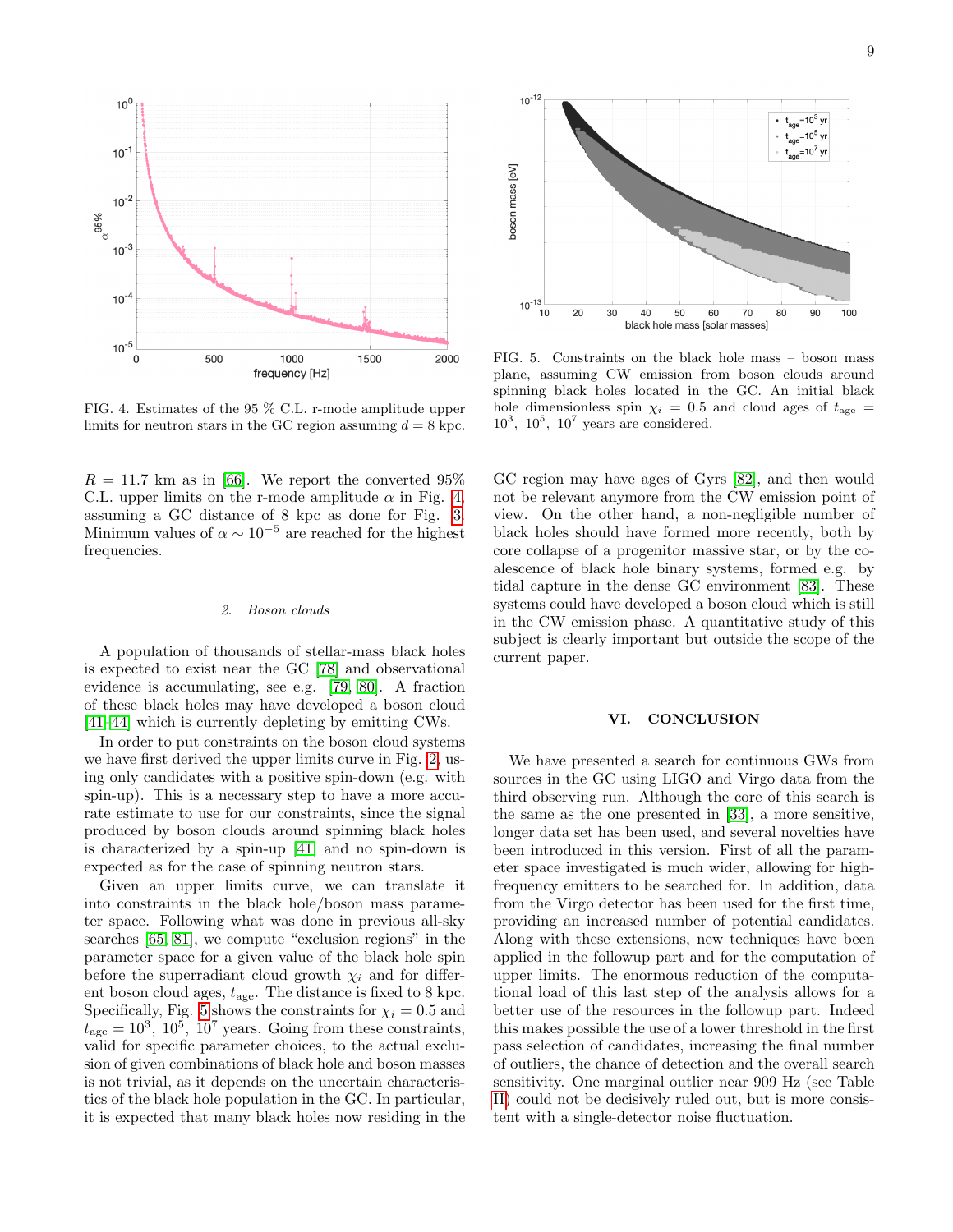The deepest strain limit is  $7.6 \times 10^{-26}$  at 142 Hz, corresponding to levels of ellipticity well below the maximum value expected for a neutron star composed of standard matter [\[36,](#page-12-1) [84,](#page-13-13) [85\]](#page-13-14), solid strange stars, or hybrid and meson-condensate stars [\[72\]](#page-13-1) for most of the frequency band investigated. The most stringent constraints on the r-mode amplitude are obtained at the highest frequencies well below expected quantities for the nonlinear saturation mechanisms [\[86\]](#page-13-15). Finally we provide new constraints on the mass distribution of boson cloud masses in addition to those presented in [\[65\]](#page-12-27).

## <span id="page-9-0"></span>Appendix A: Details on upper limits formula

Following the computation of equation 67 in [\[52\]](#page-12-14) we want to compute the average prefactor  $\beta$  in Eq. [7](#page-5-2) of this paper. The corresponding expression for  $\beta$  for the all-sky case described in [\[52\]](#page-12-14) is equal to

$$
\mathcal{B}_{\text{all-sky}} = \frac{4.02}{\theta_{\text{thr}}^{1/2}} \left( \frac{p_0 \left( 1 - p_0 \right)}{p_1^2} \right)^{1/4}, \quad (A1)
$$

where the number 4.02 results from the average of all the varying quantities  $\alpha$ ,  $\delta$ ,  $\psi$  (see Eq. B19 in [\[52\]](#page-12-14)). All the remaining quantities, i.e. the peak selection threshold  $\theta_{\text{thr}} = 2.5$ , the probability to select a noise peak  $p_0 = 0.0755$ , as well  $p_1 = 0.0692$ , a function depending on  $\theta_{\text{thr}}$ , remain unchanged from [\[52\]](#page-12-14) in this search. For our problem we need to evaluate the expression for a particular sky position and no averaging over  $\alpha$  and  $\delta$  is needed. On the other hand, we do need to average over time and the polarization parameter  $\psi$ , which is uniformly distributed over  $[-\pi/4, \pi/4]$ . Let us now consider the expressions for the beam pattern functions  $F_+$  and  $F_{\times}$  [\[87\]](#page-13-16)

$$
F_{+}(\psi, t) = a(t) \cos 2\psi + b(t) \sin 2\psi,
$$
  
\n
$$
F_{\times}(\psi, t) = b(t) \cos 2\psi - a(t) \sin 2\psi.
$$
 (A2)

It is easy to check that the squared average over the polarization angle  $\psi$  is equal to 0.5. Hence we can write the squared average of  $F_{+}$  and  $F_{\times}$  as

$$
\left\langle F_{+}^{2}\right\rangle _{\psi,t}=\left\langle F_{+}^{2}\right\rangle _{\psi,t}=\frac{1}{2}\left(\left\langle a^{2}\right\rangle _{t}+\left\langle b^{2}\right\rangle _{t}\right).\qquad\qquad\text{(A3)}
$$

Removing also the dependency over time and considering the following average expressions for  $a^2(t)$  and  $b^2(t)$ evaluated for the case  $T_{\text{obs}} = n2\pi/\Omega_{\text{sid}}$ , i.e. an integer number of sidereal days [\[88\]](#page-13-17):

$$
\langle a^2 \rangle_t = \frac{1}{16} \sin^2 2\gamma \left[ 9 \cos^4 \phi \cos^4 \delta + \frac{1}{2} \sin^2 2\phi \right.
$$
  
\n
$$
\times \sin^2 2\delta + \frac{1}{32} (3 - \cos 2\phi)^2 (3 - \cos 2\delta)^2 \right]
$$
  
\n
$$
+ \frac{1}{32} \cos^2 2\gamma \left[ 4 \cos^2 \phi \sin^2 2\delta \right.
$$
  
\n
$$
+ \sin^2 \phi (3 - \cos 2\delta)^2 \right],
$$
  
\n
$$
\langle b^2 \rangle_t = \frac{1}{32} \sin^2 2\gamma \left[ (3 - \cos 2\phi)^2 \sin^2 \delta \right.
$$
  
\n
$$
+ 4 \sin^2 2\phi \cos^2 \delta \right] + \frac{1}{4} \cos^2 2\gamma
$$
  
\n
$$
\times (1 + \cos 2\phi \cos 2\delta).
$$
  
\n(A4)

Evaluating them for the specific sky location  $\delta = \delta_{\rm GC}$ and for each  $(\gamma, \phi)$  of a given detector, where  $\phi$  is the latitude of the detector's site and  $\gamma$  is the orientation of the detector's arms, we can obtain different values for the antenna pattern functions per detector (i−det):

$$
\langle F_{+}^{2} \rangle_{\psi,t} \Big|_{\delta_{\text{GC}}, i-\text{det}} = \langle F_{\times}^{2} \rangle_{\psi,t} \Big|_{\delta_{\text{GC}}, i-\text{det}}
$$
  
= 
$$
\frac{1}{2} \left( \langle a^{2} \rangle_{t} \Big|_{\delta_{\text{GC}}, i-\text{det}} + \langle b^{2} \rangle_{t} \Big|_{\delta_{\text{GC}}, i-\text{det}} \right).
$$
 (A5)

The exact numbers entering as a pre-factor of Eq. (67) of [\[52\]](#page-12-14) for this search differ from the value used for the all-sky search in [\[52\]](#page-12-14), where an average over the sky position is considered, by no more than the 3%. To be more accurate, the actual pre-factors to be used in the calculation of our upper limits will be 4.06, 4.05 and 4.12 for H, L and V, respectively, while for the all-sky case it is equal to 4.02. This means that  $\beta$  in Eq. [7](#page-5-2) is equal to 5.06, 4.93, 5.08 for H, L and V respectively, while it is equal to 4.97 for the all-sky case.

#### ACKNOWLEDGMENTS

This material is based upon work supported by NSF's LIGO Laboratory which is a major facility fully funded by the National Science Foundation. The authors also gratefully acknowledge the support of the Science and Technology Facilities Council (STFC) of the United Kingdom, the Max-Planck-Society (MPS), and the State of Niedersachsen/Germany for support of the construction of Advanced LIGO and construction and operation of the GEO 600 detector. Additional support for Advanced LIGO was provided by the Australian Research Council. The authors gratefully acknowledge the Italian Istituto Nazionale di Fisica Nucleare (INFN), the French Centre National de la Recherche Scientifique (CNRS) and the Netherlands Organization for Scientific Research (NWO), for the construction and operation of the Virgo detector and the creation and support of the EGO consortium. The authors also gratefully acknowledge research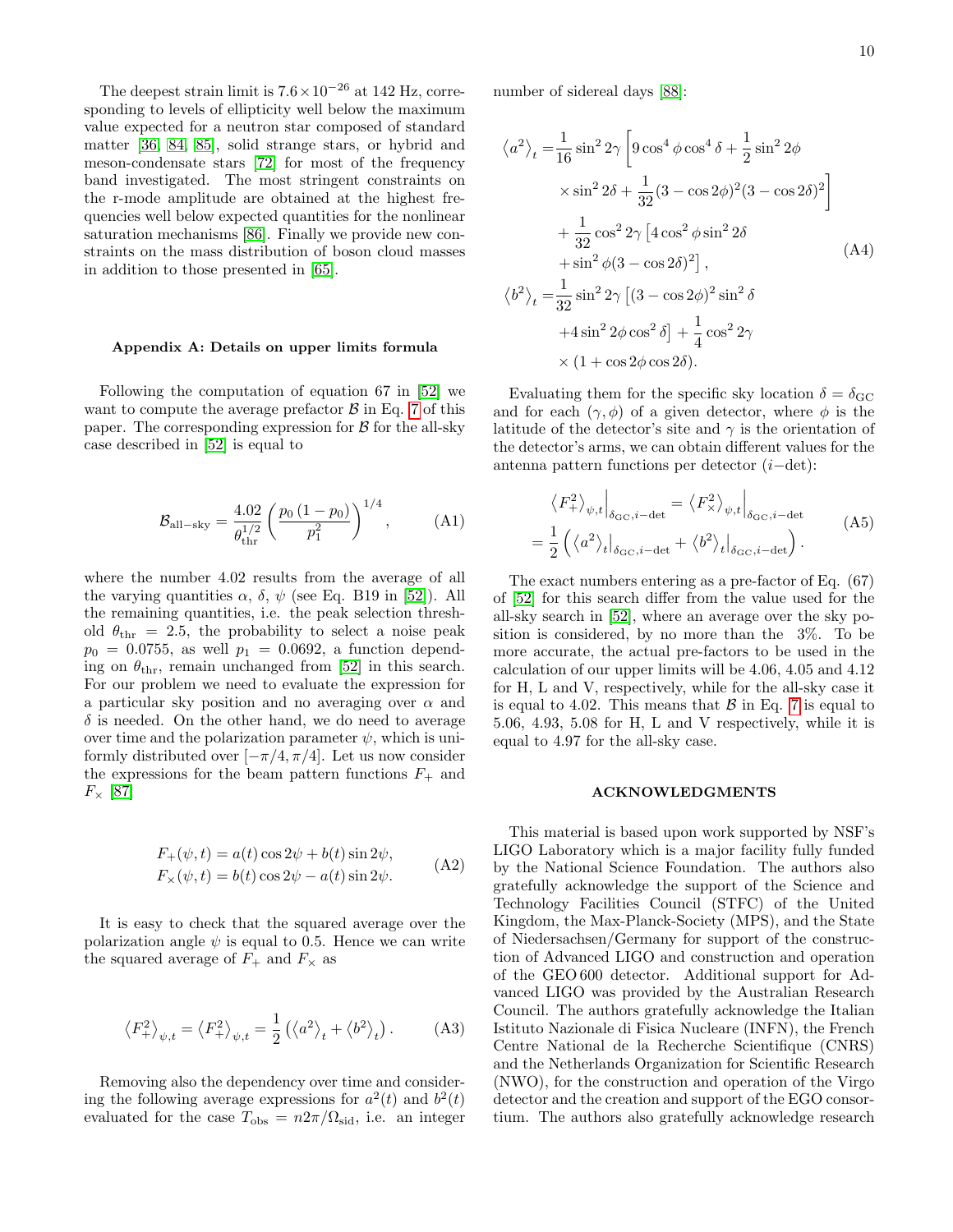support from these agencies as well as by the Council of Scientific and Industrial Research of India, the Department of Science and Technology, India, the Science & Engineering Research Board (SERB), India, the Ministry of Human Resource Development, India, the Spanish Agencia Estatal de Investigación (AEI), the Spanish Ministerio de Ciencia e Innovación and Ministerio de Universidades, the Conselleria de Fons Europeus, Universitat i Cultura and the Direcció General de Política Universitaria i Recerca del Govern de les Illes Balears, the Conselleria d'Innovació, Universitats, Ciència i Societat Digital de la Generalitat Valenciana and the CERCA Programme Generalitat de Catalunya, Spain, the National Science Centre of Poland and the European Union – European Regional Development Fund; Foundation for Polish Science (FNP), the Swiss National Science Foundation (SNSF), the Russian Foundation for Basic Research, the Russian Science Foundation, the European Commission, the European Social Funds (ESF), the European Regional Development Funds (ERDF), the Royal Society, the Scottish Funding Council, the Scottish Universities Physics Alliance, the Hungarian Scientific Research Fund (OTKA), the French Lyon Institute of Origins (LIO), the Belgian Fonds de la Recherche Scientifique (FRS-FNRS), Actions de Recherche Concertées (ARC) and Fonds Wetenschappelijk Onderzoek – Vlaanderen (FWO), Belgium, the Paris Ile-de-France Region, the National Research, Development and Innovation Office Hungary (NKFIH), the National Research Foundation of Korea, the Natural Science and Engineering Research Council Canada, Canadian Foundation for Innovation (CFI), the Brazilian Ministry of Science, Technology, and Innovations, the International Center for Theoretical Physics South American Institute for Fundamental Research (ICTP-SAIFR), the Research Grants Council of Hong Kong, the National Natural Science Foundation of China (NSFC), the Leverhulme Trust, the Research Corporation, the Ministry of Science and Technology (MOST), Taiwan, the United States Department of Energy, and the Kavli Foundation. The authors gratefully acknowledge the support of the NSF, STFC, INFN and CNRS for provision of computational resources.

This work was supported by MEXT, JSPS Leadingedge Research Infrastructure Program, JSPS Grant-in-Aid for Specially Promoted Research 26000005, JSPS Grant-in-Aid for Scientific Research on Innovative Areas 2905: JP17H06358, JP17H06361 and JP17H06364, JSPS Core-to-Core Program A. Advanced Research Networks, JSPS Grant-in-Aid for Scientific Research (S) 17H06133 and 20H05639 , JSPS Grant-in-Aid for Transformative Research Areas (A) 20A203: JP20H05854, the joint research program of the Institute for Cosmic Ray Research, University of Tokyo, National Research Foundation (NRF), Computing Infrastructure Project of KISTI-GSDC, Korea Astronomy and Space Science Institute (KASI), and Ministry of Science and ICT (MSIT) in Korea, Academia Sinica (AS), AS Grid Center (ASGC) and the Ministry of Science and Technology (MoST) in Tai-

wan under grants including AS-CDA-105-M06, Advanced Technology Center (ATC) of NAOJ, and Mechanical Engineering Center of KEK.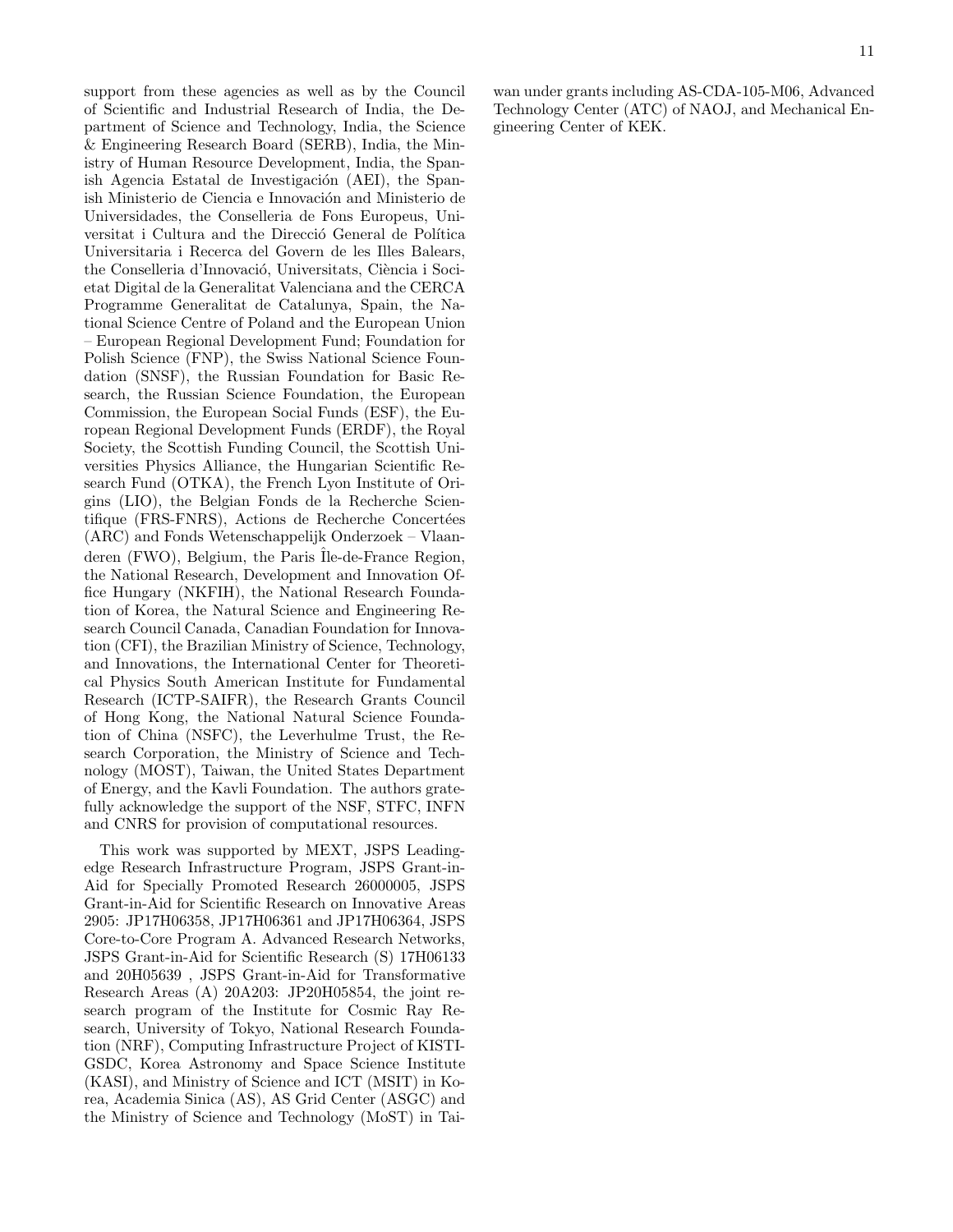- <span id="page-11-0"></span>[1] K. M. Rajwade, D. R. Lorimer, and L. D. Anderson, "Detecting pulsars in the Galactic Centre," Monthly Notices of the Royal Astronomical Society, vol. 471, pp. 730–739, 07 2017.
- <span id="page-11-1"></span>[2] C. Kim and M. B. Davies, "Neutron Stars in the Galactic Center," Journal of Korean Astronomical Society, vol. 51, pp. 165–170, Oct. 2018.
- <span id="page-11-2"></span>[3] M. Ajello and et al., "Fermi-LAT observations of highenergy  $\gamma$ -ray emission toward the galactic center," The Astrophysical Journal, vol. 819, p. 44, Feb 2016.
- <span id="page-11-3"></span>[4] M. Di Mauro, "Characteristics of the galactic center excess measured with 11 years of Fermi-LAT data," Physical Review D, vol. 103, Mar 2021.
- <span id="page-11-4"></span>[5] H.E.S.S. collaboration, "Acceleration of petaelectronvolt protons in the Galactic Centre," Nature, vol. 531, p. 476–479, Mar 2016.
- <span id="page-11-5"></span>[6] A. Cuoco, M. Krämer, and M. Korsmeier, "Novel dark matter constraints from antiprotons in light of AMS-02," Physical Review Letters, vol. 118, May 2017.
- [7] M.-Y. Cui, Q. Yuan, Y.-L. S. Tsai, and Y.-Z. Fan, "Possible dark matter annihilation signal in the AMS-02 antiproton data," Physical Review Letters, vol. 118, May 2017.
- [8] A. Albert and et al., "Searching for dark matter annihilation in recently discovered Milky Way satellites with Fermi-LAT," The Astrophysical Journal, vol. 834, p. 110, jan 2017.
- [9] M. Ackermann and et al., "The Fermi galactic center GeV excess and implications for dark matter," The Astrophysical Journal, vol. 840, p. 43, May 2017.
- <span id="page-11-6"></span>[10] M. Di Mauro and M. W. Winkler, "Multimessenger constraints on the dark matter interpretation of the Fermi-LAT galactic center excess," Physical Review D, vol. 103, Jun 2021.
- <span id="page-11-7"></span>[11] R. Bartels, S. Krishnamurthy, and C. Weniger, "Strong Support for the Millisecond Pulsar Origin of the Galactic Center GeV Excess," Physical Review Letters, vol. 116, Feb 2016.
- [12] S. K. Lee, M. Lisanti, B. R. Safdi, T. R. Slatyer, and W. Xue, "Evidence for Unresolved  $\gamma$ -Ray Point Sources in the Inner Galaxy," Physical Review Letters, vol. 116, Feb 2016.
- [13] F. Calore, M. Di Mauro, F. Donato, J. W. T. Hessels, and C. Weniger, "Radio detection prospects for a bulge population of millisecond pulsars as suggested by FERMI-LAT observations of the inner galaxy," The Astrophysical Journal, vol. 827, p. 143, Aug 2016.
- [14] T. Grégoire and J. Knödlseder, "Constraining the galactic millisecond pulsar population using Fermi Large Area Telescope," Astronomy & Astrophysics, vol. 554, p. A62, 2013.
- [15] Fermi-LAT Collaboration, "Characterizing the population of pulsars in the inner Galaxy with the Fermi Large Area Telescope," 2017.
- [16] D. Hooper and T. Linden, "Millisecond pulsars, tev halos, and implications for the galactic center gamma-ray excess," Physical Review D, vol. 98, p. 043005, Aug 2018.
- <span id="page-11-8"></span>[17] M. Buschmann, N. L. Rodd, B. R. Safdi, L. J. Chang, S. Mishra-Sharma, M. Lisanti, and O. Macias, "Foreground mismodeling and the point source explanation of the Fermi galactic center excess," Physical Review D,

vol. 102, Jul 2020.

- <span id="page-11-9"></span>[18] T. Lacroix, J. Silk, E. Moulin, and C. Bœhm, "Connecting the new H.E.S.S. diffuse emission at the galactic center with the Fermi GeV excess: A combination of millisecond pulsars and heavy dark matter?," Physical Review D, vol. 94, p. 123008, Dec 2016.
- <span id="page-11-10"></span>[19] O. J. Piccinni, "Status and perspectives of continuous gravitational wave searches," 2022.
- [20] K. Riles, "Recent searches for continuous gravitational waves," Modern Physics Letters A, vol. 32, p. 1730035, Dec 2017.
- <span id="page-11-11"></span>[21] M. Sieniawska and M. Bejger, "Continuous gravitational waves from neutron stars: Current status and prospects," Universe, vol. 5, p. 217, Oct 2019.
- <span id="page-11-12"></span>[22] R. Abbott and et al., "Gravitational-wave constraints on the equatorial ellipticity of millisecond pulsars," The Astrophysical Journal Letters, vol. 902, p. L21, Oct 2020.
- [23] R. Abbott and et al., "All-sky search in early O3 LIGO data for continuous gravitational-wave signals from unknown neutron stars in binary systems," Physical Review D, vol. 103, Mar 2021.
- [24] R. Abbott and et al., "Diving below the Spin-down Limit: Constraints on Gravitational Waves from the Energetic Young Pulsar PSR J0537-6910," The Astrophysical Journal Letters, vol. 913, p. L27, May 2021.
- [25] R. Abbott and et al., "Constraints from LIGO O3 data on gravitational-wave emission due to r-modes in the glitching pulsar PSR J0537-6910," 2021.
- <span id="page-11-20"></span>[26] R. Abbott and et al., "Searches for continuous gravitational waves from young supernova remnants in the early third observing run of advanced LIGO and Virgo," The Astrophysical Journal, vol. 921, p. 80, nov 2021.
- [27] R. Abbott and et al., "All-sky search for continuous gravitational waves from isolated neutron stars in the early O3 LIGO data," Physical Review D, vol. 104, no. 8, 2021.
- <span id="page-11-13"></span>[28] R. Abbott and et al., "Search for continuous gravitational waves from 20 accreting millisecond X-ray pulsars in O3 LIGO data," Physical Review D, vol. 105, p. 022002, Jan 2022.
- <span id="page-11-14"></span>[29] R. Tenorio, D. Keitel, and A. M. Sintes, "Search methods for continuous gravitational-wave signals from unknown sources in the advanced-detector era," Universe, vol. 7, p. 474, Dec 2021.
- <span id="page-11-15"></span>[30] F. Acernese and et al., "Advanced Virgo: a secondgeneration interferometric gravitational wave detector," Classical and Quantum Gravity, vol. 32, p. 024001, Dec 2014.
- <span id="page-11-16"></span>[31] J. Aasi and et al., "Advanced LIGO," Classical and Quantum Gravity, vol. 32, p. 074001, Mar 2015.
- <span id="page-11-17"></span>[32] O. J. Piccinni and et al., "A new data analysis framework for the search of continuous gravitational wave signals," Classical and Quantum Gravity, vol. 36, p. 015008, dec 2018.
- <span id="page-11-18"></span>[33] O. J. Piccinni and et al., "Directed search for continuous gravitational-wave signals from the galactic center in the advanced LIGO second observing run," Physical Review D, vol. 101, p. 082004, Apr 2020.
- <span id="page-11-19"></span>[34] R. Abbott and et al., "Search for anisotropic gravitational-wave backgrounds using data from advanced LIGO's and advanced Virgo's first three observing runs," 2021.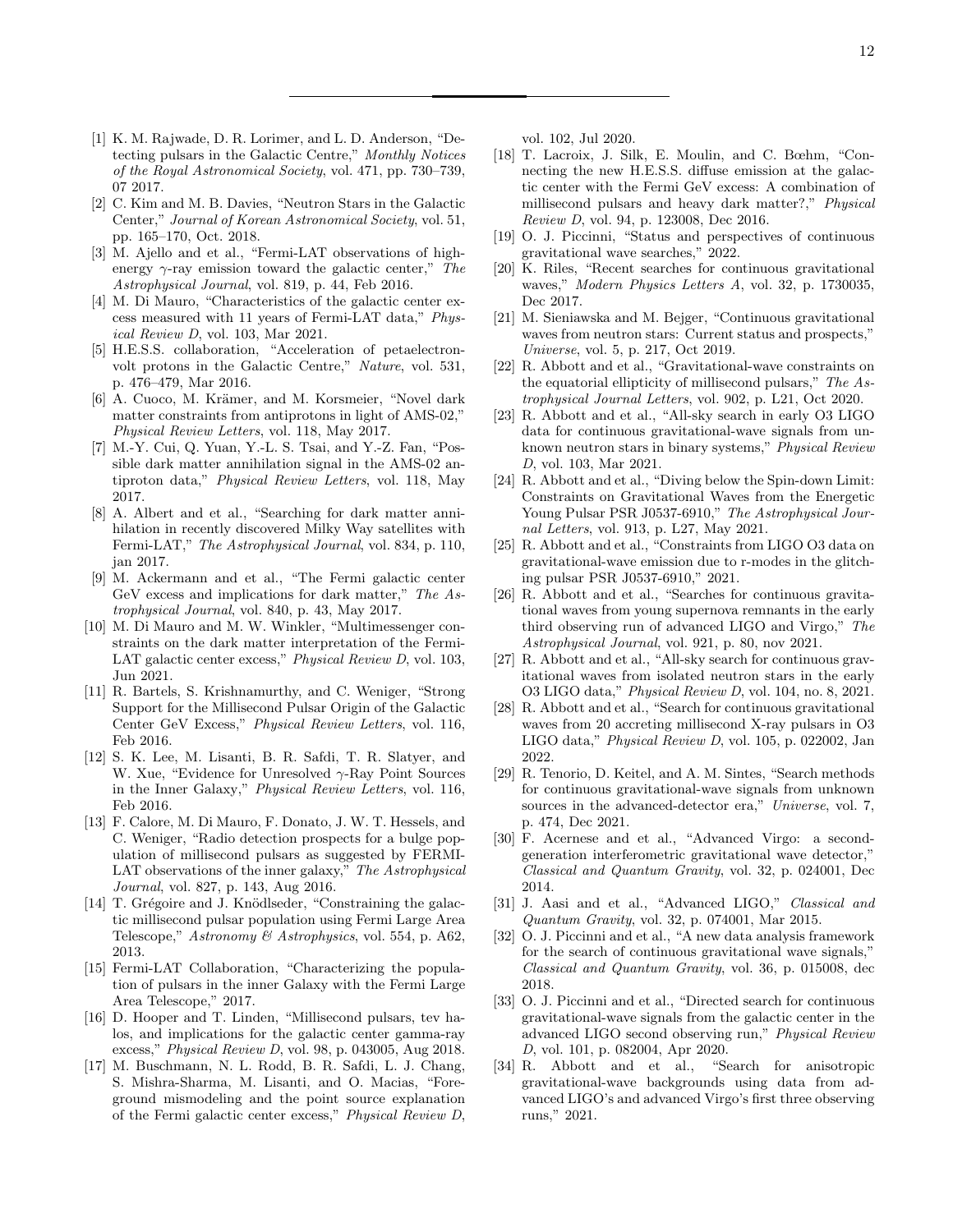- <span id="page-12-0"></span>[35] K. Glampedakis and L. Gualtieri, "Gravitational waves from single neutron stars: An advanced detector era survey," Astrophysics and Space Science Library, p. 673–736, 2018.
- <span id="page-12-1"></span>[36] N. K. Johnson-McDaniel and B. J. Owen, "Maximum elastic deformations of relativistic stars," Physical Review D, vol. 88, p. 044004, Aug 2013.
- <span id="page-12-2"></span>[37] J. M. Lattimer, "The physics of neutron stars," Science, vol. 304, p. 536–542, Apr 2004.
- <span id="page-12-3"></span>[38] N. Andersson, "A new class of unstable modes of rotating relativistic stars," The Astrophysical Journal, vol. 502, pp. 708–713, aug 1998.
- [39] L. Bildsten, "Gravitational radiation and rotation of accreting neutron stars," The Astrophysical Journal, vol. 501, pp. L89–L93, jul 1998.
- <span id="page-12-4"></span>[40] J. L. Friedman and S. M. Morsink, "Axial instability of rotating relativistic stars," The Astrophysical Journal, vol. 502, pp. 714–720, aug 1998.
- <span id="page-12-5"></span>[41] A. Arvanitaki, M. Baryakhtar, and X. Huang, "Discovering the qcd axion with black holes and gravitational waves," *Physical Review D*, vol. 91, Apr 2015.
- [42] M. Baryakhtar, M. Galanis, R. Lasenby, and O. Simon, "Black hole superradiance of self-interacting scalar fields," Physical Review D, vol. 103, May 2021.
- [43] R. Brito, V. Cardoso, and P. Pani, "Superradiance," Lecture Notes in Physics, 2020.
- <span id="page-12-6"></span>[44] R. Brito, S. Ghosh, E. Barausse, E. Berti, V. Cardoso, I. Dvorkin, A. Klein, and P. Pani, "Gravitational wave searches for ultralight bosons with LIGO and LISA," Physical Review D, vol. 96, no. 6, p. 064050, 2017.
- <span id="page-12-7"></span>[45] L. Sun and et al., "Characterization of systematic error in Advanced LIGO calibration," Classical and Quantum Gravity, vol. 37, p. 225008, Oct 2020.
- <span id="page-12-8"></span>[46] L. Sun and et al., "Characterization of systematic error in Advanced LIGO calibration in the second half of O3," 2021.
- <span id="page-12-9"></span>[47] F. Acernese and et al. (Virgo Collaboration), "Calibration of Advanced Virgo and reconstruction of detector strain h(t) during the Observing Run O3," 2021.
- <span id="page-12-10"></span>[48] J. Zweizig and K. Riles, "Information on self-gating of h(t) used in O3 continuous-wave and stochastic searches," Tech. Rep. LIGO-T2000384, LIGO Laboratory, 2021.
- <span id="page-12-11"></span>[49] P. Astone, S. Frasca, and C. Palomba, "The short FFT database and the peak map for the hierarchical search of periodic sources," Class. Quantum Grav, vol. 22, p. 1197, 2005.
- <span id="page-12-12"></span>[50] E. Goetz and et al., "O3a lines and combs found in self-gated C01 data," Tech. Rep. [LIGO-T2100200,](https://dcc.ligo.org/T2100200/public) LIGO Laboratory, 2021.
- <span id="page-12-13"></span>[51] O. J. Piccinni, K. Janssens, I. Fiori, C. Palomba, K. Turbang, L. Pierini, M. C. Tringali, N. Arnaud, and A. Trovato, "Virgo O3 List of Lines," Tech. Rep. [LIGO-](https://dcc.ligo.org/T2100141-v2/public)[T2100141-v2,](https://dcc.ligo.org/T2100141-v2/public) LIGO Laboratory, 2021.
- <span id="page-12-14"></span>[52] P. Astone, A. Colla, S. D'Antonio, S. Frasca, and C. Palomba, "Method for all-sky searches of continuous gravitational wave signals using the frequency-hough transform," Physical Review D, vol. 90, p. 042002, Aug 2014.
- <span id="page-12-15"></span>[53] A. Singh, M. A. Papa, and V. Dergachev, "Characterizing the sensitivity of isolated continuous gravitational wave searches to binary orbits," Physical Review D, vol. 100, Jul 2019.
- <span id="page-12-16"></span>[54] M. J. Reid and A. Brunthaler, "The Proper Motion of

Sagittarius A\*. III. The Case for a Supermassive Black Hole," The Astrophysical Journal, vol. 892, p. 39, Mar 2020.

- <span id="page-12-17"></span>[55] F. Antonucci and et al., "Detection of periodic gravitational wave sources by Hough transform in the f versus  $\hat{f}$ plane," Class. Quantum Grav., vol. 25, p. 184015, 2008.
- <span id="page-12-18"></span>[56] D. Davis and et al., "LIGO detector characterization in the second and third observing runs," Classical and Quantum Gravity, vol. 38, p. 135014, July 2021.
- <span id="page-12-19"></span>[57] P. B. Covas and et al., "Identification and mitigation of narrow spectral artifacts that degrade searches for persistent gravitational waves in the first two observing runs of advanced LIGO," Physical Review D., vol. 97, p. 082002, Apr. 2018.
- <span id="page-12-20"></span>[58] R. Abbott et al., "All-sky search for continuous gravitational waves from isolated neutron stars using Advanced LIGO and Advanced Virgo O3 data," LIGO-P2100367, arXiv:2201.00697, 2022.
- <span id="page-12-21"></span>[59] P. Astone, S. D'Antonio, S. Frasca, and C. Palomba, "A method for detection of known sources of continuous gravitational wave signals in non-stationary data," Classical and Quantum Gravity, vol. 27, p. 194016, sep 2010.
- <span id="page-12-22"></span>[60] P. Astone, A. Colla, S. D'Antonio, S. Frasca, C. Palomba, and R. Serafinelli, "Method for narrow-band search of continuous gravitational wave signals," Physical Review D, vol. 89, p. 062008, Mar 2014.
- <span id="page-12-23"></span>[61] E. Goetz and et al., "Unidentified O3 lines found in self-gated C01 data," Tech. Rep. [LIGO-T2100201,](https://dcc.ligo.org/LIGO-T2100201/public) LIGO Laboratory, 2021.
- <span id="page-12-24"></span>[62] R. Tenorio, D. Keitel, and A. M. Sintes, "Application of a hierarchical MCMC follow-up to Advanced LIGO continuous gravitational-wave candidates," Physical Review D, vol. 104, no. 8, p. 084012, 2021.
- <span id="page-12-25"></span>[63] G. Ashton and R. Prix, "Hierarchical multistage MCMC follow-up of continuous gravitational wave candidates," Physical Review D, vol. 97, no. 10, p. 103020, 2018.
- <span id="page-12-26"></span>[64] D. Keitel, R. Tenorio, G. Ashton, and R. Prix, "PyFstat: a Python package for continuous gravitational-wave data analysis," J. Open Source Softw., vol. 6, no. 60, p. 3000, 2021.
- <span id="page-12-27"></span>[65] R. Abbott and et al., "All-sky search for gravitational wave emission from scalar boson clouds around spinning black holes in LIGO O3 data," LIGO-P2100343, arXiv:2111.15507, 2022.
- <span id="page-12-28"></span>[66] B. J. Owen, "How to adapt broad-band gravitationalwave searches for r-modes," *Physical Review D*, vol. 82, p. 104002, Nov 2010.
- <span id="page-12-29"></span>[67] F. Gittins, N. Andersson, and D. I. Jones, "Modelling neutron star mountains," Monthly Notices of the Royal Astronomical Society, vol. 500, p. 5570–5582, Nov 2020.
- <span id="page-12-30"></span>[68] R. Abuter and et al., "A geometric distance measurement to the galactic center black hole with 0.3% uncertainty," Astronomy & Astrophysics, vol. 625, p. L10, May 2019.
- [69] A. Eckart, A. Hüttemann, C. Kiefer, S. Britzen, M. Zajaček, C. Lämmerzahl, M. Stöckler, M. Valencia-S, V. Karas, and M. García-Marín, "The Milky Way's Supermassive Black Hole: How Good a Case Is It?," Foundations of Physics, vol. 47, p. 553–624, Mar 2017.
- [70] C. Francis and E. Anderson, "Two estimates of the distance to the Galactic Centre," Monthly Notices of the Royal Astronomical Society, vol. 441, pp. 1105–1114, 05 2014.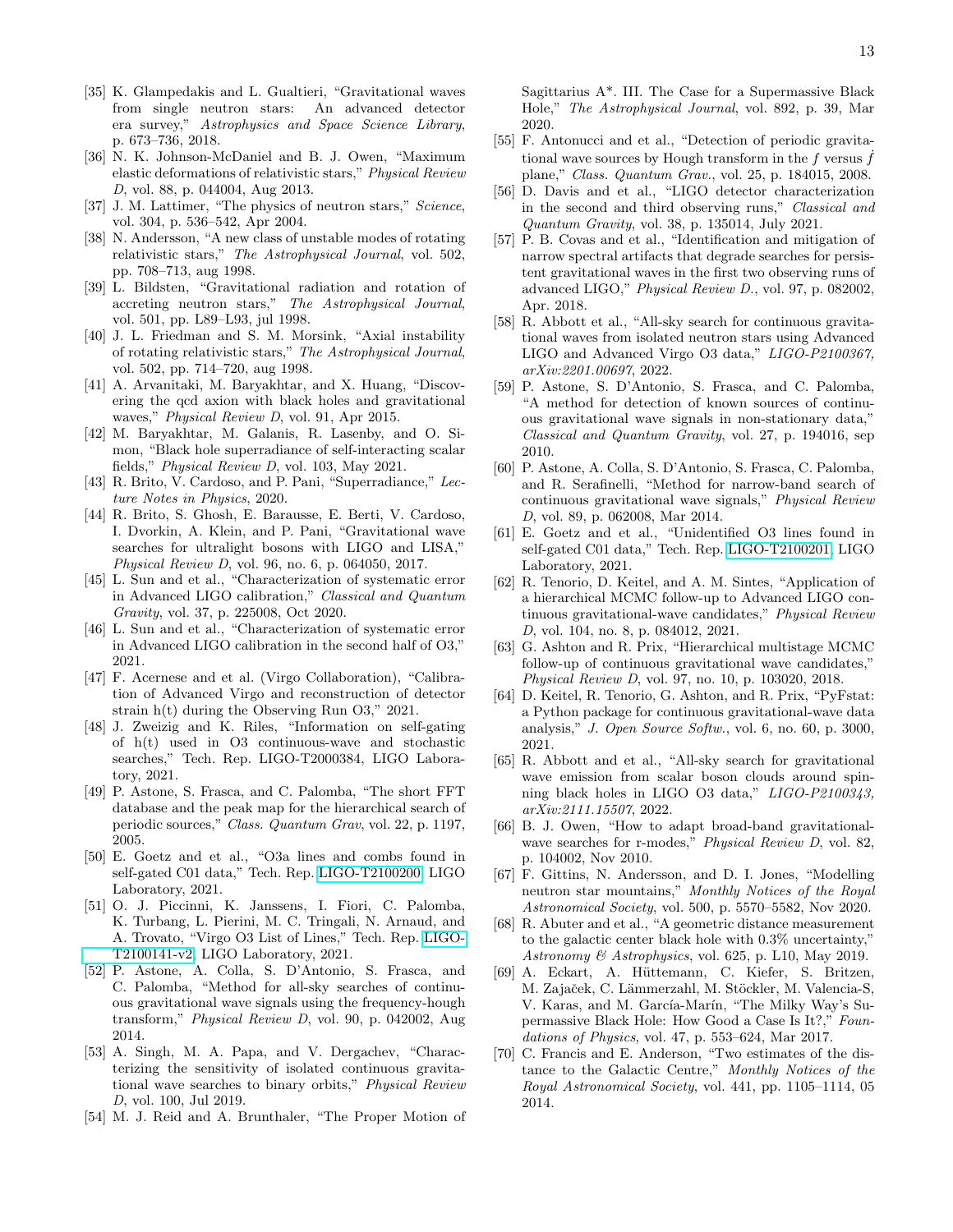- <span id="page-13-0"></span>[71] T. Hirota and et al., "The First VERA Astrometry Catalog," Publications of the Astronomical Society of Japan, vol. 72, Apr 2020.
- <span id="page-13-1"></span>[72] B. J. Owen, "Maximum elastic deformations of compact stars with exotic equations of state," Physical Review Letters, vol. 95, p. 211101, Nov 2005.
- <span id="page-13-2"></span>[73] D. I. Jones, "Gravitational wave emission from rotating superfluid neutron stars," Monthly Notices of the Royal Astronomical Society, vol. 402, pp. 2503–2519, 03 2010.
- <span id="page-13-3"></span>[74] D. I. Jones, "Parameter choices and ranges for continuous gravitational wave searches for steadily spinning neutron stars," Monthly Notices of the Royal Astronomical Society, vol. 453, pp. 53–66, 08 2015.
- <span id="page-13-4"></span>[75] D. I. Jones and N. Andersson, "Freely precessing neutron stars: model and observations," Monthly Notices of the Royal Astronomical Society, vol. 324, pp. 811–824, July 2001.
- <span id="page-13-5"></span>[76] N. Andersson, D. I. Jones, and W. C. G. Ho, "Implications of an r-mode in XTE J1751-305: mass, radius and spin evolution," Monthly Notices of the Royal Astronomical Society, vol. 442, pp. 1786–1793, 06 2014.
- <span id="page-13-6"></span>[77] A. Idrisy, B. J. Owen, and D. I. Jones, "R-mode frequencies of slowly rotating relativistic neutron stars with realistic equations of state," Physical Review D, vol. 91, p. 024001, Jan 2015.
- <span id="page-13-7"></span>[78] M. Freitag, P. Amaro-Seoane, and V. Kalogera, "Stellar remnants in galactic nuclei: Mass segregation," The Astrophysical Journal, vol. 649, p. 91, 2006.
- <span id="page-13-8"></span>[79] C. J. Hailey, K. Mori, F. E. Bauer, M. E. Berkowitz, J. Hong, and B. J. Hord, "A density cusp of quiescent Xray binaries in the central parsec of the Galaxy," Nature, vol. 556, p. 70, 2018.
- <span id="page-13-9"></span>[80] K. Mori, C. J. Hailey, T. Y. E. Schutt, S. Mandel, K. Heuer, J. E. Grindlay, J. Hong, G. Ponti, and J. A. Tomsick, "The X-Ray Binary Population in the Galactic Center Revealed through Multi-decade Observations," The Astrophysical Journal, vol. 921, p. 148, Nov. 2021.
- <span id="page-13-10"></span>[81] C. Palomba and et al., "Direct constraints on the ultralight boson mass from searches of continuous gravitational waves," Physical Review Letters, vol. 123, Oct 2019.
- <span id="page-13-11"></span>[82] R. Emami and A. Loeb, "Observational signatures of the black hole mass distribution in the galactic center," Journal of Cosmology and Astroparticle Physics, vol. 2020, p. 021–021, Feb 2020.
- <span id="page-13-12"></span>[83] A. Generozov, N. C. Stone, B. D. Metzger, and J. P. Ostriker, "An overabundance of black hole X-ray binaries in the Galactic Centre from tidal captures," Monthly Notices of the Royal Astronomical Society, vol. 478, pp. 4030–4051, Aug. 2018.
- <span id="page-13-13"></span>[84] G. Ushomirsky, C. Cutler, and L. Bildsten, "Deformations of accreting neutron star crusts and gravitational wave emission," Monthly Notices of the Royal Astronomical Society, vol. 319, p. 902–932, Apr 2002.
- <span id="page-13-14"></span>[85] B. Haskell, D. I. Jones, and N. Andersson, "Mountains on neutron stars: accreted versus non-accreted crusts," Monthly Notices of the Royal Astronomical Society, vol. 373, p. 1423–1439, Dec 2006.
- <span id="page-13-15"></span>[86] R. Bondarescu, S. A. Teukolsky, and I. Wasserman, "Spinning down newborn neutron stars: Nonlinear development of the r-mode instability," Physical Review D, vol. 79, p. 104003, May 2009.
- <span id="page-13-16"></span>[87] P. Jaranowski, A. Królak, and B. F. Schutz, "Data analysis of gravitational-wave signals from spinning neutron

stars: The signal and its detection," Physical Review D, vol. 58, p. 063001, aug 1998.

<span id="page-13-17"></span>[88] P. Astone, K. M. Borkowski, P. Jaranowski, and A. Królak, "Data analysis of gravitational-wave signals from spinning neutron stars. iv. an all-sky search," Physical Review D, vol. 65, p. 042003, Jan 2002.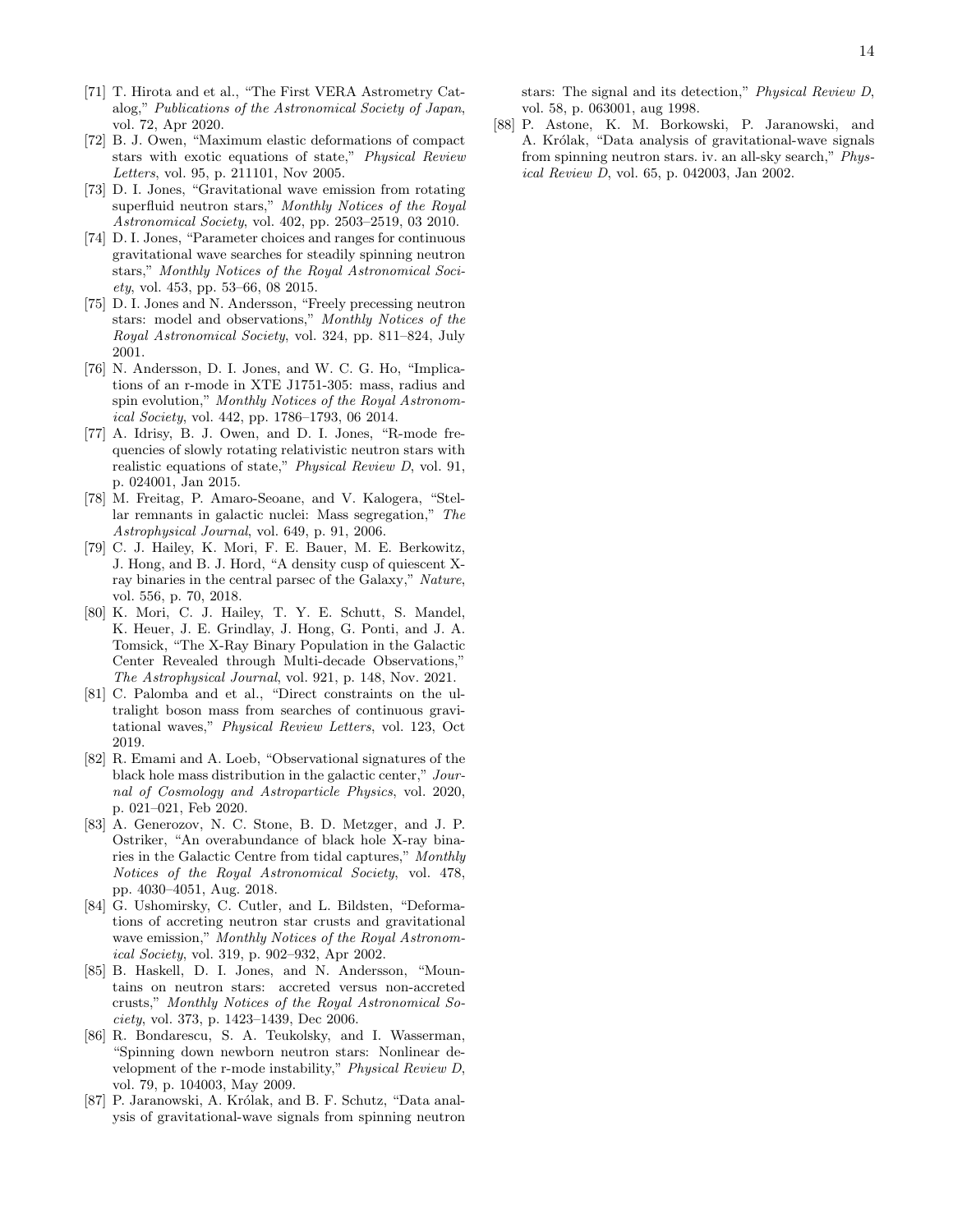# The LIGO Scientific Collaboration, Virgo Collaboration, and KAGRA Collaboration

R. Abbott[,](https://orcid.org/0000-0002-5731-5076)<sup>1</sup> H. Abe,<sup>2</sup> F. Acernese,<sup>3,4</sup> K. Ackley  $\bullet$ ,<sup>5</sup> N. Adhikari  $\bullet$ ,<sup>6</sup> R. X. Adhikari  $\bullet$ ,<sup>1</sup> V. K. Adkins,<sup>7</sup> V. B. Adya,<sup>8</sup> C. Affeldt[,](https://orcid.org/0000-0003-2771-8816)<sup>9,10</sup> D. Agarwal,<sup>11</sup> M. Agathos  $\bullet$ ,<sup>12,13</sup> K. Agatsuma  $\bullet$ ,<sup>14</sup> N. Aggarwal,<sup>15</sup> O. D. Aguiar  $\bullet$ ,<sup>16</sup> L. Aiello  $\bullet$ ,<sup>17</sup> A. Ain[,](https://orcid.org/0000-0001-8193-5825)<sup>18</sup> P. Ajith  $\odot$ ,<sup>19</sup> T. Akutsu  $\odot$ ,<sup>20, 21</sup> S. Albanesi,<sup>22, 23</sup> R. A. Alfaidi,<sup>24</sup> A. Allocca  $\odot$ ,<sup>25, 4</sup> P. A. Altin  $\odot$ ,<sup>8</sup> A. Amato  $\bullet$ [,](https://orcid.org/0000-0003-0482-5942)<sup>26</sup> C. Anand,<sup>5</sup> S. Anand,<sup>1</sup> A. Ananyeva,<sup>1</sup> S. B. Anderson  $\bullet$ ,<sup>1</sup> W. G. Anderson  $\bullet$ ,<sup>6</sup> M. Ando,<sup>27,28</sup> T. Andrade[,](https://orcid.org/0000-0002-9277-9773)<sup>29</sup> N. Andres  $\bullet$ ,<sup>30</sup> M. Andrés-Carcasona  $\bullet$ ,<sup>31</sup> T. Andrić  $\bullet$ ,<sup>32</sup> S. V. Angelova,<sup>33</sup> S. Ansoldi,<sup>34,35</sup> J. M. Antelis  $\bullet$ [,](https://orcid.org/0000-0002-7686-3334) <sup>36</sup> S. Antier  $\bullet$ , <sup>37, 38</sup> T. Apostolatos, <sup>39</sup> E. Z. Appavuravther, <sup>40, 41</sup> S. Appert, <sup>1</sup> S. K. Apple, <sup>42</sup> K. Arai  $\mathbb{O},^1$  $\mathbb{O},^1$  $\mathbb{O},^1$  A. Araya  $\mathbb{O},^{43}$  M. C. Araya  $\mathbb{O},^1$  J. S. Areeda  $\mathbb{O},^{44}$  M. Arène, $^{45}$  N. Aritomi  $\mathbb{O},^{20}$  N. Arnaud  $\mathbb{O},^{46,47}$ M. Arogeti[,](https://orcid.org/0000-0002-1902-6695)<sup>48</sup> S. M. Aronson,<sup>7</sup> K. G. Arun  $\bullet$ ,<sup>49</sup> H. Asada  $\bullet$ ,<sup>50</sup> Y. Asali,<sup>51</sup> G. Ashton  $\bullet$ ,<sup>52</sup> Y. Aso  $\bullet$ ,<sup>53,54</sup> M. Assiduo[,](https://orcid.org/0000-0002-6645-4473)<sup>55,56</sup> S. Assis de Souza Melo,<sup>47</sup> S. M. Aston,<sup>57</sup> P. Astone  $\bullet$ ,<sup>58</sup> F. Aubin  $\bullet$ ,<sup>56</sup> K. AultONeal  $\bullet$ ,<sup>36</sup> C. Austin[,](https://orcid.org/0000-0003-2429-3357)<sup>7</sup> S. Babak  $\bullet$ ,<sup>45</sup> F. Badaracco  $\bullet$ ,<sup>59</sup> M. K. M. Bader,<sup>60</sup> C. Badger,<sup>61</sup> S. Bae  $\bullet$ ,<sup>62</sup> Y. Bae,<sup>63</sup> A. M. Baer,<sup>64</sup> S. Bagnasco  $\bullet$ [,](https://orcid.org/0000-0003-0495-5720)<sup>23</sup> Y. Bai,<sup>1</sup> J. Baird,<sup>45</sup> R. Bajpai  $\bullet$ ,<sup>65</sup> T. Baka,<sup>66</sup> M. Ball,<sup>67</sup> G. Ballardin,<sup>47</sup> S. W. Ballmer,<sup>68</sup> A. Balsamo[,](https://orcid.org/0000-0002-6068-2993) <sup>64</sup> G. Baltus  $\bullet$ , <sup>69</sup> S. Banagiri  $\bullet$ , <sup>15</sup> B. Banerjee  $\bullet$ , <sup>32</sup> D. Bankar  $\bullet$ , <sup>11</sup> J. C. Barayoga, <sup>1</sup> C. Barbieri, <sup>70, 71, 72</sup> B. C. Barish[,](https://orcid.org/0000-0002-1180-4050)<sup>1</sup> D. Barker,<sup>73</sup> P. Barneo  $\bullet$ ,<sup>29</sup> F. Barone  $\bullet$ ,<sup>74,4</sup> B. Barr  $\bullet$ ,<sup>24</sup> L. Barsotti  $\bullet$ ,<sup>75</sup> M. Barsuglia  $\bullet$ ,<sup>45</sup> D. Barta  $\Phi$ [,](https://orcid.org/0000-0003-3611-3042)<sup>76</sup> J. Bartlett,<sup>73</sup> M. A. Barton  $\Phi$ ,<sup>24</sup> I. Bartos,<sup>77</sup> S. Basak,<sup>19</sup> R. Bassiri  $\Phi$ ,<sup>78</sup> A. Basti,<sup>79,18</sup> M. Bawaj  $\Phi$ ,<sup>40,80</sup> J. C. Bayley  $\bullet$ [,](https://orcid.org/0000-0002-4003-7233)<sup>24</sup> M. Bazzan,<sup>81,82</sup> B. R. Becher,<sup>83</sup> B. Bécsy  $\bullet$ ,<sup>84</sup> V. M. Bedakihale,<sup>85</sup> F. Beirnaert  $\bullet$ ,<sup>86</sup> M. Bejger  $\bullet, ^{87}$  $\bullet, ^{87}$  $\bullet, ^{87}$  I. Belahcene,<sup>46</sup> V. Benedetto,<sup>88</sup> D. Beniwal,<sup>89</sup> M. G. Benjamin,<sup>90</sup> T. F. Bennett,<sup>91</sup> J. D. Bentley  $\bullet, ^{14}$ M. BenYaala[,](https://orcid.org/0000-0002-7377-415X)<sup>33</sup> S. Bera,<sup>11</sup> M. Berbel  $\bullet$ ,<sup>92</sup> F. Bergamin,<sup>9,10</sup> B. K. Berger  $\bullet$ ,<sup>78</sup> S. Bernuzzi  $\bullet$ ,<sup>13</sup> D. Bersanetti  $\bullet$ ,<sup>93</sup> A. Bertolini[,](https://orcid.org/0000-0003-1233-4174) <sup>60</sup> J. Betzwieser  $\bullet$ , <sup>57</sup> D. Beveridge  $\bullet$ , <sup>94</sup> R. Bhandare, <sup>95</sup> A. V. Bhandari, <sup>11</sup> U. Bhardwaj  $\bullet$ , <sup>38, 60</sup> R. Bhatt[,](https://orcid.org/0000-0002-4141-2744)<sup>1</sup> D. Bhattacharjee  $\bullet$ ,<sup>96</sup> S. Bhaumik  $\bullet$ ,<sup>77</sup> A. Bianchi,<sup>60, 97</sup> I. A. Bilenko,<sup>98</sup> G. Billingsley  $\bullet$ ,<sup>1</sup> S. Bini[,](https://orcid.org/0000-0001-7616-7366)  $99,100$  R. Birney,  $101$  O. Birnholtz  $\text{Q}$ ,  $102$  S. Biscans,  $1,75$  M. Bischi,  $55,56$  S. Biscoveanu  $\text{Q}$ ,  $75$  A. Bisht,  $9,10$ B. Biswas  $\bullet$ [,](https://orcid.org/0000-0002-3838-2986)<sup>11</sup> M. Bitossi,<sup>47, 18</sup> M.-A. Bizouard  $\bullet$ ,<sup>37</sup> J. K. Blackburn  $\bullet$ ,<sup>1</sup> C. D. Blair,<sup>94</sup> D. G. Blair,<sup>94</sup> R. M. Blair[,](https://orcid.org/0000-0002-7350-5291)<sup>73</sup> F. Bobba,<sup>103,104</sup> N. Bode,<sup>9,10</sup> M. Boër,<sup>37</sup> G. Bogaert,<sup>37</sup> M. Boldrini,<sup>105,58</sup> G. N. Bolingbroke  $\bullet$ ,<sup>89</sup> L. D. Bonavena[,](https://orcid.org/0000-0001-5013-5913)  $81$  F. Bondu,  $106$  E. Bonilla  $\bigcirc$ ,  $78$  R. Bonnand  $\bigcirc$ ,  $30$  P. Booker,  $9,10$  B. A. Boom,  $60$  R. Bork,  $1$ V. Boschi  $\bullet$ [,](https://orcid.org/0000-0001-9923-4154)<sup>18</sup> N. Bose,<sup>107</sup> S. Bose,<sup>11</sup> V. Bossilkov,<sup>94</sup> V. Boudart  $\bullet$ ,<sup>69</sup> Y. Bouffanais,<sup>81,82</sup> A. Bozzi,<sup>47</sup> C. Bradaschia[,](https://orcid.org/0000-0002-3327-3676) <sup>18</sup> P. R. Brady  $\bullet$ , 6 A. Bramley, <sup>57</sup> A. Branch, <sup>57</sup> M. Branchesi  $\bullet$ , <sup>32, 108</sup> J. E. Brau  $\bullet$ , <sup>67</sup> M. Breschi  $\bullet$ , <sup>13</sup> T. Briant  $\bullet$ [,](https://orcid.org/0000-0003-4295-792X)<sup>109</sup> J. H. Briggs,<sup>24</sup> A. Brillet,<sup>37</sup> M. Brinkmann,<sup>9,10</sup> P. Brockill,<sup>6</sup> A. F. Brooks  $\bullet$ ,<sup>1</sup> J. Brooks,<sup>47</sup> D. D. Brown[,](https://orcid.org/0000-0002-0840-8567)  $89\,$  S. Brunett, <sup>1</sup> G. Bruno,  $59\,$  R. Bruntz  $\mathbb{O}, 64\,$  J. Bryant,  $^{14}$  F. Bucci,  $^{56}\,$  T. Bulik,  $^{110}\,$  H. J. Bulten,  $^{60}\,$ A. Buonanno  $\bullet$ [,](https://orcid.org/0000-0003-2872-8186) <sup>111, 112</sup> K. Burtnyk,<sup>73</sup> R. Buscicchio  $\bullet$ , <sup>14</sup> D. Buskulic, <sup>30</sup> C. Buy  $\bullet$ , <sup>113</sup> R. L. Byer, <sup>78</sup> G. S. Cabourn Davies  $\bullet$ [,](https://orcid.org/0000-0002-7086-6550)<sup>52</sup> G. Cabras  $\bullet$ ,<sup>34, 35</sup> R. Cabrita  $\bullet$ ,<sup>59</sup> L. Cadonati  $\bullet$ ,<sup>48</sup> M. Caesar,<sup>114</sup> G. Cagnoli  $\bullet$ ,<sup>26</sup> C. Cahillane,<sup>73</sup> J. Calderón Bustillo,<sup>115</sup> J. D. Callaghan,<sup>24</sup> T. A. Callister,<sup>116,117</sup> E. Calloni,<sup>25,4</sup> J. Cameron,<sup>94</sup> J. B. Camp,<sup>118</sup> M. Canepa[,](https://orcid.org/0000-0002-1932-7295) <sup>119, 93</sup> S. Canevarolo, <sup>66</sup> M. Cannavacciuolo, <sup>103</sup> K. C. Cannon <sup>®, 28</sup> H. Cao, <sup>89</sup> Z. Cao ®, <sup>120</sup> E. Capocasa  $\bullet$ [,](https://orcid.org/0000-0001-5694-0809) <sup>45, 20</sup> E. Capote, <sup>68</sup> G. Carapella, <sup>103, 104</sup> F. Carbognani, <sup>47</sup> M. Carlassara, <sup>9, 10</sup> J. B. Carlin  $\bullet$ , <sup>121</sup> M. F. Carney[,](https://orcid.org/0000-0001-9090-1862)<sup>15</sup> M. Carpinelli,<sup>122, 123, 47</sup> G. Carrillo,<sup>67</sup> G. Carullo  $\bullet$ ,<sup>79, 18</sup> T. L. Carver,<sup>17</sup> J. Casanueva Diaz,<sup>47</sup> C. Casentini[,](https://orcid.org/0000-0002-0752-0338)  $^{124,125}$  G. Castaldi,  $^{126}$  S. Caudill,  $^{60,66}$  M. Cavaglià  $\bullet$ ,  $^{96}$  F. Cavalier  $\bullet$ ,  $^{46}$  R. Cavalieri  $\bullet$ ,  $^{47}$  G. Cella  $\bullet$ ,  $^{18}$ P. Cerdá-Durán[,](https://orcid.org/0000-0002-7901-4100)<sup>127</sup> E. Cesarini <sup>®</sup>,<sup>125</sup> W. Chaibi,<sup>37</sup> S. Chalathadka Subrahmanya <sup>®</sup>,<sup>128</sup> E. Champion <sup>®</sup>,<sup>129</sup> C.-H. Chan[,](https://orcid.org/0000-0002-3377-4737)<sup>130</sup> C. Chan,<sup>28</sup> C. L. Chan  $\bullet$ ,<sup>131</sup> K. Chan,<sup>131</sup> M. Chan,<sup>132</sup> K. Chandra,<sup>107</sup> I. P. Chang,<sup>130</sup> P. Chanial  $\mathbb{Q}^{47}$  S. Chao[,](https://orcid.org/0000-0003-3768-9908)<sup>130</sup> C. Chapman-Bird  $\mathbb{Q}^{24}$  P. Charlton  $\mathbb{Q}^{133}$  E. A. Chase  $\mathbb{Q}^{15}$  E. Chassande-Mottin  $\mathbb{Q}^{45}$ C. Chatterjee  $\bullet$ [,](https://orcid.org/0000-0002-3354-0105) <sup>94</sup> Debarati Chatterjee  $\bullet$ , <sup>11</sup> Deep Chatterjee, <sup>6</sup> M. Chaturvedi, <sup>95</sup> S. Chaty  $\bullet$ , <sup>45</sup> C. Chen  $\bullet$ , <sup>134, 130</sup> D. Chen  $\bullet$ [,](https://orcid.org/0000-0001-5403-3762)<sup>53</sup> H. Y. Chen  $\bullet$ ,<sup>75</sup> J. Chen,<sup>130</sup> K. Chen,<sup>135</sup> X. Chen,<sup>94</sup> Y.-B. Chen,<sup>136</sup> Y.-R. Chen,<sup>130</sup> Z. Chen,<sup>17</sup> H. Cheng[,](https://orcid.org/0000-0002-9339-8622)<sup>77</sup> C. K. Cheong,<sup>131</sup> H. Y. Cheung,<sup>131</sup> H. Y. Chia,<sup>77</sup> F. Chiadini  $\bullet$ ,<sup>137, 104</sup> C-Y. Chiang,<sup>138</sup> G. Chiarini[,](https://orcid.org/0000-0003-2165-2967)  ${}^{82}$  R. Chierici,  ${}^{139}$  A. Chincarini  $\bullet$ ,  ${}^{93}$  M. L. Chiofalo,  ${}^{79,18}$  A. Chiummo  $\bullet$ ,  ${}^{47}$  R. K. Choudhary,  ${}^{94}$ S. Choudhary  $\mathbb{O}^{11}$  N. Christensen  $\mathbb{O}^{37}$  Q. Chu[,](https://orcid.org/0000-0003-4258-9338)  $^{94}$  Y-K. Chu,  $^{138}$  S. S. Y. Chua  $\mathbb{O}^{8}$  K. W. Chung,  $^{61}$  G. Ciani  $\mathbb{O}^{81,82}$ P. Ciecielag[,](https://orcid.org/0000-0003-3140-8933) <sup>87</sup> M. Cieślar  $\Phi$ , <sup>87</sup> M. Cifaldi, <sup>124, 125</sup> A. A. Ciobanu, <sup>89</sup> R. Ciolfi  $\Phi$ , <sup>140, 82</sup> F. Cipriano, <sup>37</sup> F. Clara, <sup>73</sup> J. A. Clark  $\mathbb{Q}^{1,48}$  $\mathbb{Q}^{1,48}$  $\mathbb{Q}^{1,48}$  P. Clearwater,<sup>141</sup> S. Clesse,<sup>142</sup> F. Cleva,<sup>37</sup> E. Coccia,<sup>32, 108</sup> E. Codazzo  $\mathbb{Q}^{32}$  P.-F. Cohadon  $\mathbb{Q}^{109}$ D. E. Cohen  $\mathbb{O}$ [,](https://orcid.org/0000-0002-7439-4773)<sup>46</sup> M. Colleoni  $\mathbb{O}$ ,<sup>143</sup> C. G. Collette,<sup>144</sup> A. Colombo  $\mathbb{O}$ ,<sup>70,71</sup> M. Colpi,<sup>70,71</sup> C. M. Compton,<sup>73</sup> M. Constancio Jr.[,](https://orcid.org/0000-0002-1985-1361)<sup>16</sup> L. Conti $\bigcirc^{82}$  S. J. Cooper,<sup>14</sup> P. Corban,<sup>57</sup> T. R. Corbitt  $\bigcirc^{7}$  I. Cordero-Carrión  $\bigcirc^{145}$ S. Corezzi[,](https://orcid.org/0000-0002-6504-0973)  $80, 40$  K. R. Corley,  $51$  N. J. Cornish  $\odot$ ,  $84$  D. Corre,  $46$  A. Corsi,  $146$  S. Cortese  $\odot$ ,  $47$  C. A. Costa,  $16$ R. Cotesta[,](https://orcid.org/0000-0002-7026-1340) <sup>112</sup> R. Cottingham, <sup>57</sup> M. W. Coughlin  $\bigcirc$ , <sup>147</sup> J.-P. Coulon, <sup>37</sup> S. T. Countryman, <sup>51</sup> B. Cousins  $\bigcirc$ , <sup>148</sup> P. Couvares  $\mathbf{Q}$ [,](https://orcid.org/0000-0003-3600-2406) <sup>1</sup> D. M. Coward, <sup>94</sup> M. J. Cowart, <sup>57</sup> D. C. Coyne  $\mathbf{Q}$ , <sup>1</sup> R. Coyne  $\mathbf{Q}$ , <sup>149</sup> J. D. E. Creighton  $\mathbf{Q}$ , <sup>6</sup> T. D. Creighton[,](https://orcid.org/0000-0002-2003-4238)  $90$  A. W. Criswell  $\mathbb{O}$ ,  $^{147}$  M. Croquette  $\mathbb{O}$ ,  $^{109}$  S. G. Crowder,  $^{150}$  J. R. Cudell  $\mathbb{O}$ ,  $^{69}$  T. J. Cullen,  $^7$ A. Cumming[,](https://orcid.org/0000-0002-8042-9047)<sup>24</sup> R. Cummings  $\bullet$ ,<sup>24</sup> L. Cunningham,<sup>24</sup> E. Cuoco,<sup>47, 151, 18</sup> M. Curylo,<sup>110</sup> P. Dabadie,<sup>26</sup> T. Dal Canton  $\mathbb{Q}$ [,](https://orcid.org/0000-0001-7758-7493)<sup>46</sup> S. Dall'Osso  $\mathbb{Q}$ ,<sup>32</sup> G. Dálya  $\mathbb{Q}$ ,<sup>86, 152</sup> A. Dana,<sup>78</sup> B. D'Angelo  $\mathbb{Q}$ ,<sup>119, 93</sup> S. Danilishin  $\mathbb{Q}$ ,<sup>153, 60</sup>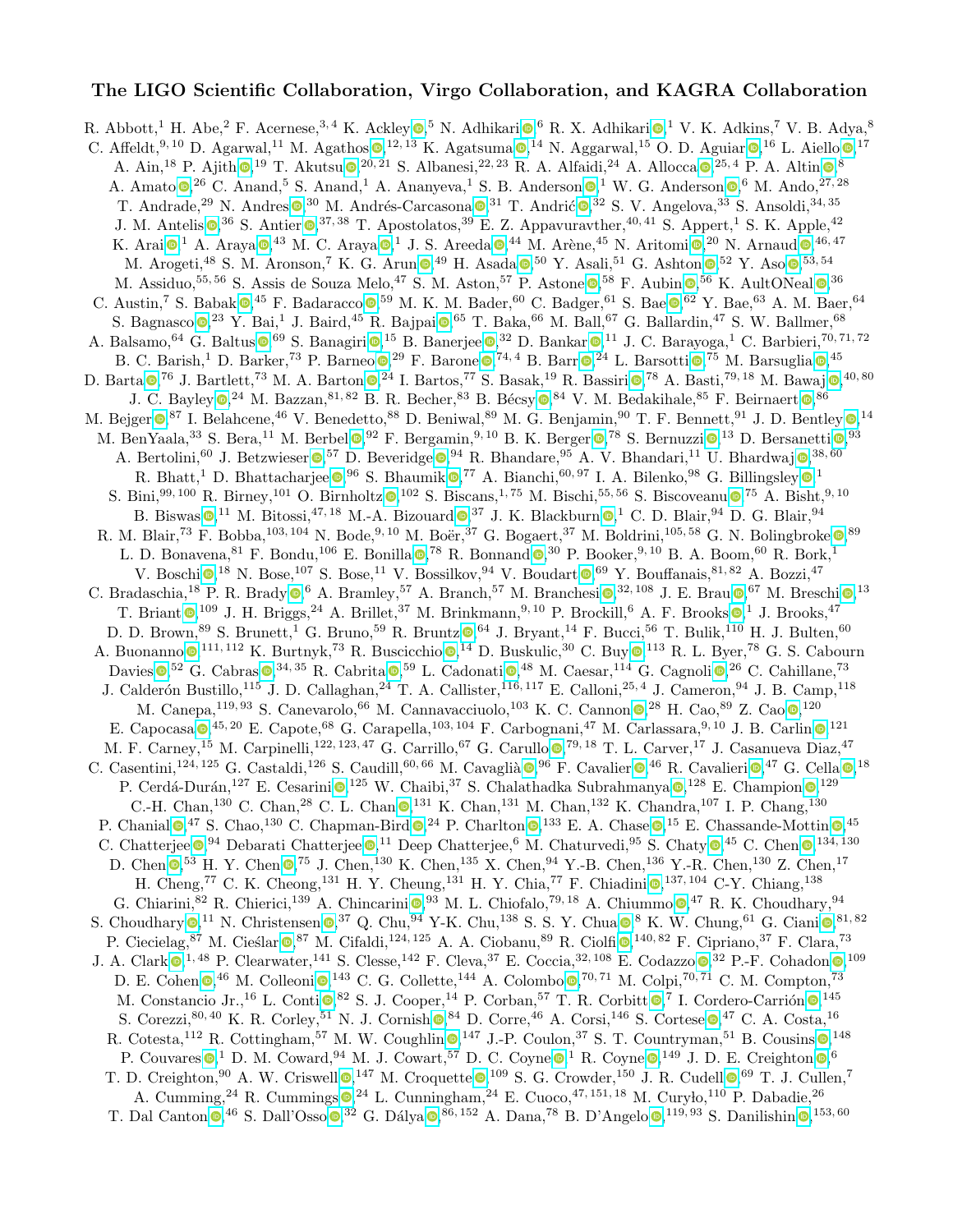S. D'Antonio[,](https://orcid.org/0000-0001-9602-0388)<sup>125</sup> K. Danzmann,<sup>9, 10</sup> C. Darsow-Fromm <sup>0</sup>,<sup>128</sup> A. Dasgupta,<sup>85</sup> L. E. H. Datrier,<sup>24</sup> Sayak Datta,<sup>11</sup> Sayantani Datta  $\bullet$ [,](https://orcid.org/0000-0002-3780-5430)<sup>49</sup> V. Dattilo,<sup>47</sup> I. Dave,<sup>95</sup> M. Davier,<sup>46</sup> D. Davis  $\bullet$ ,<sup>1</sup> M. C. Davis  $\bullet$ ,<sup>114</sup> E. J. Daw  $\bullet$ ,<sup>154</sup> R. Dean[,](https://orcid.org/0000-0002-8680-5170)<sup>114</sup> D. DeBra,<sup>78</sup> M. Deenadayalan,<sup>11</sup> J. Degallaix  $\mathbb{O}$ ,<sup>155</sup> M. De Laurentis,<sup>25,4</sup> S. Deléglise  $\mathbb{O}$ ,<sup>109</sup> V. Del Favero[,](https://orcid.org/0000-0001-5895-0664)<sup>129</sup> F. De Lillo <sup>59</sup> N. De Lillo,<sup>24</sup> D. Dell'Aquila <sup>0</sup>,<sup>122</sup> W. Del Pozzo,<sup>79,18</sup> L. M. DeMarchi,<sup>15</sup> F. De Matteis[,](https://orcid.org/0000-0003-1556-8304)<sup>124,125</sup> V. D'Emilio,<sup>17</sup> N. Demos,<sup>75</sup> T. Dent  $\bullet$ ,<sup>115</sup> A. Depasse  $\bullet$ ,<sup>59</sup> R. De Pietri  $\bullet$ ,<sup>156,157</sup> R. De Rosa  $\mathbb{Q}^{25,4}$  $\mathbb{Q}^{25,4}$  $\mathbb{Q}^{25,4}$  C. De Rossi,<sup>47</sup> R. DeSalvo  $\mathbb{Q}^{126,158}$  R. De Simone,<sup>137</sup> S. Dhurandhar,<sup>11</sup> M. C. Díaz  $\mathbb{Q}^{90}$ N. A. Didio[,](https://orcid.org/0000-0001-8568-9334)<sup>68</sup> T. Dietrich  $\bullet$ ,<sup>112</sup> L. Di Fiore,<sup>4</sup> C. Di Fronzo,<sup>14</sup> C. Di Giorgio  $\bullet$ ,<sup>103,104</sup> F. Di Giovanni  $\bullet$ ,<sup>127</sup> M. Di Giovanni[,](https://orcid.org/0000-0001-6759-5676)<sup>32</sup> T. Di Girolamo  $\mathbb{Q}$ ,<sup>25, 4</sup> A. Di Lieto  $\mathbb{Q}$ ,<sup>79, 18</sup> A. Di Michele  $\mathbb{Q}$ ,<sup>80</sup> B. Ding,<sup>144</sup> S. Di Pace  $\mathbb{Q}$ ,<sup>105, 58</sup> I. Di Palma  $\bullet$ [,](https://orcid.org/0000-0002-0314-956X) <sup>105, 58</sup> F. Di Renzo  $\bullet$ , <sup>79, 18</sup> A. K. Divakarla, <sup>77</sup> A. Dmitriev  $\bullet$ , <sup>14</sup> Z. Doctor, <sup>15</sup> L. Donahue, <sup>159</sup> L. D'Onofrio  $\mathbb{Q}$ [,](https://orcid.org/0000-0002-6134-7628)<sup>25,4</sup> F. Donovan,<sup>75</sup> K. L. Dooley,<sup>17</sup> S. Doravari  $\mathbb{Q}$ ,<sup>11</sup> M. Drago  $\mathbb{Q}$ ,<sup>105,58</sup> J. C. Driggers  $\mathbb{Q}$ ,<sup>73</sup> Y. Drori,<sup>1</sup> J.-G. Ducoin[,](https://orcid.org/0000-0002-8215-4542)<sup>46</sup> P. Dupej,<sup>24</sup> U. Dupletsa,<sup>32</sup> O. Durante,<sup>103, 104</sup> D. D'Urso ,<sup>122, 123</sup> P.-A. Duverne,<sup>46</sup> S. E. Dwyer,<sup>73</sup> C. Eassa[,](https://orcid.org/0000-0001-7648-1689)<sup>73</sup> P. J. Easter,<sup>5</sup> M. Ebersold,<sup>160</sup> T. Eckhardt  $\mathbb{O}$ ,<sup>128</sup> G. Eddolls  $\mathbb{O}$ ,<sup>24</sup> B. Edelman  $\mathbb{O}$ ,<sup>67</sup> T. B. Edo,<sup>1</sup> O. Edy  $\bullet$ [,](https://orcid.org/0000-0002-2643-163X) <sup>52</sup> A. Effler  $\bullet$ , <sup>57</sup> S. Eguchi  $\bullet$ , <sup>132</sup> J. Eichholz  $\bullet$ , <sup>8</sup> S. S. Eikenberry, <sup>77</sup> M. Eisenmann, <sup>30, 20</sup> R. A. Eisenstein, <sup>75</sup> A. Ejlli  $\bullet$ [,](https://orcid.org/0000-0002-3021-5964)<sup>17</sup> E. Engelby,<sup>44</sup> Y. Enomoto  $\bullet$ ,<sup>27</sup> L. Errico,<sup>25,4</sup> R. C. Essick  $\bullet$ ,<sup>161</sup> H. Estellés,<sup>143</sup> D. Estevez  $\bullet$ ,<sup>162</sup> Z. Etienne[,](https://orcid.org/0000-0002-3809-065X)<sup>163</sup> T. Etzel,<sup>1</sup> M. Evans  $\bullet$ ,<sup>75</sup> T. M. Evans,<sup>57</sup> T. Evstafyeva,<sup>12</sup> B. E. Ewing,<sup>148</sup> F. Fabrizi  $\bullet$ ,<sup>55,56</sup> F. Faedi[,](https://orcid.org/0000-0002-6121-0285) <sup>56</sup> V. Fafone  $\bigcirc$ , <sup>124, 125, <sup>32</sup> H. Fair, <sup>68</sup> S. Fairhurst, <sup>17</sup> P. C. Fan  $\bigcirc$ , <sup>159</sup> A. M. Farah  $\bigcirc$ , <sup>164</sup> S. Farinon, <sup>93</sup></sup> B. Farr  $\mathbb{O},^{67}$  $\mathbb{O},^{67}$  $\mathbb{O},^{67}$  W. M. Farr  $\mathbb{O},^{116, 117}$  E. J. Fauchon-Jones,<sup>17</sup> G. Favaro  $\mathbb{O},^{81}$  M. Favata  $\mathbb{O},^{165}$  M. Fays  $\mathbb{O},^{69}$  M. Fazio,<sup>166</sup> J. Feicht[,](https://orcid.org/0000-0002-0083-7228)<sup>1</sup> M. M. Fejer,<sup>78</sup> E. Fenyvesi  $\bullet$ ,<sup>76,167</sup> D. L. Ferguson  $\bullet$ ,<sup>168</sup> A. Fernandez-Galiana  $\bullet$ ,<sup>75</sup> I. Ferrante  $\bullet$ ,<sup>79,18</sup> T. A. Ferreira[,](https://orcid.org/0000-0002-1980-5293) <sup>16</sup> F. Fidecaro  $\bullet$ , <sup>79, 18</sup> P. Figura  $\bullet$ , <sup>110</sup> A. Fiori  $\bullet$ , <sup>18, 79</sup> I. Fiori  $\bullet$ , <sup>47</sup> M. Fishbach  $\bullet$ , <sup>15</sup> R. P. Fisher, <sup>64</sup> R. Fittipaldi[,](https://orcid.org/0000-0001-6650-2634)<sup>169, 104</sup> V. Fiumara,<sup>170, 104</sup> R. Flaminio,<sup>30, 20</sup> E. Floden,<sup>147</sup> H. K. Fong,<sup>28</sup> J. A. Font  $\odot$ ,<sup>127, 171</sup> B. Fornal  $\bullet$ [,](https://orcid.org/0000-0002-0181-8491)<sup>158</sup> P. W. F. Forsyth,<sup>8</sup> A. Franke,<sup>128</sup> S. Frasca,<sup>105,58</sup> F. Frasconi  $\bullet$ ,<sup>18</sup> J. P. Freed,<sup>36</sup> Z. Frei $\bullet$ ,<sup>152</sup> A. Freise  $\mathbb{D}$ [,](https://orcid.org/0000-0003-0966-4279)  $^{60,97}$  O. Freitas,  $^{172}$  R. Frey  $\mathbb{D}$ ,  $^{67}$  P. Fritschel,  $^{75}$  V. V. Frolov,  $^{57}$  G. G. Fronzé  $\mathbb{D}$ ,  $^{23}$  Y. Fujii,  $^{173}$ Y. Fujikawa[,](https://orcid.org/0000-0002-1534-9761)<sup>174</sup> Y. Fujimoto,<sup>175</sup> P. Fulda,<sup>77</sup> M. Fyffe,<sup>57</sup> H. A. Gabbard,<sup>24</sup> W. E. Gabella,<sup>176</sup> B. U. Gadre  $\bullet$ ,<sup>112</sup> J. R. Gair  $\bullet$ [,](https://orcid.org/0000-0002-1697-7153)<sup>112</sup> J. Gais,<sup>131</sup> S. Galaudage,<sup>5</sup> R. Gamba,<sup>13</sup> D. Ganapathy  $\bullet$ ,<sup>75</sup> A. Ganguly  $\bullet$ ,<sup>11</sup> D. Gao  $\bullet$ ,<sup>177</sup> S. G. Gaonkar[,](https://orcid.org/0000-0003-1391-6168) <sup>11</sup> B. Garaventa  $\bullet$ , <sup>93, 119</sup> C. García Núñez, <sup>101</sup> C. García-Quirós, <sup>143</sup> F. Garufi  $\bullet$ , <sup>25, 4</sup> B. Gateley, <sup>73</sup> V. Gayathri[,](https://orcid.org/0000-0003-3146-6201)<sup>77</sup> G.-G. Ge $\bigcirc$ ,<sup>177</sup> G. Gemme $\bigcirc$ ,<sup>93</sup> A. Gennai  $\bigcirc$ ,<sup>18</sup> J. George,<sup>95</sup> O. Gerberding  $\bigcirc$ ,<sup>128</sup> L. Gergely  $\bigcirc$ ,<sup>178</sup> P. Gewecke[,](https://orcid.org/0000-0001-9901-6253)<sup>128</sup> S. Ghonge  $\bullet$ ,<sup>48</sup> Abhirup Ghosh  $\bullet$ ,<sup>112</sup> Archisman Ghosh  $\bullet$ ,<sup>86</sup> Shaon Ghosh  $\bullet$ ,<sup>165</sup> Shrobana Ghosh,<sup>17</sup> Tathagata Ghosh  $\mathbb{O}^{11}$  B. Giacomazzo  $\mathbb{O}^{70,71,72}$  $\mathbb{O}^{70,71,72}$  $\mathbb{O}^{70,71,72}$  L. Giacoppo,  $^{105,58}$  J. A. Giaime  $\mathbb{O}^{7,57}$  K. D. Giardina,  $^{57}$ D. R. Gibson[,](https://orcid.org/0000-0001-9420-7499) <sup>101</sup> C. Gier, <sup>33</sup> M. Giesler  $\bullet$ , <sup>179</sup> P. Giri  $\bullet$ , <sup>18, 79</sup> F. Gissi, <sup>88</sup> S. Gkaitatzis  $\bullet$ , <sup>18, 79</sup> J. Glanzer, <sup>7</sup> A. E. Gleckl[,](https://orcid.org/0000-0003-3189-5807)<sup>44</sup> P. Godwin,<sup>148</sup> E. Goetz  $\bullet$ ,<sup>180</sup> R. Goetz  $\bullet$ ,<sup>77</sup> N. Gohlke,<sup>9,10</sup> J. Golomb,<sup>1</sup> B. Goncharov  $\bullet$ ,<sup>32</sup> G. González  $\bullet$ [,](https://orcid.org/0000-0002-0501-8256)<sup>7</sup> M. Gosselin,<sup>47</sup> R. Gouaty,<sup>30</sup> D. W. Gould,<sup>8</sup> S. Goyal,<sup>19</sup> B. Grace,<sup>8</sup> A. Grado  $\bullet$ ,<sup>181,4</sup> V. Graham,<sup>24</sup> M. Granata  $\mathbb{Q}$ [,](https://orcid.org/0000-0002-5556-9873)<sup>155</sup> V. Granata,<sup>103</sup> A. Grant,<sup>24</sup> S. Gras,<sup>75</sup> P. Grassia,<sup>1</sup> C. Gray,<sup>73</sup> R. Gray  $\mathbb{Q}$ ,<sup>24</sup> G. Greco,<sup>40</sup> A. C. Green  $\bullet$ [,](https://orcid.org/0000-0001-8366-0108)<sup>77</sup> R. Green,<sup>17</sup> A. M. Gretarsson,<sup>36</sup> E. M. Gretarsson,<sup>36</sup> D. Griffith,<sup>1</sup> W. L. Griffiths  $\bullet$ ,<sup>17</sup> H. L. Griggs  $\bullet$ [,](https://orcid.org/0000-0002-0797-3943)<sup>48</sup> G. Grignani,<sup>80,40</sup> A. Grimaldi  $\bullet$ ,<sup>99,100</sup> E. Grimes,<sup>36</sup> S. J. Grimm,<sup>32,108</sup> H. Grote  $\bullet$ ,<sup>17</sup> S. Grunewald[,](https://orcid.org/0000-0002-3061-9870)<sup>112</sup> P. Gruning,<sup>46</sup> A. S. Gruson,<sup>44</sup> D. Guerra  $\mathbb{O}$ ,<sup>127</sup> G. M. Guidi  $\mathbb{O}$ ,<sup>55,56</sup> A. R. Guimaraes,<sup>7</sup> G. Guixé,<sup>29</sup> H. K. Gulati[,](https://orcid.org/0000-0002-5441-9013)<sup>85</sup> A. M. Gunny,<sup>75</sup> H.-K. Guo 0,<sup>158</sup> Y. Guo,<sup>60</sup> Anchal Gupta,<sup>1</sup> Anuradha Gupta 0,<sup>182</sup> I. M. Gupta,<sup>148</sup> P. Gupta[,](https://orcid.org/0000-0002-3680-5519)  $^{60,66}$  S. K. Gupta,  $^{107}$  R. Gustafson,  $^{183}$  F. Guzman  $\odot$ ,  $^{184}$  S. Ha,  $^{185}$  I. P. W. Hadiputrawan,  $^{135}$  L. Haegel  $\odot$ ,  $^{45}$ S. Haino[,](https://orcid.org/0000-0001-7554-3665)<sup>138</sup> O. Halim  $\bullet$ ,<sup>35</sup> E. D. Hall  $\bullet$ ,<sup>75</sup> E. Z. Hamilton,<sup>160</sup> G. Hammond,<sup>24</sup> W.-B. Han  $\bullet$ ,<sup>186</sup> M. Haney  $\bullet$ ,<sup>160</sup> J. Hanks,<sup>73</sup> C. Hanna,<sup>148</sup> M. D. Hannam,<sup>17</sup> O. Hannuksela,<sup>66, 60</sup> H. Hansen,<sup>73</sup> T. J. Hansen,<sup>36</sup> J. Hanson,<sup>57</sup> T. Harder[,](https://orcid.org/0000-0002-9742-0794)<sup>37</sup> K. Haris,<sup>60,66</sup> J. Harms  $\bullet$ ,<sup>32,108</sup> G. M. Harry  $\bullet$ ,<sup>42</sup> I. W. Harry  $\bullet$ ,<sup>52</sup> D. Hartwig  $\bullet$ ,<sup>128</sup> K. Hasegawa,<sup>187</sup> B. Haskell[,](https://orcid.org/0000-0001-8040-9807) <sup>87</sup> C.-J. Haster  $\bullet$ , <sup>75</sup> J. S. Hathaway, <sup>129</sup> K. Hattori, <sup>188</sup> K. Haughian, <sup>24</sup> H. Hayakawa, <sup>189</sup> K. Hayama, <sup>132</sup> F. J. Hayes[,](https://orcid.org/0000-0001-8692-2724)<sup>24</sup> J. Healy  $\bullet$ ,<sup>129</sup> A. Heidmann  $\bullet$ ,<sup>109</sup> A. Heidt,<sup>9,10</sup> M. C. Heintze,<sup>57</sup> J. Heinze  $\bullet$ ,<sup>9,10</sup> J. Heinzel,<sup>75</sup> H. Heitmann  $\bullet$ [,](https://orcid.org/0000-0001-8322-5405)<sup>37</sup> F. Hellman  $\bullet$ ,<sup>190</sup> P. Hello,<sup>46</sup> A. F. Helmling-Cornell  $\bullet$ ,<sup>67</sup> G. Hemming  $\bullet$ ,<sup>47</sup> M. Hendry  $\bullet$ ,<sup>24</sup> I. S. Heng[,](https://orcid.org/0000-0003-1531-8460)<sup>24</sup> E. Hennes  $\bullet$ ,<sup>60</sup> J. Hennig,<sup>191</sup> M. H. Hennig  $\bullet$ ,<sup>191</sup> C. Henshaw,<sup>48</sup> A. G. Hernandez,<sup>91</sup> F. Hernandez Vivanco[,](https://orcid.org/0000-0002-1255-3492)<sup>5</sup> M. Heurs  $\mathbb{Q}^{9,10}$  A. L. Hewitt  $\mathbb{Q}^{192}$  S. Higginbotham,<sup>17</sup> S. Hild,<sup>153,60</sup> P. Hill,<sup>33</sup> Y. Himemoto,<sup>193</sup> A. S. Hines,<sup>184</sup> N. Hirata,<sup>20</sup> C. Hirose,<sup>174</sup> T-C. Ho,<sup>135</sup> S. Hochheim,<sup>9, 10</sup> D. Hofman,<sup>155</sup> J. N. Hohmann,<sup>128</sup> D. G. Holcomb  $\mathbb{Q}$ [,](https://orcid.org/0000-0002-0175-5064) 114 N. A. Holland, <sup>8</sup> I. J. Hollows  $\mathbb{Q}$ , <sup>154</sup> Z. J. Holmes  $\mathbb{Q}$ ,  $^{89}$  K. Holt, <sup>57</sup> D. E. Holz  $\mathbb{Q}$ , <sup>164</sup> Q. Hong, <sup>130</sup> J. Hough[,](https://orcid.org/0000-0002-8843-6719)<sup>24</sup> S. Hourihane,<sup>1</sup> E. J. Howell  $\mathbb{Q}$ ,<sup>94</sup> C. G. Hoy  $\mathbb{Q}$ ,<sup>17</sup> D. Hoyland,<sup>14</sup> A. Hreibi,<sup>9,10</sup> B-H. Hsieh,<sup>187</sup> H-F. Hsieh  $\bigcirc$ [,](https://orcid.org/0000-0002-2952-8429) <sup>130</sup> C. Hsiung, <sup>134</sup> Y. Hsu, <sup>130</sup> H-Y. Huang  $\bigcirc$ , <sup>138</sup> P. Huang  $\bigcirc$ , <sup>177</sup> Y-C. Huang  $\bigcirc$ , <sup>130</sup> Y.-J. Huang  $\bigcirc$ , <sup>138</sup> Yiting Huang[,](https://orcid.org/0000-0002-0233-2346)<sup>150</sup> Yiwen Huang,<sup>75</sup> M. T. Hübner  $\bullet$ ,<sup>5</sup> A. D. Huddart,<sup>194</sup> B. Hughey,<sup>36</sup> D. C. Y. Hui  $\bullet$ ,<sup>195</sup> V. Hui  $\bullet$ ,<sup>30</sup> S. Husa[,](https://orcid.org/0000-0001-5869-2714)<sup>143</sup> S. H. Huttner,<sup>24</sup> R. Huxford,<sup>148</sup> T. Huynh-Dinh,<sup>57</sup> S. Ide,<sup>196</sup> B. Idzkowski  $\bullet$ ,<sup>110</sup> A. Iess,<sup>124,125</sup> K. Inayoshi  $\mathbb{O}$ [,](https://orcid.org/0000-0002-4141-5179)  $^{197}$  Y. Inoue,  $^{135}$  P. Iosif  $\mathbb{O}$ ,  $^{198}$  M. Isi  $\mathbb{O}$ ,  $^{75}$  K. Isleif,  $^{128}$  K. Ito,  $^{199}$  Y. Itoh  $\mathbb{O}$ ,  $^{175,200}$  B. R. Iyer  $\mathbb{O}$ ,  $^{19}$ 

V. JaberianHamedan  $\bullet$ [,](https://orcid.org/0000-0003-0554-0084) <sup>94</sup> T. Jacqmin  $\bullet$ , <sup>109</sup> P.-E. Jacquet  $\bullet$ , <sup>109</sup> S. J. Jadhav, <sup>201</sup> S. P. Jadhav  $\bullet$ , <sup>11</sup> T. Jain, <sup>12</sup>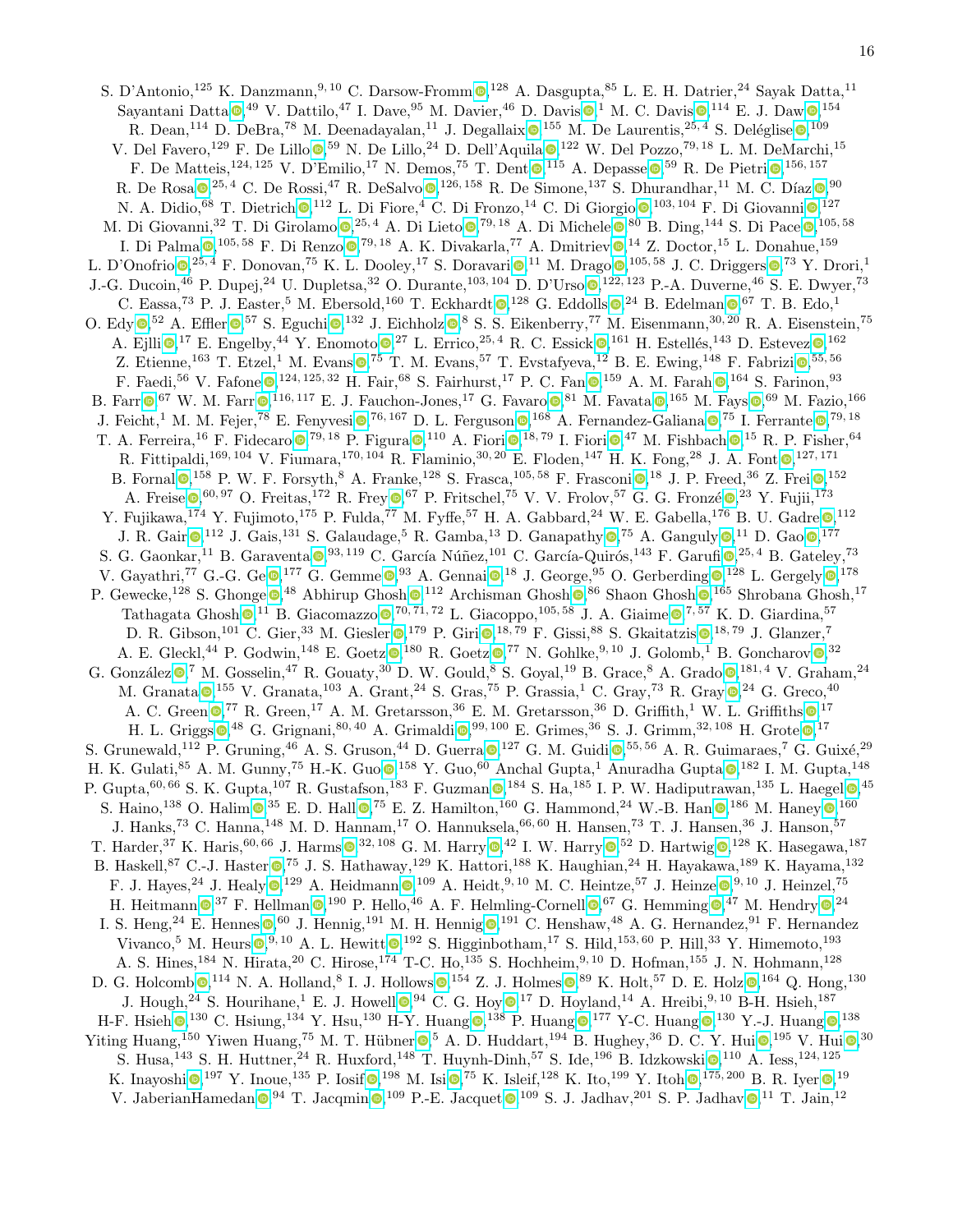A. L. James  $\bigcirc^{17}$  A. Z. Jan  $\bigcirc^{168}$  K. Jani[,](https://orcid.org/0000-0001-8760-4429)<sup>176</sup> J. Janquart,<sup>66,60</sup> K. Janssens  $\bigcirc^{202,37}$  N. N. Janthalur,<sup>201</sup> P. Jaranowski  $\mathbb{Q}^{203}$  D. Jariwala[,](https://orcid.org/0000-0003-1785-5841)<sup>77</sup> R. Jaume  $\mathbb{Q}^{143}$  A. C. Jenkins  $\mathbb{Q}^{61}$  K. Jenner,  $^{89}$  C. Jeon,  $^{204}$  W. Jia,  $^{75}$ J. Jiang  $\mathbb{Q}$ [,](https://orcid.org/0000-0002-0395-0680)<sup>77</sup> H.-B. Jin  $\mathbb{Q}$ ,<sup>205, 206</sup> G. R. Johns, <sup>64</sup> R. Johnston, <sup>24</sup> A. W. Jones  $\mathbb{Q}$ , <sup>94</sup> D. I. Jones, <sup>207</sup> P. Jones, <sup>14</sup> R. Jones[,](https://orcid.org/0000-0002-3051-4374)<sup>24</sup> P. Joshi,<sup>148</sup> L. Ju $\bullet$ ,<sup>94</sup> A. Jue,<sup>158</sup> P. Jung  $\bullet$ ,<sup>63</sup> K. Jung,<sup>185</sup> J. Junker  $\bullet$ ,<sup>9,10</sup> V. Juste,<sup>162</sup> K. Kaihotsu,<sup>199</sup> T. Kajita  $\mathbf{Q}^{208}$  M. Kakizaki  $\mathbf{Q}^{188}$  C. V. Kalaghatgi[,](https://orcid.org/0000-0001-7216-1784) $^{17,66,60,209}$  V. Kalogera  $\mathbf{Q}^{15}$  B. Kamai, $^1$  M. Kamiizumi  $\mathbf{Q}^{189}$ N. Kanda 0[,](https://orcid.org/0000-0001-8189-4920)<sup>175, 200</sup> S. Kandhasamy 0,<sup>11</sup> G. Kang 0,<sup>210</sup> J. B. Kanner,<sup>1</sup> Y. Kao,<sup>130</sup> S. J. Kapadia,<sup>19</sup> D. P. Kapasi 0,<sup>8</sup> C. Karathanasis  $\bullet$ [,](https://orcid.org/0000-0003-0324-0758)<sup>31</sup> S. Karki,<sup>96</sup> R. Kashyap,<sup>148</sup> M. Kasprzack  $\bullet$ ,<sup>1</sup> W. Kastaun,<sup>9,10</sup> T. Kato,<sup>187</sup> S. Katsanevas  $\bullet$ ,<sup>47</sup> E. Katsavounidis[,](https://orcid.org/0000-0002-2824-626X)<sup>75</sup> W. Katzman,<sup>57</sup> T. Kaur,<sup>94</sup> K. Kawabe,<sup>73</sup> K. Kawaguchi <sup>0,187</sup> F. Kéfélian,<sup>37</sup> D. Keitel <sup>0,143</sup> J. S. Key  $\bigcirc^{211}$  S. Khadka[,](https://orcid.org/0000-0003-4953-5754)<sup>78</sup> F. Y. Khalili  $\bigcirc^{98}$  S. Khan  $\bigcirc^{17}$  T. Khanam,<sup>146</sup> E. A. Khazanov,<sup>212</sup> N. Khetan,<sup>32, 108</sup> M. Khursheed[,](https://orcid.org/0000-0003-1653-3795) <sup>95</sup> N. Kijbunchoo  $\bullet$ , <sup>8</sup> A. Kim, <sup>15</sup> C. Kim  $\bullet$ , <sup>204</sup> J. C. Kim, <sup>213</sup> J. Kim  $\bullet$ , <sup>214</sup> K. Kim  $\bullet$ , <sup>204</sup> W. S. Kim, <sup>63</sup> Y.-M. Kim  $\odot$ [,](https://orcid.org/0000-0002-1702-9577) <sup>185</sup> C. Kimball, <sup>15</sup> N. Kimura, <sup>189</sup> M. Kinley-Hanlon  $\odot$ , <sup>24</sup> R. Kirchhoff  $\odot$ , <sup>9, 10</sup> J. S. Kissel  $\odot$ , <sup>73</sup> S. Klimenko[,](https://orcid.org/0000-0003-0703-947X)<sup>77</sup> T. Klinger,<sup>12</sup> A. M. Knee  $\bullet$ ,<sup>180</sup> T. D. Knowles,<sup>163</sup> N. Knust,<sup>9,10</sup> E. Knyazev,<sup>75</sup> Y. Kobayashi,<sup>175</sup> P. Koch[,](https://orcid.org/0000-0002-5482-6743)<sup>9, 10</sup> G. Koekoek,<sup>60, 153</sup> K. Kohri,<sup>215</sup> K. Kokeyama  $\bullet$ ,<sup>216</sup> S. Koley  $\bullet$ ,<sup>32</sup> P. Kolitsidou  $\bullet$ ,<sup>17</sup> M. Kolstein  $\bullet$ ,<sup>31</sup> K. Komori[,](https://orcid.org/0000-0002-3839-3909)<sup>75</sup> V. Kondrashov,<sup>1</sup> A. K. H. Kong 0,<sup>130</sup> A. Kontos 0,<sup>83</sup> N. Koper,<sup>9,10</sup> M. Korobko 0,<sup>128</sup> M. Kovalam,<sup>94</sup> N. Koyama[,](https://orcid.org/0000-0003-4514-7690)<sup>174</sup> D. B. Kozak,<sup>1</sup> C. Kozakai 0,<sup>53</sup> V. Kringel,<sup>9,10</sup> N. V. Krishnendu 0,<sup>9,10</sup> A. Królak 0,<sup>217,218</sup> G. Kuehn[,](https://orcid.org/0000-0001-5523-4603)  $^{9,10}$  F. Kuei,  $^{130}$  P. Kuijer  $\bullet$ ,  $^{60}$  S. Kulkarni,  $^{182}$  A. Kumar,  $^{201}$  Prayush Kumar  $\bullet$ ,  $^{19}$  Rahul Kumar,  $^{73}$ Rakesh Kumar[,](https://orcid.org/0000-0002-2304-7798)  $85$  J. Kume,  $28$  K. Kuns  $\mathbb{Q}$ ,  $75$  Y. Kuromiya,  $^{199}$  S. Kuroyanagi  $\mathbb{Q}$ ,  $^{219, 220}$  K. Kwak  $\mathbb{Q}$ ,  $^{185}$ G. Lacaille[,](https://orcid.org/0000-0001-7462-3794) <sup>24</sup> P. Lagabbe, <sup>30</sup> D. Laghi  $\bullet$ , <sup>113</sup> E. Lalande, <sup>221</sup> M. Lalleman, <sup>202</sup> T. L. Lam, <sup>131</sup> A. Lamberts, <sup>37, 222</sup> M. Landry[,](https://orcid.org/0000-0002-7404-4845)<sup>73</sup> B. B. Lane,<sup>75</sup> R. N. Lang  $\bullet$ ,<sup>75</sup> J. Lange,<sup>168</sup> B. Lantz  $\bullet$ ,<sup>78</sup> I. La Rosa,<sup>30</sup> A. Lartaux-Vollard,<sup>46</sup> P. D. Lasky  $\bullet$ [,](https://orcid.org/0000-0001-8253-0272)<sup>5</sup> M. Laxen  $\bullet$ ,<sup>57</sup> A. Lazzarini  $\bullet$ ,<sup>1</sup> C. Lazzaro,<sup>81,82</sup> P. Leaci  $\bullet$ ,<sup>105,58</sup> S. Leavey  $\bullet$ ,<sup>9,10</sup> S. LeBohec,<sup>158</sup> Y. K. Lecoeuche  $\bullet$ [,](https://orcid.org/0000-0002-7171-7274) <sup>180</sup> E. Lee, <sup>187</sup> H. M. Lee  $\bullet$ , <sup>223</sup> H. W. Lee  $\bullet$ , <sup>213</sup> K. Lee  $\bullet$ , <sup>224</sup> R. Lee  $\bullet$ , <sup>130</sup> I. N. Legred, <sup>1</sup> J. Lehmann[,](https://orcid.org/0000-0002-2321-1017)<sup>9, 10</sup> A. Lemaître,<sup>225</sup> M. Lenti  $\bullet$ ,<sup>56, 226</sup> M. Leonardi  $\bullet$ ,<sup>20</sup> E. Leonova,<sup>38</sup> N. Leroy  $\bullet$ ,<sup>46</sup> N. Letendre,<sup>30</sup> C. Levesque[,](https://orcid.org/0000-0001-8229-2024)<sup>221</sup> Y. Levin,<sup>5</sup> J. N. Leviton,<sup>183</sup> K. Leyde,<sup>45</sup> A. K. Y. Li,<sup>1</sup> B. Li,<sup>130</sup> J. Li,<sup>15</sup> K. L. Li $\bullet$ ,<sup>227</sup> P. Li,<sup>228</sup> T. G. F. Li[,](https://orcid.org/0000-0002-3528-5726)<sup>131</sup> X. Li $\bullet$ ,<sup>136</sup> C-Y. Lin $\bullet$ ,<sup>229</sup> E. T. Lin $\bullet$ ,<sup>130</sup> F-K. Lin,<sup>138</sup> F-L. Lin $\bullet$ ,<sup>230</sup> H. L. Lin $\bullet$ ,<sup>135</sup> L. C.-C. Lin  $\mathbb{Q}$ [,](https://orcid.org/0000-0001-6726-3268)<sup>227</sup> F. Linde,<sup>209,60</sup> S. D. Linker,<sup>126,91</sup> J. N. Linley,<sup>24</sup> T. B. Littenberg,<sup>231</sup> G. C. Liu  $\mathbb{Q}$ ,<sup>134</sup> J. Liu  $\mathbb{Q}$ ,<sup>94</sup> K. Liu[,](https://orcid.org/0000-0003-4254-8579)<sup>130</sup> X. Liu,<sup>6</sup> F. Llamas, <sup>90</sup> R. K. L. Lo  $\bullet$ , <sup>1</sup> T. Lo, <sup>130</sup> L. T. London, <sup>38, 75</sup> A. Longo  $\bullet$ , <sup>232</sup> D. Lopez, <sup>160</sup> M. Lopez Portilla[,](https://orcid.org/0000-0003-0452-746X) <sup>66</sup> M. Lorenzini  $\mathbb{O}$ , <sup>124, 125</sup> V. Loriette, <sup>233</sup> M. Lormand, <sup>57</sup> G. Losurdo  $\mathbb{O}$ , <sup>18</sup> T. P. Lott, <sup>48</sup> J. D. Lough  $\mathbb{Q}, ^{9,10}$  $\mathbb{Q}, ^{9,10}$  $\mathbb{Q}, ^{9,10}$  C. O. Lousto  $\mathbb{Q}, ^{129}$  G. Lovelace,  $^{44}$  J. F. Lucaccioni,  $^{234}$  H. Lück,  $^{9,10}$  D. Lumaca  $\mathbb{Q}, ^{124,125}$ A. P. Lundgren[,](https://orcid.org/0000-0002-6096-8297)<sup>52</sup> L.-W. Luo  $\bullet$ ,<sup>138</sup> J. E. Lynam,<sup>64</sup> M. Ma'arif,<sup>135</sup> R. Macas  $\bullet$ ,<sup>52</sup> J. B. Machtinger,<sup>15</sup> M. MacInnis,<sup>75</sup> D. M. Macleod  $\mathbb{O}$ [,](https://orcid.org/0000-0002-9913-381X)<sup>17</sup> I. A. O. MacMillan  $\mathbb{O}$ ,<sup>1</sup> A. Macquet,<sup>37</sup> I. Magaña Hernandez,<sup>6</sup> C. Magazzù  $\mathbb{O}$ ,<sup>18</sup> R. M. Magee  $\bigcirc$ [,](https://orcid.org/0000-0002-2383-3692) <sup>1</sup> R. Maggiore  $\bigcirc$ , <sup>14</sup> M. Magnozzi  $\bigcirc$ , <sup>93, 119</sup> S. Mahesh, <sup>163</sup> E. Majorana  $\bigcirc$ , <sup>105, 58</sup> I. Maksimovic, <sup>233</sup> S. Maliakal[,](https://orcid.org/0000-0002-7778-1189)<sup>1</sup> A. Malik,<sup>95</sup> N. Man,<sup>37</sup> V. Mandic  $\bullet$ ,<sup>147</sup> V. Mangano  $\bullet$ ,<sup>105,58</sup> G. L. Mansell,<sup>73,75</sup> M. Manske  $\bullet$ ,<sup>6</sup> M. Mantovani  $\mathbb{Q}^{47}$  M. Mapelli  $\mathbb{Q}^{81,82}$  $\mathbb{Q}^{81,82}$  $\mathbb{Q}^{81,82}$  F. Marchesoni, $^{41,40,235}$  D. Marín Pina  $\mathbb{Q}^{29}$  F. Marion, $^{30}$  Z. Mark, $^{136}$ S. Márka  $\bullet$ [,](https://orcid.org/0000-0003-1306-5260)<sup>51</sup> Z. Márka  $\bullet$ ,<sup>51</sup> C. Markakis,<sup>12</sup> A. S. Markosyan,<sup>78</sup> A. Markowitz,<sup>1</sup> E. Maros,<sup>1</sup> A. Marquina,<sup>145</sup> S. Marsat  $\bullet$ [,](https://orcid.org/0000-0001-7300-9151)<sup>45</sup> F. Martelli,<sup>55, 56</sup> I. W. Martin  $\bullet$ ,<sup>24</sup> R. M. Martin,<sup>165</sup> M. Martinez,<sup>31</sup> V. A. Martinez,<sup>77</sup> V. Martinez,<sup>26</sup> K. Martinovic[,](https://orcid.org/0000-0002-4589-0815) <sup>61</sup> D. V. Martynov, <sup>14</sup> E. J. Marx, <sup>75</sup> H. Masalehdan  $\bullet$ , <sup>128</sup> K. Mason, <sup>75</sup> E. Massera, <sup>154</sup> A. Masserot, <sup>30</sup> M. Masso-Reid  $\mathbb{Q}^{24}$  S. Mastrogiovanni  $\mathbb{Q}^{45}$  A. Matas[,](https://orcid.org/0000-0003-4817-6913)  $^{112}$  M. Mateu-Lucena  $\mathbb{Q}^{143}$  F. Matichard,  $^{1,75}$ M. Matiushechkina  $\bullet$ [,](https://orcid.org/0000-0001-6210-5842) <sup>9, 10</sup> N. Mavalvala  $\bullet$ , <sup>75</sup> J. J. McCann, <sup>94</sup> R. McCarthy, <sup>73</sup> D. E. McClelland  $\bullet$ ,<sup>8</sup> P. K. McClincy,<sup>148</sup> S. McCormick,<sup>57</sup> L. McCuller,<sup>75</sup> G. I. McGhee,<sup>24</sup> S. C. McGuire,<sup>57</sup> C. McIsaac,<sup>52</sup> J. McIver  $\bullet$ [,](https://orcid.org/0000-0001-9432-7108)<sup>180</sup> T. McRae,<sup>8</sup> S. T. McWilliams,<sup>163</sup> D. Meacher  $\bullet$ ,<sup>6</sup> M. Mehmet  $\bullet$ ,<sup>9,10</sup> A. K. Mehta,<sup>112</sup> Q. Meijer[,](https://orcid.org/0000-0001-9185-2572) <sup>66</sup> A. Melatos, <sup>121</sup> D. A. Melchor, <sup>44</sup> G. Mendell, <sup>73</sup> A. Menendez-Vazquez, <sup>31</sup> C. S. Menoni <sup>0</sup>, <sup>166</sup> R. A. Mercer,<sup>6</sup> L. Mereni,<sup>155</sup> K. Merfeld,<sup>67</sup> E. L. Merilh,<sup>57</sup> J. D. Merritt,<sup>67</sup> M. Merzougui,<sup>37</sup> S. Meshkov,<sup>1,\*</sup> C. Messenger  $\mathbb{D}$ [,](https://orcid.org/0000-0001-7737-3129)<sup>24</sup> C. Messick,<sup>75</sup> P. M. Meyers  $\mathbb{D}$ ,<sup>121</sup> F. Meylahn  $\mathbb{D}$ ,<sup>9,10</sup> A. Mhaske,<sup>11</sup> A. Miani  $\mathbb{D}$ ,<sup>99,100</sup> H. Miao,<sup>14</sup> I. Michaloliakos  $\bullet$ [,](https://orcid.org/0000-0002-8820-407X)<sup>77</sup> C. Michel  $\bullet$ ,<sup>155</sup> Y. Michimura  $\bullet$ ,<sup>27</sup> H. Middleton  $\bullet$ ,<sup>121</sup> D. P. Mihaylov  $\bullet$ ,<sup>112</sup> L. Milano,<sup>25,[†](#page-24-0)</sup> A. L. Miller,<sup>59</sup> A. Miller,<sup>91</sup> B. Miller,<sup>38, 60</sup> M. Millhouse,<sup>121</sup> J. C. Mills,<sup>17</sup> E. Milotti,<sup>236, 35</sup> Y. Minenkov,<sup>125</sup> N. Mio[,](https://orcid.org/0000-0002-7881-1677)<sup>237</sup> Ll. M. Mir,<sup>31</sup> M. Miravet-Tenés 0,<sup>127</sup> A. Mishkin,<sup>77</sup> C. Mishra,<sup>238</sup> T. Mishra 0,<sup>77</sup> T. Mistry,<sup>154</sup> S. Mitra  $\bigcirc^{11}$  V. P. Mitrofanov  $\bigcirc^{98}$  G. Mitselmakher  $\bigcirc^{77}$  R. Mittleman[,](https://orcid.org/0000-0001-6976-1252)<sup>75</sup> O. Miyakawa  $\bigcirc^{189}$  K. Miyo  $\bigcirc^{189}$ S. Miyoki  $\bullet$ [,](https://orcid.org/0000-0002-3422-6986)<sup>189</sup> Geoffrey Mo  $\bullet$ ,<sup>75</sup> L. M. Modafferi  $\bullet$ ,<sup>143</sup> E. Moguel,<sup>234</sup> K. Mogushi,<sup>96</sup> S. R. P. Mohapatra,<sup>75</sup> S. R. Mohite  $\mathbb{O},^6$  $\mathbb{O},^6$  $\mathbb{O},^6$  I. Molina,  $^{44}$  M. Molina-Ruiz  $\mathbb{O},^{190}$  M. Mondin,  $^{91}$  M. Montani,  $^{55,56}$  C. J. Moore,  $^{14}$  J. Moragues,  $^{143}$ D. Moraru[,](https://orcid.org/0000-0002-8445-6747)<sup>73</sup> F. Morawski,<sup>87</sup> A. More  $\bullet$ ,<sup>11</sup> C. Moreno  $\bullet$ ,<sup>36</sup> G. Moreno,<sup>73</sup> Y. Mori,<sup>199</sup> S. Morisaki  $\bullet$ ,<sup>6</sup> N. Morisue,<sup>175</sup> Y. Moriwaki[,](https://orcid.org/0000-0002-8855-2509)<sup>188</sup> B. Mours  $\bullet$ ,<sup>162</sup> C. M. Mow-Lowry  $\bullet$ ,<sup>60, 97</sup> S. Mozzon  $\bullet$ ,<sup>52</sup> F. Muciaccia,<sup>105, 58</sup> Arunava Mukherjee,<sup>239</sup> D. Mukherjee  $\bullet$ [,](https://orcid.org/0000-0002-8666-9156) <sup>148</sup> Soma Mukherjee, <sup>90</sup> Subroto Mukherjee, <sup>85</sup> Suvodip Mukherjee  $\bullet$ , <sup>161, 38</sup> N. Mukund  $\bullet$ , <sup>9, 10</sup>

A. Mullavey[,](https://orcid.org/0000-0002-2168-5462)<sup>57</sup> J. Munch,<sup>89</sup> E. A. Muñiz 0,<sup>68</sup> P. G. Murray 0,<sup>24</sup> R. Musenich 0,<sup>93, 119</sup> S. Muusse,<sup>89</sup> S. L. Nadji,<sup>9, 10</sup>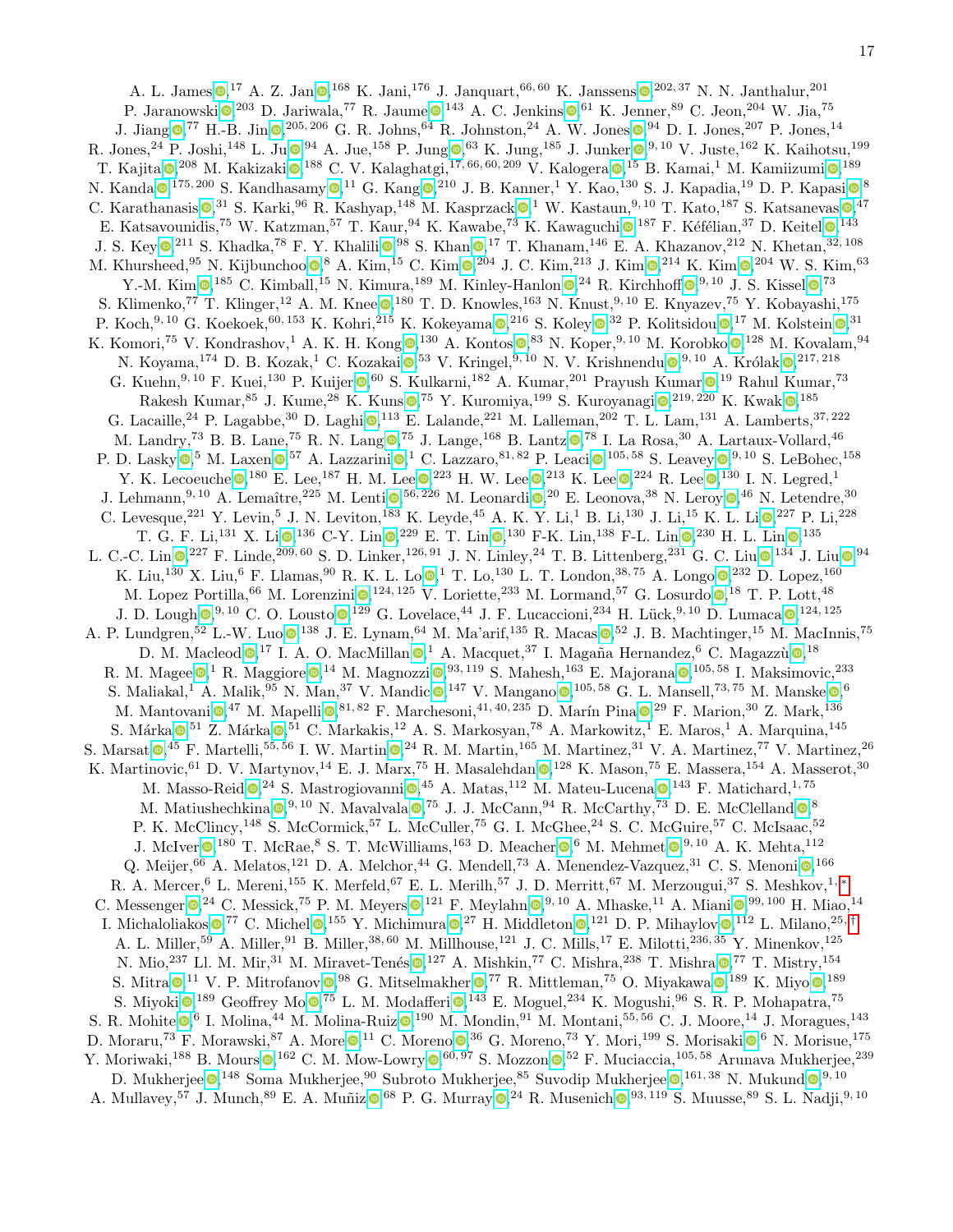K. Nagano **0**[,](https://orcid.org/0000-0001-7665-0796)<sup>240</sup> A. Nagar,<sup>23, 241</sup> K. Nakamura 0,<sup>20</sup> H. Nakano 0,<sup>242</sup> M. Nakano,<sup>187</sup> Y. Nakayama,<sup>199</sup> V. Napolano,<sup>47</sup> I. Nardecchia  $\bullet$ [,](https://orcid.org/0000-0002-6814-7792)  $^{124, 125}$  T. Narikawa,  $^{187}$  H. Narola,  $^{66}$  L. Naticchioni  $\bullet$ ,  $^{58}$  B. Nayak,  $^{91}$  R. K. Nayak  $\bullet$ ,  $^{243}$  B. F. Neil,  $^{94}$ J. Neilson, <sup>88, 104</sup> A. Nelson, <sup>184</sup> T. J. N. Nelson, <sup>57</sup> M. Nery, <sup>9, 10</sup> P. Neubauer, <sup>234</sup> A. Neunzert, <sup>211</sup> K. Y. Ng, <sup>75</sup> S. W. S. Ng $\otimes$ [,](https://orcid.org/0000-0001-6792-4708)  $^{89}$  C. Nguyen  $\otimes$ ,  $^{45}$  P. Nguyen,  $^{67}$  T. Nguyen,  $^{75}$  L. Nguyen Quynh  $\otimes$ ,  $^{244}$  J. Ni,  $^{147}$  W.-T. Ni $\otimes$ ,  $^{205,177,130}$ S. A. Nichols[,](https://orcid.org/0000-0001-8906-9159)<sup>7</sup> T. Nishimoto,<sup>187</sup> A. Nishizawa  $\mathbb{Q}^{28}$  S. Nissanke,<sup>38,60</sup> E. Nitoglia  $\mathbb{Q}^{139}$  F. Nocera,<sup>47</sup> M. Norman[,](https://orcid.org/0000-0001-8791-2608)<sup>17</sup> C. North,<sup>17</sup> S. Nozaki,<sup>188</sup> G. Nurbek,<sup>90</sup> L. K. Nuttall  $\bullet$ ,<sup>52</sup> Y. Obayashi  $\bullet$ ,<sup>187</sup> J. Oberling,<sup>73</sup> B. D. O'Brien[,](https://orcid.org/0000-0002-9672-3742)<sup>77</sup> J. O'Dell,<sup>194</sup> E. Oelker  $\mathbb{Q}$ ,<sup>24</sup> W. Ogaki,<sup>187</sup> G. Oganesyan,<sup>32,108</sup> J. J. Oh  $\mathbb{Q}$ ,<sup>63</sup> K. Oh  $\mathbb{Q}$ ,<sup>195</sup> S. H. Oh  $\mathbb{O}$ [,](https://orcid.org/0000-0003-0493-5607)  $^{63}$  M. Ohashi  $\mathbb{O}$ ,  $^{189}$  T. Ohashi,  $^{175}$  M. Ohkawa  $\mathbb{O}$ ,  $^{174}$  F. Ohme  $\mathbb{O}$ ,  $^{9,10}$  H. Ohta,  $^{28}$  M. A. Okada,  $^{16}$ Y. Okutani[,](https://orcid.org/0000-0002-3874-8335)<sup>196</sup> C. Olivetto,<sup>47</sup> K. Oohara  $\bullet$ ,<sup>187,245</sup> R. Oram,<sup>57</sup> B. O'Reilly  $\bullet$ ,<sup>57</sup> R. G. Ormiston,<sup>147</sup> N. D. Ormsby[,](https://orcid.org/0000-0002-2579-1246) <sup>64</sup> R. O'Shaughnessy  $\bullet$ , <sup>129</sup> E. O'Shea  $\bullet$ , <sup>179</sup> S. Oshino  $\bullet$ , <sup>189</sup> S. Ossokine  $\bullet$ , <sup>112</sup> C. Osthelder, <sup>1</sup> S. Otabe[,](https://orcid.org/0000-0001-6794-1591) <sup>2</sup> D. J. Ottaway  $\bullet$ , <sup>89</sup> H. Overmier, <sup>57</sup> A. E. Pace, <sup>148</sup> G. Pagano, <sup>79, 18</sup> R. Pagano, <sup>7</sup> M. A. Page, <sup>94</sup> G. Pagliaroli[,](https://orcid.org/0000-0002-4450-9883)<sup>32, 108</sup> A. Pai,<sup>107</sup> S. A. Pai,<sup>95</sup> S. Pal,<sup>243</sup> J. R. Palamos,<sup>67</sup> O. Palashov,<sup>212</sup> C. Palomba  $\bullet$ ,<sup>58</sup> H. Pan,<sup>130</sup> K.-C. Pan  $\mathbb{O}$ [,](https://orcid.org/0000-0002-7537-3210)  $^{130}$  P. K. Panda,  $^{201}$  P. T. H. Pang,  $^{60, 66}$  C. Pankow,  $^{15}$  F. Pannarale  $\mathbb{O}$ ,  $^{105, 58}$  B. C. Pant,  $^{95}$ F. H. Panther[,](https://orcid.org/0000-0002-7510-0079) <sup>94</sup> F. Paoletti  $\Phi$ , <sup>18</sup> A. Paoli, <sup>47</sup> A. Paolone, <sup>58, 246</sup> G. Pappas, <sup>198</sup> A. Parisi  $\Phi$ , <sup>134</sup> H. Park, <sup>6</sup> J. Park  $\Phi$ , <sup>247</sup> W. Parker  $\bullet$ [,](https://orcid.org/0000-0003-4753-9428) 57 D. Pascucci  $\bullet$ , 60, 86 A. Pasqualetti, 47 R. Passaquieti  $\bullet$ , 79, 18 D. Passuello, 18 M. Patel, 64 M. Pathak, 89 B. Patricelli  $\mathbb{O}$ [,](https://orcid.org/0000-0002-4449-1732)<sup>47, 18</sup> A. S. Patron,<sup>7</sup> S. Paul  $\mathbb{O}$ ,<sup>67</sup> E. Payne,<sup>5</sup> M. Pedraza,<sup>1</sup> R. Pedurand,<sup>104</sup> M. Pegoraro,<sup>82</sup> A. Pele[,](https://orcid.org/0000-0003-1856-6881)<sup>57</sup> F. E. Peña Arellano <sup>0</sup>,<sup>189</sup> S. Penano,<sup>78</sup> S. Penn <sup>0</sup>,<sup>248</sup> A. Perego,<sup>99,100</sup> A. Pereira,<sup>26</sup> T. Pereira <sup>0</sup>,<sup>249</sup> C. J. Perez[,](https://orcid.org/0000-0002-8949-3803)<sup>73</sup> C. Périgois,<sup>30</sup> C. C. Perkins,<sup>77</sup> A. Perreca  $\bullet$ ,<sup>99,100</sup> S. Perriès,<sup>139</sup> D. Pesios,<sup>198</sup> J. Petermann  $\bullet$ ,<sup>128</sup> D. Petterson[,](https://orcid.org/0000-0003-1561-0760)<sup>1</sup> H. P. Pfeiffer  $\bullet$ ,<sup>112</sup> H. Pham,<sup>57</sup> K. A. Pham  $\bullet$ ,<sup>147</sup> K. S. Phukon  $\bullet$ ,<sup>60,209</sup> H. Phurailatpam,<sup>131</sup> O. J. Piccinni  $\bullet$ [,](https://orcid.org/0000-0002-6020-5521)<sup>58</sup> M. Pichot  $\bullet$ ,<sup>37</sup> M. Piendibene,<sup>79,18</sup> F. Piergiovanni,<sup>55,56</sup> L. Pierini  $\bullet$ ,<sup>105,58</sup> V. Pierro  $\bullet$ ,<sup>88,104</sup> G. Pillant,<sup>47</sup> M. Pillas,<sup>46</sup> F. Pilo,<sup>18</sup> L. Pinard,<sup>155</sup> C. Pineda-Bosque,<sup>91</sup> I. M. Pinto,<sup>88, 104, 250</sup> M. Pinto,<sup>47</sup> B. J. Piotrzkowski[,](https://orcid.org/0000-0001-8032-4416) <sup>6</sup> K. Piotrzkowski, <sup>59</sup> M. Pirello, <sup>73</sup> M. D. Pitkin  $\bullet$ , <sup>192</sup> A. Placidi  $\bullet$ , <sup>40, 80</sup> E. Placidi, <sup>105, 58</sup> M. L. Planas  $\mathbb{Q}$ [,](https://orcid.org/0000-0003-4059-0765)<sup>143</sup> W. Plastino  $\mathbb{Q}$ ,<sup>251,232</sup> C. Pluchar,<sup>252</sup> R. Poggiani  $\mathbb{Q}$ ,<sup>79,18</sup> E. Polini  $\mathbb{Q}$ ,<sup>30</sup> D. Y. T. Pong,<sup>131</sup> S. Ponrathnam[,](https://orcid.org/0000-0003-2049-520X) <sup>11</sup> E. K. Porter, <sup>45</sup> R. Poulton  $\bullet$ , <sup>47</sup> A. Poverman, <sup>83</sup> J. Powell, <sup>141</sup> M. Pracchia, <sup>30</sup> T. Pradier, <sup>162</sup> A. K. Prajapati[,](https://orcid.org/0000-0001-5256-915X) <sup>85</sup> K. Prasai, <sup>78</sup> R. Prasanna, <sup>201</sup> G. Pratten <sup>0</sup>, <sup>14</sup> M. Principe, <sup>88, 250, 104</sup> G. A. Prodi <sup>0</sup>, <sup>253, 100</sup> L. Prokhorov[,](https://orcid.org/0000-0001-8722-4485)<sup>14</sup> P. Prosposito,<sup>124, 125</sup> L. Prudenzi,<sup>112</sup> A. Puecher,<sup>60, 66</sup> M. Punturo  $\bullet$ ,<sup>40</sup> F. Puosi,<sup>18,79</sup> P. Puppo,<sup>58</sup> M. Pürrer  $\bullet$ [,](https://orcid.org/0000-0001-6339-1537)<sup>112</sup> H. Qi $\bullet$ ,<sup>17</sup> N. Quartey,<sup>64</sup> V. Quetschke,<sup>90</sup> P. J. Quinonez,<sup>36</sup> R. Quitzow-James,<sup>96</sup> F. J. Raab,<sup>73</sup> G. Raaijmakers[,](https://orcid.org/0000-0001-7576-0141)  $38,60$  H. Radkins,  $73$  N. Radulesco,  $37$  P. Raffai  $\bigcirc$ ,  $152$  S. X. Rail,  $221$  S. Raja,  $95$  C. Rajan,  $95$ K. E. Ramirez  $\bullet$ [,](https://orcid.org/0000-0002-6874-7421)<sup>57</sup> T. D. Ramirez,<sup>44</sup> A. Ramos-Buades  $\bullet$ ,<sup>112</sup> J. Rana,<sup>148</sup> P. Rapagnani,<sup>105,58</sup> A. Ray,<sup>6</sup> V. Raymond  $\bullet$ [,](https://orcid.org/0000-0002-8690-9180)<sup>17</sup> N. Raza  $\bullet$ ,<sup>180</sup> M. Razzano  $\bullet$ ,<sup>79,18</sup> J. Read,<sup>44</sup> L. A. Rees,<sup>42</sup> T. Regimbau,<sup>30</sup> L. Rei  $\bullet$ ,<sup>93</sup> S. Reid,<sup>33</sup> S. W. Reid[,](https://orcid.org/0000-0002-7629-4805) <sup>64</sup> D. H. Reitze, <sup>1, 77</sup> P. Relton  $\bullet$ , <sup>17</sup> A. Renzini, <sup>1</sup> P. Rettegno  $\bullet$ , <sup>22, 23</sup> B. Revenu  $\bullet$ , <sup>45</sup> A. Reza, <sup>60</sup> M. Rezac[,](https://orcid.org/0000-0002-1472-4806)<sup>44</sup> F. Ricci,<sup>105,58</sup> D. Richards,<sup>194</sup> J. W. Richardson  $\bullet$ ,<sup>254</sup> L. Richardson,<sup>184</sup> G. Riemenschneider,<sup>22,23</sup> K. Riles  $\mathbb{O}^{183}$  S. Rinaldi  $\mathbb{O}^{79,18}$  $\mathbb{O}^{79,18}$  $\mathbb{O}^{79,18}$  K. Rink  $\mathbb{O}^{180}$  N. A. Robertson, R. Robie, F. Robinet, <sup>46</sup> A. Rocchi  $\mathbb{O}^{125}$ S. Rodriguez[,](https://orcid.org/0000-0003-2275-4164)<sup>44</sup> L. Rolland  $\bullet$ ,<sup>30</sup> J. G. Rollins  $\bullet$ ,<sup>1</sup> M. Romanelli,<sup>106</sup> R. Romano,<sup>3,4</sup> C. L. Romel,<sup>73</sup> A. Romero  $\bullet$ ,<sup>31</sup> I. M. Romero-Shaw[,](https://orcid.org/0000-0003-0020-687X)<sup>5</sup> J. H. Romie,<sup>57</sup> S. Ronchini  $\bullet$ ,<sup>32, 108</sup> L. Rosa,<sup>4, 25</sup> C. A. Rose,<sup>6</sup> D. Rosińska,<sup>110</sup> M. P. Ross  $\mathbb{O}^{255}$  S. Rowan[,](https://orcid.org/0000-0002-7378-6353)  $^{24}$  S. J. Rowlinson,  $^{14}$  Santosh Roy,  $^{11}$  Soumen Roy,  $^{256,66}$  D. Rozza  $\mathbb{O}$ ,  $^{122,123}$  P. Ruggi,  $^{47}$ K. Ruiz-Rocha[,](https://orcid.org/0000-0002-3333-8070) <sup>176</sup> K. Ryan, <sup>73</sup> S. Sachdev, <sup>148</sup> T. Sadecki, <sup>73</sup> J. Sadiq  $\bullet$ , <sup>115</sup> S. Saha  $\bullet$ , <sup>130</sup> Y. Saito, <sup>189</sup> K. Sakai, <sup>257</sup> M. Sakellariadou  $\bullet$ [,](https://orcid.org/0000-0002-3836-7751)<sup>61</sup> S. Sakon,<sup>148</sup> O. S. Salafia  $\bullet$ ,<sup>72,71,70</sup> F. Salces-Carcoba  $\bullet$ ,<sup>1</sup> L. Salconi,<sup>47</sup> M. Saleem  $\bullet$ ,<sup>147</sup> F. Salemi  $\bullet$ [,](https://orcid.org/0000-0001-5375-7494) <sup>99, 100</sup> A. Samajdar  $\bullet$ ,<sup>71</sup> E. J. Sanchez,<sup>1</sup> J. H. Sanchez,<sup>44</sup> L. E. Sanchez,<sup>1</sup> N. Sanchis-Gual  $\bullet$ ,<sup>258</sup> J. R. Sanders[,](https://orcid.org/0000-0003-2293-1554)<sup>259</sup> A. Sanuy  $\bullet$ ,<sup>29</sup> T. R. Saravanan,<sup>11</sup> N. Sarin,<sup>5</sup> B. Sassolas,<sup>155</sup> H. Satari,<sup>94</sup> O. Sauter  $\bullet$ ,<sup>77</sup> R. L. Savage  $\bigcirc$ [,](https://orcid.org/0000-0001-5726-7150)<sup>73</sup> V. Savant,<sup>11</sup> T. Sawada  $\bigcirc$ ,<sup>175</sup> H. L. Sawant,<sup>11</sup> S. Sayah,<sup>155</sup> D. Schaetzl,<sup>1</sup> M. Scheel,<sup>136</sup> J. Scheuer[,](https://orcid.org/0000-0003-2896-4218)<sup>15</sup> M. G. Schiworski  $\bullet$ ,<sup>89</sup> P. Schmidt  $\bullet$ ,<sup>14</sup> S. Schmidt,<sup>66</sup> R. Schnabel  $\bullet$ ,<sup>128</sup> M. Schneewind,<sup>9,10</sup> R. M. S. Schofield[,](https://orcid.org/0000-0001-6701-6515) <sup>67</sup> A. Schönbeck, <sup>128</sup> B. W. Schulte, <sup>9, 10</sup> B. F. Schutz, <sup>17, 9, 10</sup> E. Schwartz  $\bullet$ , <sup>17</sup> J. Scott  $\bullet$ , <sup>24</sup> S. M. Scott  $\bullet$ [,](https://orcid.org/0000-0002-2648-3835)<sup>8</sup> M. Seglar-Arroyo  $\bullet$ ,<sup>30</sup> Y. Sekiguchi  $\bullet$ ,<sup>260</sup> D. Sellers,<sup>57</sup> A. S. Sengupta,<sup>256</sup> D. Sentenac,<sup>47</sup> E. G. Seo,<sup>131</sup> V. Sequino[,](https://orcid.org/0000-0003-0826-6164)  $^{25,4}$  A. Sergeev,  $^{212}$  Y. Setyawati  $\mathbb{Q}^{9,10,66}$  T. Shaffer,  $^{73}$  M. S. Shahriar  $\mathbb{O}^{15}$  M. A. Shaikh  $\mathbb{O}^{19}$ B. Shams[,](https://orcid.org/0000-0001-8696-2435)<sup>158</sup> L. Shao  $\bullet$ ,<sup>197</sup> A. Sharma,<sup>32, 108</sup> P. Sharma,<sup>95</sup> P. Shawhan  $\bullet$ ,<sup>111</sup> N. S. Shcheblanov  $\bullet$ ,<sup>225</sup> A. Sheela,<sup>238</sup> Y. Shikano  $\bullet$ [,](https://orcid.org/0000-0002-0236-4735) <sup>261, 262</sup> M. Shikauchi, <sup>28</sup> H. Shimizu  $\bullet$ , <sup>263</sup> K. Shimode  $\bullet$ , <sup>189</sup> H. Shinkai  $\bullet$ , <sup>264</sup> T. Shishido, <sup>54</sup> A. Shoda  $\bullet$ , <sup>20</sup> D. H. Shoemaker  $\Phi$ [,](https://orcid.org/0000-0001-7316-3239)<sup>75</sup> D. M. Shoemaker  $\Phi$ ,<sup>168</sup> S. ShyamSundar,<sup>95</sup> M. Sieniawska,<sup>59</sup> D. Sigg  $\Phi$ ,<sup>73</sup> L. Silenzi  $\Phi$ ,<sup>40,41</sup> L. P. Singer  $\bigcirc$ [,](https://orcid.org/0000-0001-9050-7515) 118 D. Singh  $\bigcirc$ , 148 M. K. Singh  $\bigcirc$ , <sup>19</sup> N. Singh  $\bigcirc$ , <sup>110</sup> A. Singha  $\bigcirc$ , <sup>153, 60</sup> A. M. Sintes  $\bigcirc$ , <sup>143</sup> V. Sipala[,](https://orcid.org/0000-0003-0638-9670)<sup>122, 123</sup> V. Skliris,<sup>17</sup> B. J. J. Slagmolen  $\bullet$ , <sup>8</sup> T. J. Slaven-Blair, <sup>94</sup> J. Smetana, <sup>14</sup> J. R. Smith  $\bullet$ , <sup>44</sup> L. Smith, <sup>24</sup> R. J. E. Smith  $\bullet$ [,](https://orcid.org/0000-0001-8051-7883) <sup>5</sup> J. Soldateschi  $\bullet$ , <sup>226, 265, 56</sup> S. N. Somala  $\bullet$ , <sup>266</sup> K. Somiya  $\bullet$ , <sup>2</sup> I. Song  $\bullet$ , <sup>130</sup> K. Soni  $\bullet$ , <sup>11</sup> S. Soni  $\mathbb{Q}^{75}$  V. Sordini[,](https://orcid.org/0000-0002-1855-5966)<sup>139</sup> F. Sorrentino,<sup>93</sup> N. Sorrentino  $\mathbb{Q}^{79,18}$  R. Soulard,<sup>37</sup> T. Souradeep,<sup>267, 11</sup> E. Sowell,<sup>146</sup> V. Spagnuolo[,](https://orcid.org/0000-0003-0930-6930)<sup>153, 60</sup> A. P. Spencer  $\mathbb{O}^{24}$  M. Spera  $\mathbb{O}^{81,82}$  P. Spinicelli,<sup>47</sup> A. K. Srivastava,<sup>85</sup> V. Srivastava,<sup>68</sup>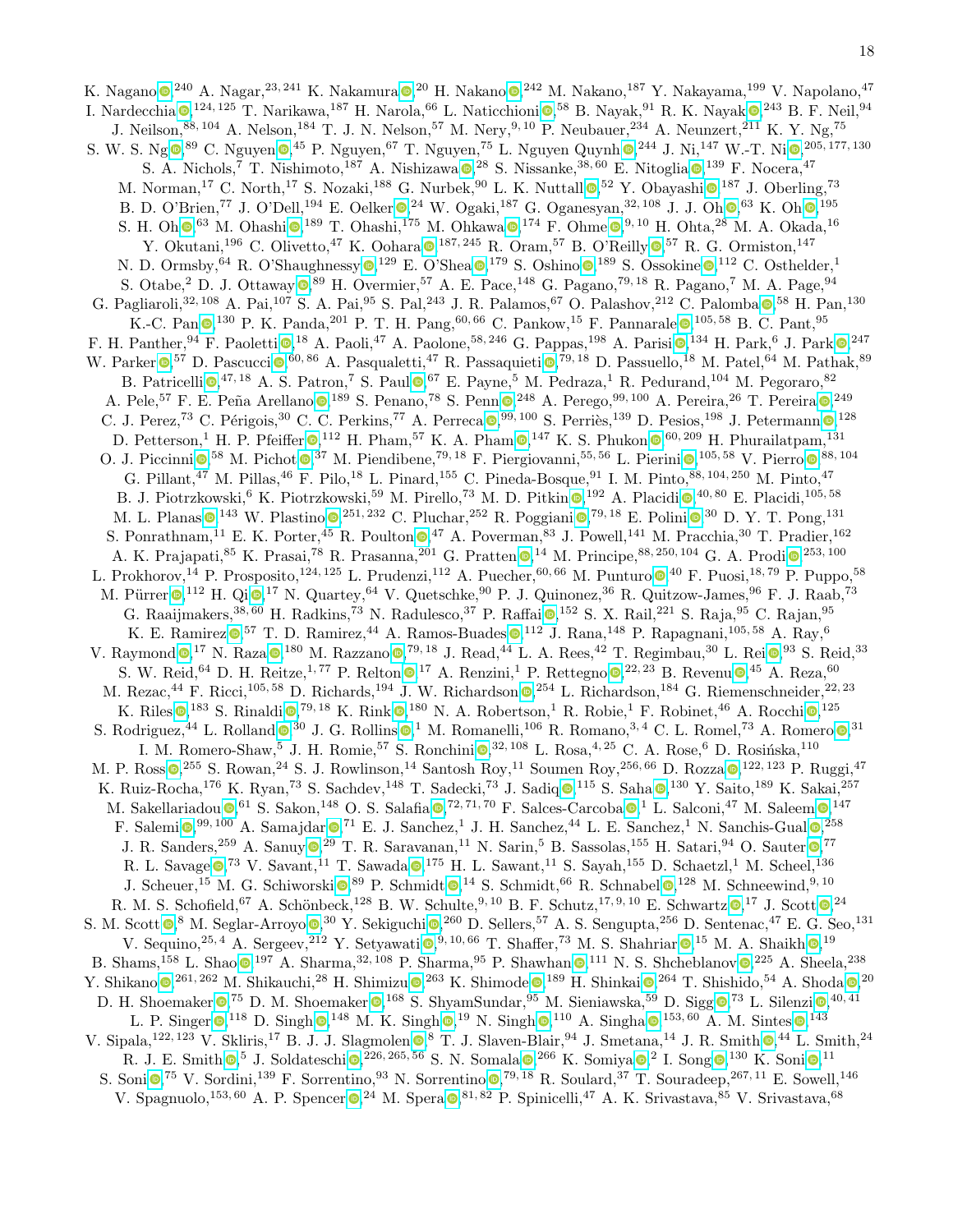K. Staats[,](https://orcid.org/0000-0003-4710-8548)<sup>15</sup> C. Stachie,<sup>37</sup> F. Stachurski,<sup>24</sup> D. A. Steer  $\bullet$ ,<sup>45</sup> J. Steinlechner,<sup>153,60</sup> S. Steinlechner  $\bullet$ ,<sup>153,60</sup> N. Stergioulas[,](https://orcid.org/0000-0003-1055-7980)<sup>198</sup> D. J. Stops,<sup>14</sup> M. Stover,<sup>234</sup> K. A. Strain  $\mathbb{Q}$ ,<sup>24</sup> L. C. Strang,<sup>121</sup> G. Stratta  $\mathbb{Q}$ ,<sup>268,58</sup> M. D. Strong[,](https://orcid.org/0000-0002-5397-6950)<sup>7</sup> A. Strunk,<sup>73</sup> R. Sturani,<sup>249</sup> A. L. Stuver  $\bullet$ ,<sup>114</sup> M. Suchenek,<sup>87</sup> S. Sudhagar  $\bullet$ ,<sup>11</sup> V. Sudhir  $\bullet$ ,<sup>75</sup> R. Sugimoto  $\bullet$ [,](https://orcid.org/0000-0001-7959-892X)  $^{269,240}$  H. G. Suh  $\bullet$ , <sup>6</sup> A. G. Sullivan  $\bullet$ ,  $^{51}$  T. Z. Summerscales  $\bullet$ ,  $^{270}$  L. Sun  $\bullet$ , <sup>8</sup> S. Sunil,  $^{85}$ A. Sur  $\Phi, ^{87}$  $\Phi, ^{87}$  $\Phi, ^{87}$  J. Suresh  $\Phi, ^{28}$  P. J. Sutton  $\Phi, ^{17}$  Takamasa Suzuki  $\Phi, ^{174}$  Takanori Suzuki,<sup>2</sup> Toshikazu Suzuki,<sup>187</sup> B. L. Swinkels  $\bullet$ [,](https://orcid.org/0000-0003-0327-953X)<sup>60</sup> M. J. Szczepańczyk  $\bullet$ ,<sup>77</sup> P. Szewczyk,<sup>110</sup> M. Tacca,<sup>60</sup> H. Tagoshi,<sup>187</sup> S. C. Tait  $\bullet$ ,<sup>24</sup> H. Takahashi  $\bigcirc^{271}$  R. Takahashi  $\bigcirc^{20}$  S. Takano[,](https://orcid.org/0000-0001-9937-2557)<sup>27</sup> H. Takeda  $\bigcirc^{27}$  M. Takeda,<sup>175</sup> C. J. Talbot,<sup>33</sup> C. Talbot,<sup>1</sup> K. Tanaka[,](https://orcid.org/0000-0003-3321-1018)<sup>272</sup> Taiki Tanaka,<sup>187</sup> Takahiro Tanaka 0,<sup>273</sup> A. J. Tanasijczuk,<sup>59</sup> S. Tanioka 0,<sup>189</sup> D. B. Tanner,<sup>77</sup> D. Tao[,](https://orcid.org/0000-0002-4777-5087)<sup>1</sup> L. Tao  $\bullet$ ,<sup>77</sup> R. D. Tapia,<sup>148</sup> E. N. Tapia San Martín  $\bullet$ ,<sup>60</sup> C. Taranto,<sup>124</sup> A. Taruya  $\bullet$ ,<sup>274</sup> J. D. Tasson  $\bullet$ ,<sup>159</sup> R. Tenorio  $\bullet$ [,](https://orcid.org/0000-0003-4622-1215)<sup>143</sup> J. E. S. Terhune  $\bullet$ ,<sup>114</sup> L. Terkowski  $\bullet$ ,<sup>128</sup> M. P. Thirugnanasambandam,<sup>11</sup> M. Thomas,<sup>57</sup> P. Thomas[,](https://orcid.org/0000-0002-0419-5517)<sup>73</sup> E. E. Thompson,<sup>48</sup> J. E. Thompson  $\bullet$ ,<sup>17</sup> S. R. Thondapu,<sup>95</sup> K. A. Thorne,<sup>57</sup> E. Thrane,<sup>5</sup> Shubhanshu Tiwari  $\bullet$ [,](https://orcid.org/0000-0002-8927-9014)<sup>160</sup> Srishti Tiwari,<sup>11</sup> V. Tiwari  $\bullet$ ,<sup>17</sup> A. M. Toivonen,<sup>147</sup> A. E. Tolley  $\bullet$ ,<sup>52</sup> T. Tomaru  $\bullet$ ,<sup>20</sup> T. Tomura  $\bullet$ [,](https://orcid.org/0000-0001-5833-4052) <sup>189</sup> M. Tonelli, <sup>79, 18</sup> Z. Tornasi, <sup>24</sup> A. Torres-Forné  $\bullet$ , <sup>127</sup> C. I. Torrie, <sup>1</sup> I. Tosta e Melo  $\bullet$ , <sup>123</sup> D. Töyrä, <sup>8</sup> A. Trapananti  $\bullet$ [,](https://orcid.org/0000-0002-6976-5576)<sup>41, 40</sup> F. Travasso  $\bullet$ ,<sup>40, 41</sup> G. Traylor,<sup>57</sup> M. Trevor,<sup>111</sup> M. C. Tringali  $\bullet$ ,<sup>47</sup> A. Tripathee  $\bullet$ ,<sup>183</sup> L. Troiano[,](https://orcid.org/0000-0003-3666-686X)<sup>275, 104</sup> A. Trovato  $\bullet$ ,<sup>45</sup> L. Trozzo  $\bullet$ ,<sup>4, 189</sup> R. J. Trudeau,<sup>1</sup> D. Tsai,<sup>130</sup> K. W. Tsang,<sup>60, 276, 66</sup> T. Tsang  $\bullet$ ,<sup>277</sup> J-S. Tsao[,](https://orcid.org/0000-0002-9296-8603)<sup>230</sup> M. Tse,<sup>75</sup> R. Tso,<sup>136</sup> S. Tsuchida,<sup>175</sup> L. Tsukada,<sup>148</sup> D. Tsuna,<sup>28</sup> T. Tsutsui <sup>0</sup>,<sup>28</sup> K. Turbang <sup>0</sup>,<sup>278,202</sup> M. Turconi[,](https://orcid.org/0000-0003-2148-1694)<sup>37</sup> D. Tuyenbayev  $\bullet$ ,<sup>175</sup> A. S. Ubhi  $\bullet$ ,<sup>14</sup> N. Uchikata  $\bullet$ ,<sup>187</sup> T. Uchiyama  $\bullet$ ,<sup>189</sup> R. P. Udall,<sup>1</sup> A. Ueda,<sup>279</sup> T. Uehara  $\bullet$ [,](https://orcid.org/0000-0002-5059-4033)  $^{280, 281}$  K. Ueno  $\bullet$ ,  $^{28}$  G. Ueshima,  $^{282}$  C. S. Unnikrishnan,  $^{283}$  A. L. Urban,  $^7$  T. Ushiba  $\bullet$ ,  $^{189}$ A. Utina  $\mathbb{D}$ [,](https://orcid.org/0000-0003-1215-4552) 153, 60 G. Vajente  $\mathbb{D}$ , 1 A. Vajpeyi, 5 G. Valdes  $\mathbb{D}$ , 184 M. Valentini  $\mathbb{D}$ , 182, 99, 100 V. Valsan, 6 N. van Bakel, 60 M. van Beuzekom  $\mathbb{O}$ [,](https://orcid.org/0000-0003-4434-5353) <sup>60</sup> M. van Dael, <sup>60, 284</sup> J. F. J. van den Brand  $\mathbb{O}$ , <sup>153, 97, 60</sup> C. Van Den Broeck, <sup>66, 60</sup> D. C. Vander-Hyde[,](https://orcid.org/0000-0002-8391-7513)<sup>68</sup> H. van Haevermaet  $\bullet$ ,<sup>202</sup> J. V. van Heijningen  $\bullet$ ,<sup>59</sup> M. H. P. M. van Putten,<sup>285</sup> N. van Remortel  $\bullet$ [,](https://orcid.org/0000-0002-6254-1617)<sup>202</sup> M. Vardaro,<sup>209,60</sup> A. F. Vargas,<sup>121</sup> V. Varma  $\bullet$ ,<sup>112</sup> M. Vasúth  $\bullet$ ,<sup>76</sup> A. Vecchio  $\bullet$ ,<sup>14</sup> G. Vedovato[,](https://orcid.org/0000-0003-4344-7227)  ${}^{82}$  J. Veitch  $\bullet$ ,  ${}^{24}$  P. J. Veitch  $\bullet$ ,  ${}^{89}$  J. Venneberg  $\bullet$ ,  ${}^{9,10}$  G. Venugopalan  $\bullet$ , <sup>1</sup> D. Verkindt  $\bullet$ ,  ${}^{30}$  P. Verma,  ${}^{218}$ Y. Verma  $\bullet$ [,](https://orcid.org/0000-0002-4241-1428)<sup>95</sup> S. M. Vermeulen  $\bullet$ ,<sup>17</sup> D. Veske  $\bullet$ ,<sup>51</sup> F. Vetrano,<sup>55</sup> A. Viceré  $\bullet$ ,<sup>55,56</sup> S. Vidyant,<sup>68</sup> A. D. Viets  $\bullet$ ,<sup>286</sup> A. Vijaykumar  $\bullet$ [,](https://orcid.org/0000-0003-2700-0767)<sup>19</sup> V. Villa-Ortega  $\bullet$ ,<sup>115</sup> J.-Y. Vinet,<sup>37</sup> A. Virtuoso,<sup>236,35</sup> S. Vitale  $\bullet$ ,<sup>75</sup> H. Vocca,<sup>80,40</sup> E. R. G. von Reis[,](https://orcid.org/0000-0002-5703-4469)<sup>73</sup> J. S. A. von Wrangel,<sup>9, 10</sup> C. Vorvick  $\bullet$ ,<sup>73</sup> S. P. Vyatchanin  $\bullet$ ,<sup>98</sup> L. E. Wade,<sup>234</sup> M. Wade  $\bullet$ ,<sup>234</sup> K. J. Wagner  $\bigcirc^{129}$  R. C. Walet[,](https://orcid.org/0000-0002-1830-8527) <sup>60</sup> M. Walker, <sup>64</sup> G. S. Wallace, <sup>33</sup> L. Wallace, <sup>1</sup> J. Wang  $\bigcirc^{177}$  J. Z. Wang, <sup>183</sup> W. H. Wang[,](https://orcid.org/0000-0002-9154-6433)  $90$  R. L. Ward,  $8$  J. Warner,  $73$  M. Was  $\bigcirc$ ,  $30$  T. Washimi  $\bigcirc$ ,  $20$  N. Y. Washington,  $1$  J. Watchi $\bigcirc$ ,  $144$ B. Weaver[,](https://orcid.org/0000-0002-0928-6784)<sup>73</sup> C. R. Weaving,<sup>52</sup> S. A. Webster,<sup>24</sup> M. Weinert,<sup>9, 10</sup> A. J. Weinstein  $\bullet$ ,<sup>1</sup> R. Weiss,<sup>75</sup> C. M. Weller,<sup>255</sup> R. A. Weller  $\bullet$ [,](https://orcid.org/0000-0001-5710-6576)  $^{176}$  F. Wellmann,  $^{9,10}$  L. Wen,  $^{94}$  P. Weßels,  $^{9,10}$  K. Wette  $\bullet$ ,  $^8$  J. T. Whelan  $\bullet$ ,  $^{129}$  D. D. White,  $^{44}$ B. F. Whiting  $\mathbb{Q}^{77}$  C. Whittle  $\mathbb{Q}^{75}$  D. Wilken[,](https://orcid.org/0000-0002-7627-8688)  $9,10$  D. Williams  $\mathbb{Q}^{24}$  M. J. Williams  $\mathbb{Q}^{24}$  A. R. Williamson  $\mathbb{Q}^{52}$ J. L. Willis  $\mathbb{O}^{1}_{\mathcal{P}}$  B. Willke  $\mathbb{O}^{9,10}_{\mathcal{P}}$  $\mathbb{O}^{9,10}_{\mathcal{P}}$  $\mathbb{O}^{9,10}_{\mathcal{P}}$  D. J. Wilson,<sup>252</sup> C. C. Wipf,<sup>1</sup> T. Wlodarczyk,<sup>112</sup> G. Woan  $\mathbb{O}^{24}$  J. Woehler,<sup>9,10</sup> J. K. Wofford  $\bullet$ [,](https://orcid.org/0000-0003-2849-3751)  $^{129}$  D. Wong,  $^{180}$  I. C. F. Wong  $\bullet$ ,  $^{131}$  M. Wright,  $^{24}$  C. Wu  $\bullet$ ,  $^{130}$  D. S. Wu  $\bullet$ ,  $^{9, 10}$  H. Wu,  $^{130}$ D. M. Wysocki[,](https://orcid.org/0000-0002-0808-4822) <sup>6</sup> L. Xiao  $\bullet$ , <sup>1</sup> T. Yamada, <sup>263</sup> H. Yamamoto  $\bullet$ , <sup>1</sup> K. Yamamoto  $\bullet$ , <sup>188</sup> T. Yamamoto  $\bullet$ , <sup>189</sup> K. Yamashita[,](https://orcid.org/0000-0002-3780-1413)<sup>199</sup> R. Yamazaki,<sup>196</sup> F. W. Yang  $\bullet$ ,<sup>158</sup> K. Z. Yang  $\bullet$ ,<sup>147</sup> L. Yang  $\bullet$ ,<sup>166</sup> Y.-C. Yang,<sup>130</sup> Y. Yang  $\bullet$ ,<sup>287</sup> Yang Yang[,](https://orcid.org/0000-0001-7127-4808)<sup>77</sup> M. J. Yap,<sup>8</sup> D. W. Yeeles,<sup>17</sup> S.-W. Yeh,<sup>130</sup> A. B. Yelikar  $\bullet$ ,<sup>129</sup> M. Ying,<sup>130</sup> J. Yokoyama  $\bullet$ ,<sup>28,27</sup> T. Yokozawa[,](https://orcid.org/0000-0002-7597-098X)<sup>189</sup> J. Yoo,<sup>179</sup> T. Yoshioka,<sup>199</sup> Hang Yu <sup>0</sup>,<sup>136</sup> Haocun Yu <sup>0</sup>,<sup>75</sup> H. Yuzurihara,<sup>187</sup> A. Zadrożny,<sup>218</sup> M. Zanolin[,](https://orcid.org/0000-0002-0147-0835)<sup>36</sup> S. Zeidler  $\Phi$ ,<sup>288</sup> T. Zelenova,<sup>47</sup> J.-P. Zendri,<sup>82</sup> M. Zevin  $\Phi$ ,<sup>164</sup> M. Zhan,<sup>177</sup> H. Zhang,<sup>230</sup> J. Zhang  $\mathbb{O}^{94}$  L. Zhang[,](https://orcid.org/0000-0003-2542-4734)<sup>1</sup> R. Zhang  $\mathbb{O}^{77}$  T. Zhang,<sup>14</sup> Y. Zhang,<sup>184</sup> C. Zhao  $\mathbb{O}^{94}$  G. Zhao,<sup>144</sup> Y. Zhao  $\mathbb{O}^{187,20}$ Yue Zhao[,](https://orcid.org/0000-0002-3567-6743)<sup>[1](https://orcid.org/0000-0002-1521-3397)58</sup> R. Zhou,<sup>190</sup> Z. Zhou,<sup>15</sup> X. J. Zhu  $\bullet$ ,<sup>5</sup> Z.-H. Zhu  $\bullet$ ,<sup>120,228</sup> M. E. Zucker,<sup>1,75</sup> and J. Zweizig  $\bullet$ <sup>1</sup> (The LIGO Scientific Collaboration, the Virgo Collaboration, and the KAGRA Collaboration) <sup>1</sup>LIGO Laboratory, California Institute of Technology, Pasadena, CA 91125, USA  $2Graduate School of Science, Tokyo Institute of Technology, Meauro-ku, Tokyo 152-8551, Japan$  $3$ Dipartimento di Farmacia, Università di Salerno, I-84084 Fisciano, Salerno, Italy 4 INFN, Sezione di Napoli, Complesso Universitario di Monte S. Angelo, I-80126 Napoli, Italy  $5OzGrav$ , School of Physics & Astronomy, Monash University, Clayton 3800, Victoria, Australia  $6$ University of Wisconsin-Milwaukee, Milwaukee, WI 53201, USA <sup>7</sup>Louisiana State University, Baton Rouge, LA 70803, USA <sup>8</sup>OzGrav, Australian National University, Canberra, Australian Capital Territory 0200, Australia <sup>9</sup>Max Planck Institute for Gravitational Physics (Albert Einstein Institute), D-30167 Hannover, Germany  $10$ Leibniz Universität Hannover, D-30167 Hannover, Germany  $11$ Inter-University Centre for Astronomy and Astrophysics, Pune 411007, India

 $12$  University of Cambridge, Cambridge CB2 1TN, United Kingdom

 $13 Theoretisch-Physikalisches Institut, Friedrich-Schiller-Universität Jena, D-07743 Jena, Germany$ 

 $14$ University of Birmingham, Birmingham B15 2TT, United Kingdom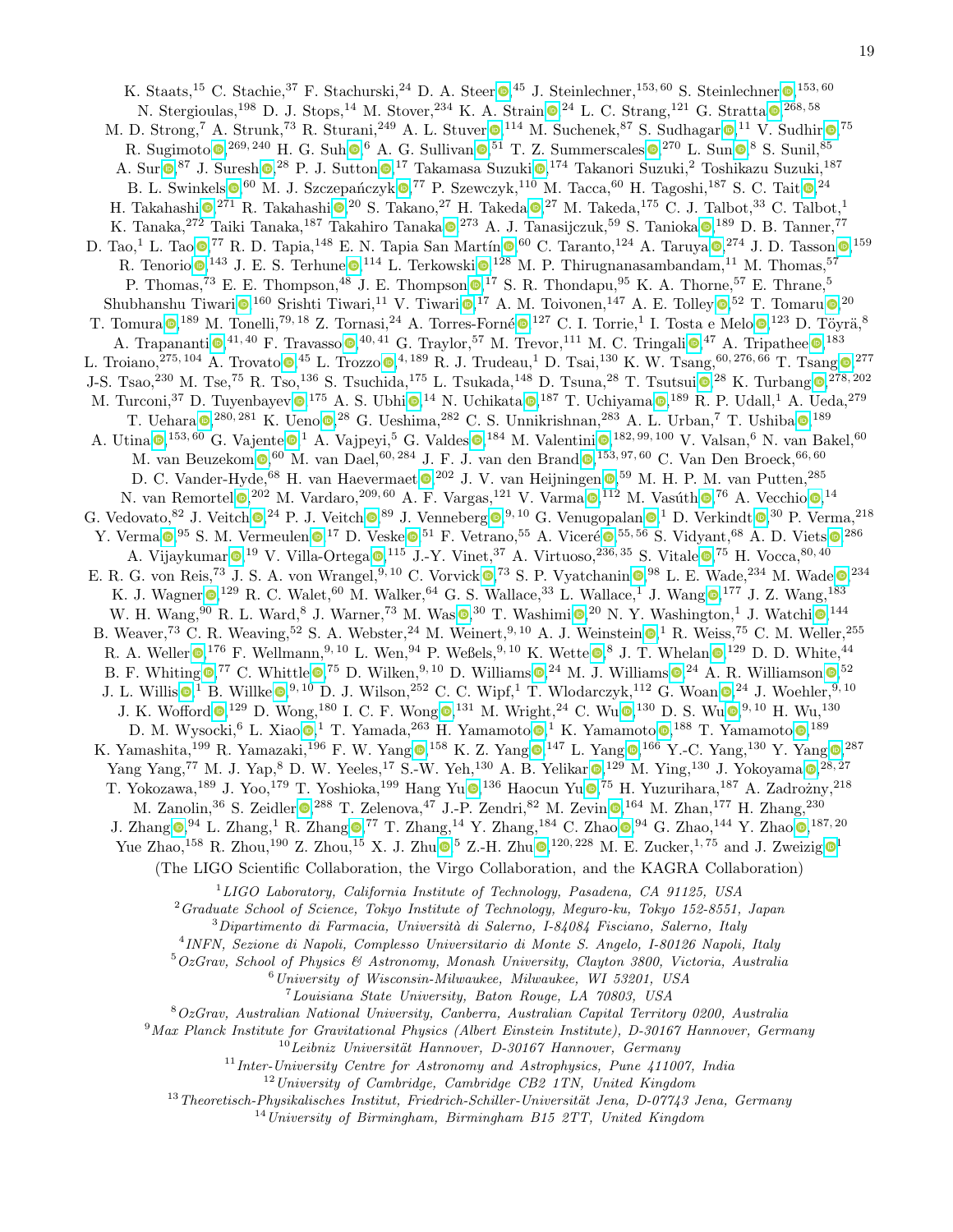<sup>15</sup>Northwestern University, Evanston, IL 60208, USA

<sup>16</sup> Instituto Nacional de Pesquisas Espaciais, 12227-010 São José dos Campos, São Paulo, Brazil

<sup>17</sup> Cardiff University, Cardiff CF24 3AA, United Kingdom

<sup>18</sup>INFN, Sezione di Pisa, I-56127 Pisa, Italy

 $19$ International Centre for Theoretical Sciences, Tata Institute of Fundamental Research, Bengaluru 560089, India

 $^{20}$ Gravitational Wave Science Project, National Astronomical

Observatory of Japan (NAOJ), Mitaka City, Tokyo 181-8588, Japan

 $^{21}$ Advanced Technology Center, National Astronomical Observatory of Japan (NAOJ), Mitaka City, Tokyo 181-8588, Japan

 $^{22}$ Dipartimento di Fisica, Università degli Studi di Torino, I-10125 Torino, Italy

<sup>23</sup>INFN Sezione di Torino, I-10125 Torino, Italy

 $^{24}$ SUPA, University of Glasgow, Glasgow G12 8QQ, United Kingdom

 $^{25}$ Università di Napoli "Federico II", Complesso Universitario di Monte S. Angelo, I-80126 Napoli, Italy

 $^{26}$ Université de Lyon, Université Claude Bernard Lyon 1,

CNRS, Institut Lumière Matière, F-69622 Villeurbanne, France

 $^{27}$ Department of Physics, The University of Tokyo, Bunkyo-ku, Tokyo 113-0033, Japan

 $^{28}$ Research Center for the Early Universe (RESCEU),

The University of Tokyo, Bunkyo-ku, Tokyo 113-0033, Japan

 $^{29}$ Institut de Ciències del Cosmos (ICCUB), Universitat de Barcelona,

 $C/Martí$  i Franquès 1, Barcelona, 08028, Spain

 $30$ Univ. Savoie Mont Blanc, CNRS, Laboratoire d'Annecy de Physique des Particules - IN2P3, F-74000 Annecy, France

 $31$ Institut de Física d'Altes Energies (IFAE), Barcelona Institute of

Science and Technology, and ICREA, E-08193 Barcelona, Spain

<sup>32</sup>Gran Sasso Science Institute (GSSI), I-67100 L'Aquila, Italy

<sup>33</sup>SUPA, University of Strathclyde, Glasgow G1 1XQ, United Kingdom

 $34$ Dipartimento di Scienze Matematiche, Informatiche e Fisiche, Università di Udine, I-33100 Udine, Italy

<sup>35</sup>INFN, Sezione di Trieste, I-34127 Trieste, Italy

<sup>36</sup>Embry-Riddle Aeronautical University, Prescott, AZ 86301, USA

 $37$ Artemis, Université Côte d'Azur, Observatoire de la Côte d'Azur, CNRS, F-06304 Nice, France

<sup>38</sup>GRAPPA, Anton Pannekoek Institute for Astronomy and Institute for High-Energy Physics,

University of Amsterdam, Science Park 904, 1098 XH Amsterdam, Netherlands

 $39$  Department of Physics, National and Kapodistrian University of Athens,

School of Science Building, 2nd floor, Panepistimiopolis, 15771 Ilissia, Greece

<sup>40</sup>INFN, Sezione di Perugia, I-06123 Perugia, Italy

 $^{41}$ Università di Camerino, Dipartimento di Fisica, I-62032 Camerino, Italy

 $42$ American University, Washington, D.C. 20016, USA

<sup>43</sup>Earthquake Research Institute, The University of Tokyo, Bunkyo-ku, Tokyo 113-0032, Japan

<sup>44</sup>California State University Fullerton, Fullerton, CA 92831, USA

<sup>45</sup> Université de Paris, CNRS, Astroparticule et Cosmologie, F-75006 Paris, France

 $^{46}$ Université Paris-Saclay, CNRS/IN2P3, IJCLab, 91405 Orsay, France

<sup>47</sup>European Gravitational Observatory (EGO), I-56021 Cascina, Pisa, Italy

<sup>48</sup>Georgia Institute of Technology, Atlanta, GA 30332, USA

<sup>49</sup>Chennai Mathematical Institute, Chennai 603103, India

 $50$  Department of Mathematics and Physics,

<sup>51</sup>Columbia University, New York, NY 10027, USA

<sup>52</sup>University of Portsmouth, Portsmouth, PO1 3FX, United Kingdom

<sup>53</sup>Kamioka Branch, National Astronomical Observatory of Japan (NAOJ), Kamioka-cho, Hida City, Gifu 506-1205, Japan

 $54$  The Graduate University for Advanced Studies (SOKENDAI), Mitaka City, Tokyo 181-8588, Japan

 $^{55}$ Università degli Studi di Urbino "Carlo Bo", I-61029 Urbino, Italy

<sup>56</sup>INFN, Sezione di Firenze, I-50019 Sesto Fiorentino, Firenze, Italy

<sup>57</sup>LIGO Livingston Observatory, Livingston, LA 70754, USA

<sup>58</sup>INFN, Sezione di Roma, I-00185 Roma, Italy

 $59$ Université catholique de Louvain, B-1348 Louvain-la-Neuve, Belgium

<sup>60</sup>Nikhef, Science Park 105, 1098 XG Amsterdam, Netherlands

<sup>61</sup>King's College London, University of London, London WC2R 2LS, United Kingdom

<sup>62</sup>Korea Institute of Science and Technology Information, Daejeon 34141, Republic of Korea

<sup>63</sup>National Institute for Mathematical Sciences, Daejeon 34047, Republic of Korea

<sup>64</sup>Christopher Newport University, Newport News, VA 23606, USA

<sup>65</sup>School of High Energy Accelerator Science, The Graduate University for

Advanced Studies (SOKENDAI), Tsukuba City, Ibaraki 305-0801, Japan

 $66$ Institute for Gravitational and Subatomic Physics (GRASP),

Utrecht University, Princetonplein 1, 3584 CC Utrecht, Netherlands

<sup>67</sup>University of Oregon, Eugene, OR 97403, USA

<sup>68</sup>Syracuse University, Syracuse, NY 13244, USA

 $\frac{69}{h}$ Université de Liège, B-4000 Liège, Belgium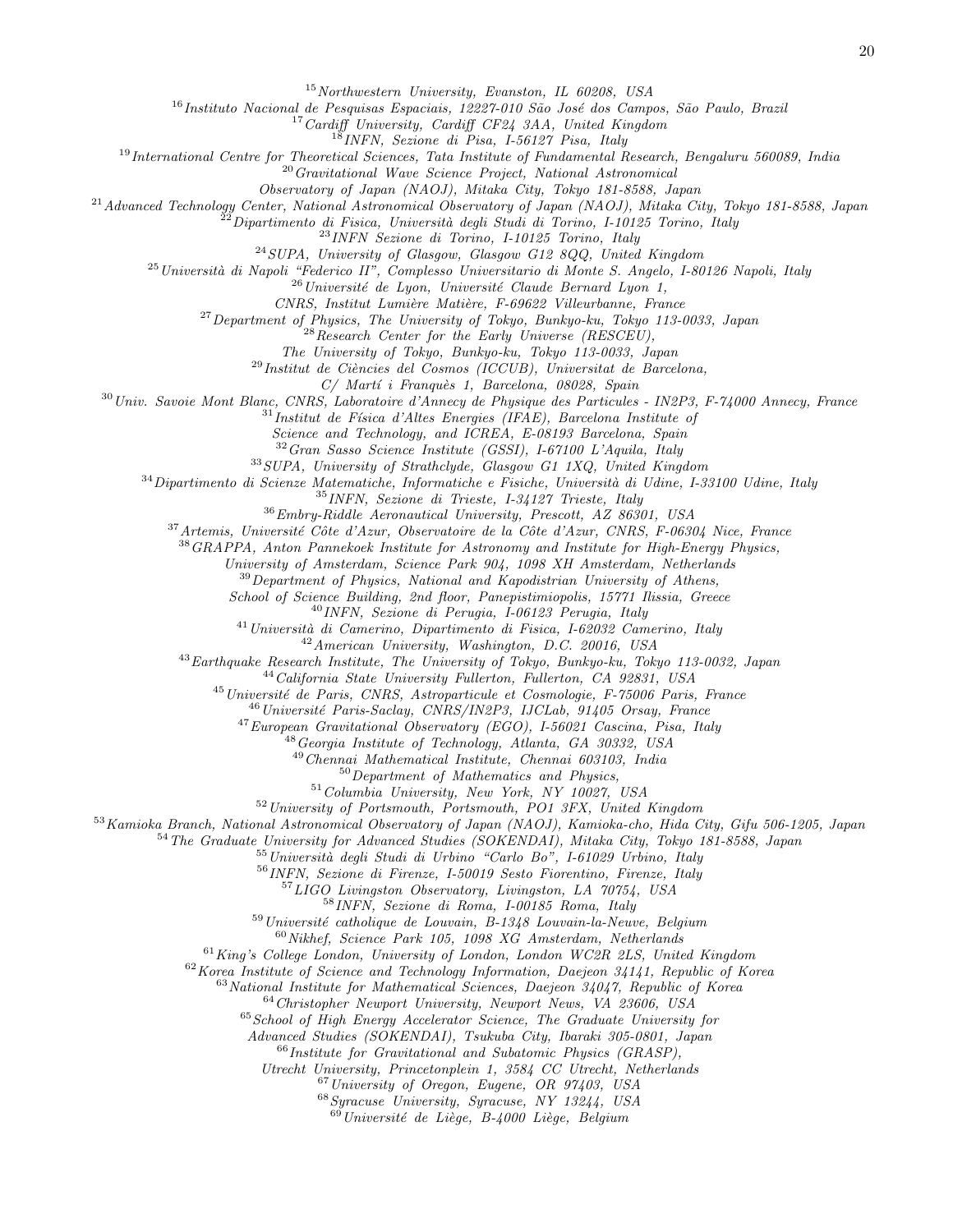$^{70}$ Università degli Studi di Milano-Bicocca, I-20126 Milano, Italy

INFN, Sezione di Milano-Bicocca, I-20126 Milano, Italy

INAF, Osservatorio Astronomico di Brera sede di Merate, I-23807 Merate, Lecco, Italy

LIGO Hanford Observatory, Richland, WA 99352, USA

Dipartimento di Medicina, Chirurgia e Odontoiatria "Scuola Medica Salernitana",

Universit`a di Salerno, I-84081 Baronissi, Salerno, Italy

LIGO Laboratory, Massachusetts Institute of Technology, Cambridge, MA 02139, USA

 $^{76}$ Wigner RCP, RMKI, H-1121 Budapest, Konkoly Thege Miklós út 29-33, Hungary

University of Florida, Gainesville, FL 32611, USA

Stanford University, Stanford, CA 94305, USA

Università di Pisa, I-56127 Pisa, Italy

Università di Perugia, I-06123 Perugia, Italy

<sup>81</sup> Università di Padova, Dipartimento di Fisica e Astronomia, I-35131 Padova, Italy

INFN, Sezione di Padova, I-35131 Padova, Italy

Bard College, Annandale-On-Hudson, NY 12504, USA

Montana State University, Bozeman, MT 59717, USA

Institute for Plasma Research, Bhat, Gandhinagar 382428, India

Universiteit Gent, B-9000 Gent, Belgium

Nicolaus Copernicus Astronomical Center, Polish Academy of Sciences, 00-716, Warsaw, Poland

Dipartimento di Ingegneria, Università del Sannio, I-82100 Benevento, Italy

 $89\overline{O}zGrav$ , University of Adelaide, Adelaide, South Australia 5005, Australia

<sup>90</sup>The University of Texas Rio Grande Valley, Brownsville, TX 78520, USA

California State University, Los Angeles, Los Angeles, CA 90032, USA

Departamento de Matemáticas, Universitat Autònoma de Barcelona,

Edificio C Facultad de Ciencias 08193 Bellaterra (Barcelona), Spain

INFN, Sezione di Genova, I-16146 Genova, Italy

OzGrav, University of Western Australia, Crawley, Western Australia 6009, Australia

RRCAT, Indore, Madhya Pradesh 452013, India

Missouri University of Science and Technology, Rolla, MO 65409, USA

<sup>97</sup> Vrije Universiteit Amsterdam, 1081 HV Amsterdam, Netherlands

Lomonosov Moscow State University, Moscow 119991, Russia

Università di Trento, Dipartimento di Fisica, I-38123 Povo, Trento, Italy

<sup>100</sup> INFN, Trento Institute for Fundamental Physics and Applications, I-38123 Povo, Trento, Italy

<sup>101</sup>SUPA, University of the West of Scotland, Paisley PA1 2BE, United Kingdom

 $^{102}Bar$ -Ilan University, Ramat Gan, 5290002, Israel

<sup>103</sup>Dipartimento di Fisica "E.R. Caianiello", Università di Salerno, I-84084 Fisciano, Salerno, Italy

INFN, Sezione di Napoli, Gruppo Collegato di Salerno,

Complesso Universitario di Monte S. Angelo, I-80126 Napoli, Italy

 $^{105}$ Università di Roma "La Sapienza", I-00185 Roma, Italy

Univ Rennes, CNRS, Institut FOTON - UMR6082, F-3500 Rennes, France

Indian Institute of Technology Bombay, Powai, Mumbai 400 076, India

INFN, Laboratori Nazionali del Gran Sasso, I-67100 Assergi, Italy

Laboratoire Kastler Brossel, Sorbonne Université, CNRS,

ENS-Université PSL, Collège de France, F-75005 Paris, France

Astronomical Observatory Warsaw University, 00-478 Warsaw, Poland

 $^{111}$  University of Maryland, College Park, MD 20742, USA

Max Planck Institute for Gravitational Physics (Albert Einstein Institute), D-14476 Potsdam, Germany

 $^{113}$ L2IT, Laboratoire des 2 Infinis - Toulouse, Université de Toulouse,

CNRS/IN2P3, UPS, F-31062 Toulouse Cedex 9, France

Villanova University, Villanova, PA 19085, USA

IGFAE, Universidade de Santiago de Compostela, 15782 Spain

Stony Brook University, Stony Brook, NY 11794, USA

<sup>117</sup> Center for Computational Astrophysics, Flatiron Institute, New York, NY 10010, USA

NASA Goddard Space Flight Center, Greenbelt, MD 20771, USA

Dipartimento di Fisica, Università degli Studi di Genova, I-16146 Genova, Italy

 $^{120}$ Department of Astronomy, Beijing Normal University, Beijing 100875, China

 $1^{21}OzGrav$ , University of Melbourne, Parkville, Victoria 3010, Australia

Università degli Studi di Sassari, I-07100 Sassari, Italy

INFN, Laboratori Nazionali del Sud, I-95125 Catania, Italy

Università di Roma Tor Vergata, I-00133 Roma, Italy

INFN, Sezione di Roma Tor Vergata, I-00133 Roma, Italy

University of Sannio at Benevento, I-82100 Benevento,

Italy and INFN, Sezione di Napoli, I-80100 Napoli, Italy

<sup>127</sup> Departamento de Astronomía y Astrofísica, Universitat de València, E-46100 Burjassot, València, Spain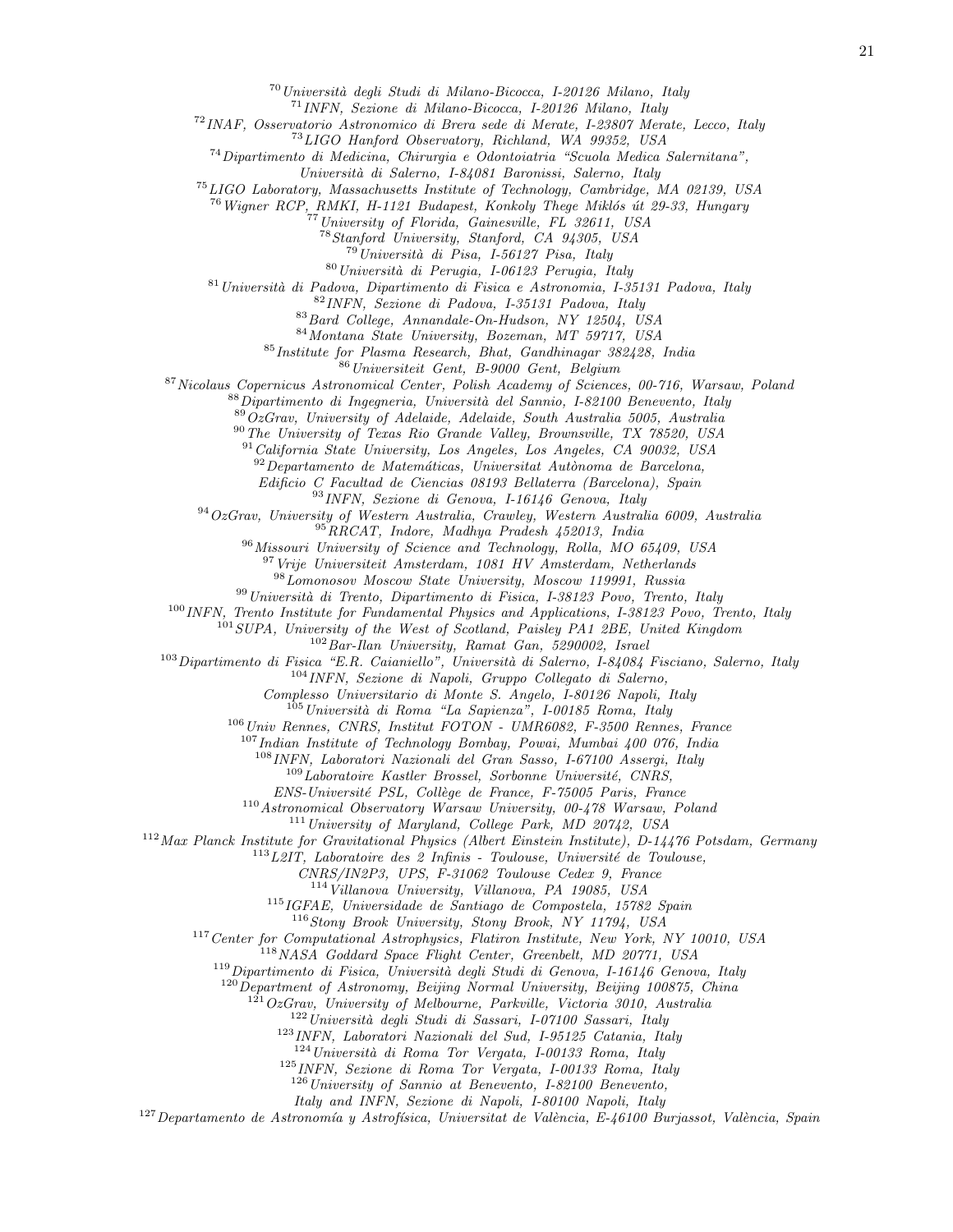Universität Hamburg, D-22761 Hamburg, Germany

Rochester Institute of Technology, Rochester, NY 14623, USA

<sup>130</sup>National Tsing Hua University, Hsinchu City, 30013 Taiwan, Republic of China

The Chinese University of Hong Kong, Shatin, NT, Hong Kong

Department of Applied Physics, Fukuoka University, Jonan, Fukuoka City, Fukuoka 814-0180, Japan

<sup>133</sup>OzGrav, Charles Sturt University, Wagga Wagga, New South Wales 2678, Australia

Department of Physics, Tamkang University, Danshui Dist., New Taipei City 25137, Taiwan

<sup>135</sup> Department of Physics, Center for High Energy and High Field Physics,

National Central University, Zhongli District, Taoyuan City 32001, Taiwan

CaRT, California Institute of Technology, Pasadena, CA 91125, USA

Dipartimento di Ingegneria Industriale (DIIN),

Universit`a di Salerno, I-84084 Fisciano, Salerno, Italy

Institute of Physics, Academia Sinica, Nankang, Taipei 11529, Taiwan

Université Lyon, Université Claude Bernard Lyon 1, CNRS,

IP2I Lyon / IN2P3, UMR 5822, F-69622 Villeurbanne, France

INAF, Osservatorio Astronomico di Padova, I-35122 Padova, Italy

OzGrav, Swinburne University of Technology, Hawthorn VIC 3122, Australia

Université libre de Bruxelles, Avenue Franklin Roosevelt 50 - 1050 Bruxelles, Belgium

IAC3–IEEC, Universitat de les Illes Balears, E-07122 Palma de Mallorca, Spain

Université Libre de Bruxelles, Brussels 1050, Belgium

Departamento de Matemáticas, Universitat de València, E-46100 Burjassot, València, Spain

Texas Tech University, Lubbock, TX 79409, USA

University of Minnesota, Minneapolis, MN 55455, USA

The Pennsylvania State University, University Park, PA 16802, USA

University of Rhode Island, Kingston, RI 02881, USA

<sup>150</sup>Bellevue College, Bellevue, WA 98007, USA

Scuola Normale Superiore, Piazza dei Cavalieri, 7 - 56126 Pisa, Italy

 $^{152}E\ddot{o}t\ddot{o}s$  University, Budapest 1117, Hungary

Maastricht University, P.O. Box 616, 6200 MD Maastricht, Netherlands

<sup>154</sup>The University of Sheffield, Sheffield S10 2TN, United Kingdom

 $1^{155}$ Université Lyon, Université Claude Bernard Lyon 1,

CNRS, Laboratoire des Matériaux Avancés (LMA),

IP2I Lyon / IN2P3, UMR 5822, F-69622 Villeurbanne, France

<sup>156</sup>Dipartimento di Scienze Matematiche, Fisiche e Informatiche, Università di Parma, I-43124 Parma, Italy

INFN, Sezione di Milano Bicocca, Gruppo Collegato di Parma, I-43124 Parma, Italy

The University of Utah, Salt Lake City, UT 84112, USA

Carleton College, Northfield, MN 55057, USA

University of Zurich, Winterthurerstrasse 190, 8057 Zurich, Switzerland

<sup>161</sup> Perimeter Institute, Waterloo, ON N2L 2Y5, Canada

Université de Strasbourg, CNRS, IPHC UMR 7178, F-67000 Strasbourg, France

West Virginia University, Morgantown, WV 26506, USA

University of Chicago, Chicago, IL 60637, USA

Montclair State University, Montclair, NJ 07043, USA

<sup>166</sup>Colorado State University, Fort Collins, CO 80523, USA

Institute for Nuclear Research, Bem t'er 18/c, H-4026 Debrecen, Hungary

University of Texas, Austin, TX 78712, USA

CNR-SPIN, c/o Università di Salerno, I-84084 Fisciano, Salerno, Italy

 $1^{70}$ Scuola di Ingegneria, Università della Basilicata, I-85100 Potenza, Italy

 $171 Observatory$ Observatori Astronòmic, Universitat de València, E-46980 Paterna, València, Spain

Centro de Física das Universidades do Minho e do Porto,

Universidade do Minho, Campus de Gualtar, PT-4710 - 057 Braga, Portugal

<sup>173</sup>Department of Astronomy, The University of Tokyo, Mitaka City, Tokyo 181-8588, Japan

Faculty of Engineering, Niigata University, Nishi-ku, Niigata City, Niigata 950-2181, Japan

Department of Physics, Graduate School of Science,

Osaka City University, Sumiyoshi-ku, Osaka City, Osaka 558-8585, Japan

<sup>176</sup> Vanderbilt University, Nashville, TN 37235, USA

<sup>177</sup> State Key Laboratory of Magnetic Resonance and Atomic and Molecular Physics,

Innovation Academy for Precision Measurement Science and Technology (APM),

Chinese Academy of Sciences, Xiao Hong Shan, Wuhan 430071, China

University of Szeged, Dóm tér 9, Szeged 6720, Hungary

Cornell University, Ithaca, NY 14850, USA

University of British Columbia, Vancouver, BC V6T 1Z4, Canada

INAF, Osservatorio Astronomico di Capodimonte, I-80131 Napoli, Italy

The University of Mississippi, University, MS 38677, USA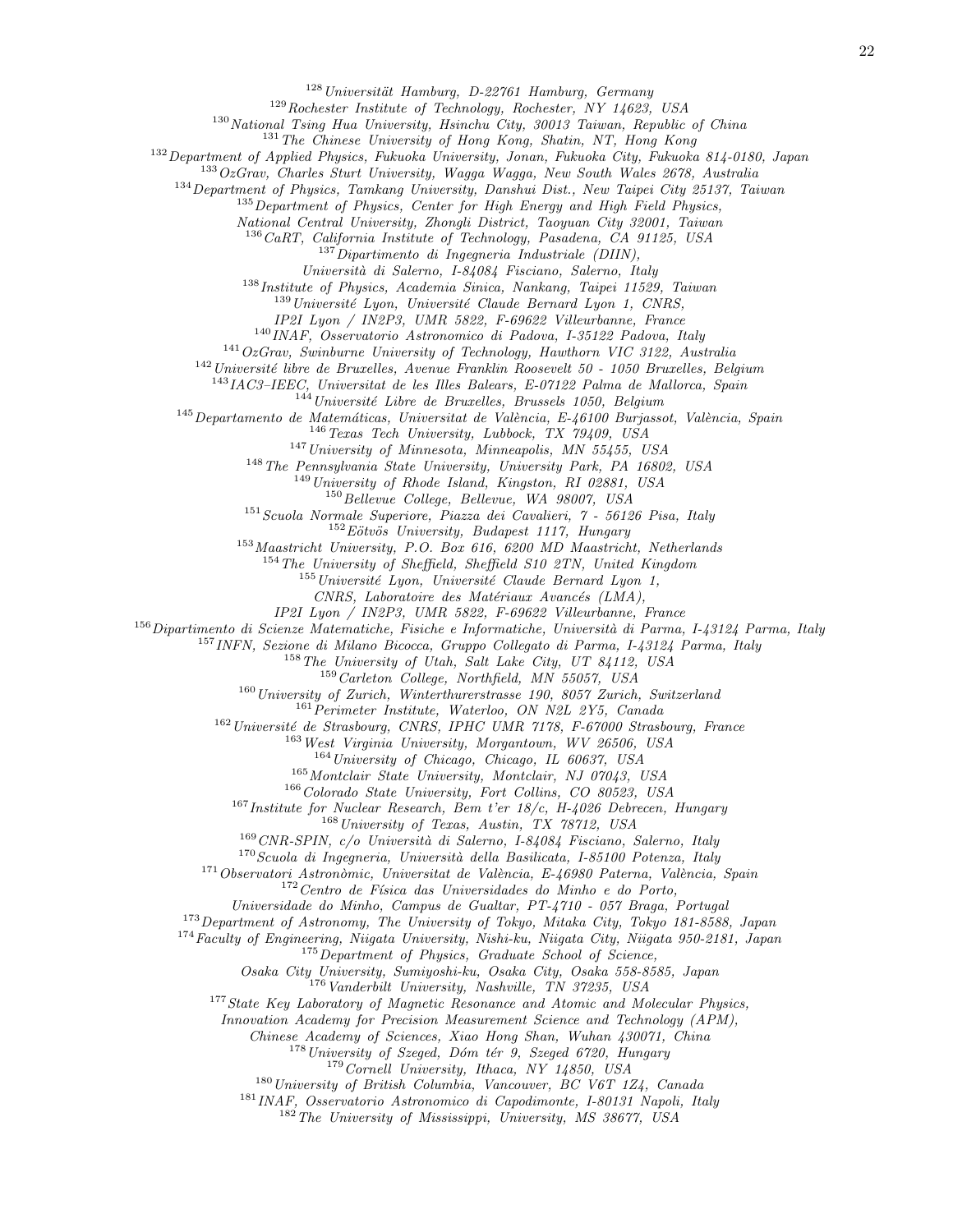<sup>183</sup>University of Michigan, Ann Arbor, MI 48109, USA

<sup>184</sup>Texas A&M University, College Station, TX 77843, USA

<sup>185</sup>Ulsan National Institute of Science and Technology, Ulsan 44919, Republic of Korea

<sup>186</sup>Shanghai Astronomical Observatory, Chinese Academy of Sciences, Shanghai 200030, China

 $187$  Institute for Cosmic Ray Research (ICRR), KAGRA Observatory,

The University of Tokyo, Kashiwa City, Chiba 277-8582, Japan

<sup>188</sup>Faculty of Science, University of Toyama, Toyama City, Toyama 930-8555, Japan

<sup>189</sup> Institute for Cosmic Ray Research (ICRR), KAGRA Observatory,

The University of Tokyo, Kamioka-cho, Hida City, Gifu 506-1205, Japan

 $190$  University of California, Berkeley, CA 94720, USA

 $191$  Maastricht University, 6200 MD, Maastricht, Netherlands

<sup>192</sup>Lancaster University, Lancaster LA1 4YW, United Kingdom

<sup>193</sup>College of Industrial Technology, Nihon University, Narashino City, Chiba 275-8575, Japan

 $^{194}Rutherford$  Appleton Laboratory, Didcot OX11 0DE, United Kingdom

<sup>195</sup>Department of Astronomy & Space Science, Chungnam National University, Yuseong-gu, Daejeon 34134, Republic of Korea

<sup>196</sup>Department of Physical Sciences, Aoyama Gakuin University, Sagamihara City, Kanagawa 252-5258, Japan

 $197$  Kavli Institute for Astronomy and Astrophysics,

Peking University, Haidian District, Beijing 100871, China

<sup>198</sup>Department of Physics, Aristotle University of Thessaloniki, University Campus, 54124 Thessaloniki, Greece

<sup>199</sup>Graduate School of Science and Engineering, University of Toyama, Toyama City, Toyama 930-8555, Japan

 $^{200}$  Nambu Yoichiro Institute of Theoretical and Experimental Physics (NITEP),

Osaka City University, Sumiyoshi-ku, Osaka City, Osaka 558-8585, Japan

<sup>201</sup>Directorate of Construction, Services & Estate Management, Mumbai 400094, India

 $^{202}$ Universiteit Antwerpen, Prinsstraat 13, 2000 Antwerpen, Belgium

 $^{203}$  University of Białystok, 15-424 Białystok, Poland

<sup>204</sup>Ewha Womans University, Seoul 03760, Republic of Korea

<sup>205</sup>National Astronomical Observatories, Chinese Academic of Sciences, Chaoyang District, Beijing, China

 $^{206}$ School of Astronomy and Space Science, University of Chinese Academy of Sciences, Chaoyang District, Beijing, China

<sup>207</sup> University of Southampton, Southampton SO17 1BJ, United Kingdom

 $^{208}$ Institute for Cosmic Ray Research (ICRR), The University of Tokyo, Kashiwa City, Chiba 277-8582, Japan

<sup>209</sup>Institute for High-Energy Physics, University of Amsterdam,

Science Park 904, 1098 XH Amsterdam, Netherlands

<sup>210</sup>Chung-Ang University, Seoul 06974, Republic of Korea

<sup>211</sup>University of Washington Bothell, Bothell, WA 98011, USA

<sup>212</sup>Institute of Applied Physics, Nizhny Novgorod, 603950, Russia

 $^{213}$ Inie University Gimhae, South Gyeongsang 50834, Republic of Korea

<sup>214</sup>Department of Physics, Myongji University, Yongin 17058, Republic of Korea

 $^{215}$ Institute of Particle and Nuclear Studies (IPNS),

High Energy Accelerator Research Organization (KEK), Tsukuba City, Ibaraki 305-0801, Japan

 $^{216}$  School of Physics and Astronomy, Cardiff University, Cardiff, CF24 3AA, UK

<sup>217</sup>Institute of Mathematics, Polish Academy of Sciences, 00656 Warsaw, Poland

 $^{218}$ National Center for Nuclear Research, 05-400 Świerk-Otwock, Poland

<sup>219</sup>Instituto de Fisica Teorica, 28049 Madrid, Spain

<sup>220</sup>Department of Physics, Nagoya University, Chikusa-ku, Nagoya, Aichi 464-8602, Japan

 $^{221}$ Université de Montréal/Polytechnique, Montreal, Quebec H3T 1J4, Canada

 $222$ Laboratoire Lagrange, Université Côte d'Azur,

Observatoire Côte d'Azur, CNRS, F-06304 Nice, France

 $^{223}Seoul$  National University, Seoul 08826, Republic of Korea

<sup>224</sup>Sungkyunkwan University, Seoul 03063, Republic of Korea

<sup>225</sup>NAVIER, École des Ponts, Univ Gustave Eiffel, CNRS, Marne-la-Vallée, France

 $^{226}$ Università di Firenze, Sesto Fiorentino I-50019, Italy

<sup>227</sup>Department of Physics, National Cheng Kung University, Tainan City 701, Taiwan

<sup>228</sup> School of Physics and Technology, Wuhan University, Wuhan, Hubei, 430072, China

 $229$  National Center for High-performance computing, National Applied Research Laboratories,

Hsinchu Science Park, Hsinchu City 30076, Taiwan

 $^{230}$ Department of Physics, National Taiwan Normal University, sec. 4, Taipei 116, Taiwan

 $^{231}NASA$  Marshall Space Flight Center, Huntsville, AL 35811, USA

<sup>232</sup>INFN, Sezione di Roma Tre, I-00146 Roma, Italy

 $233$ ESPCI, CNRS, F-75005 Paris, France

<sup>234</sup>Kenyon College, Gambier, OH 43022, USA

<sup>235</sup> School of Physics Science and Engineering, Tongji University, Shanghai 200092, China

 $^{236}$ Dipartimento di Fisica, Università di Trieste, I-34127 Trieste, Italy

<sup>237</sup> Institute for Photon Science and Technology, The University of Tokyo, Bunkyo-ku, Tokyo 113-8656, Japan

<sup>238</sup>Indian Institute of Technology Madras, Chennai 600036, India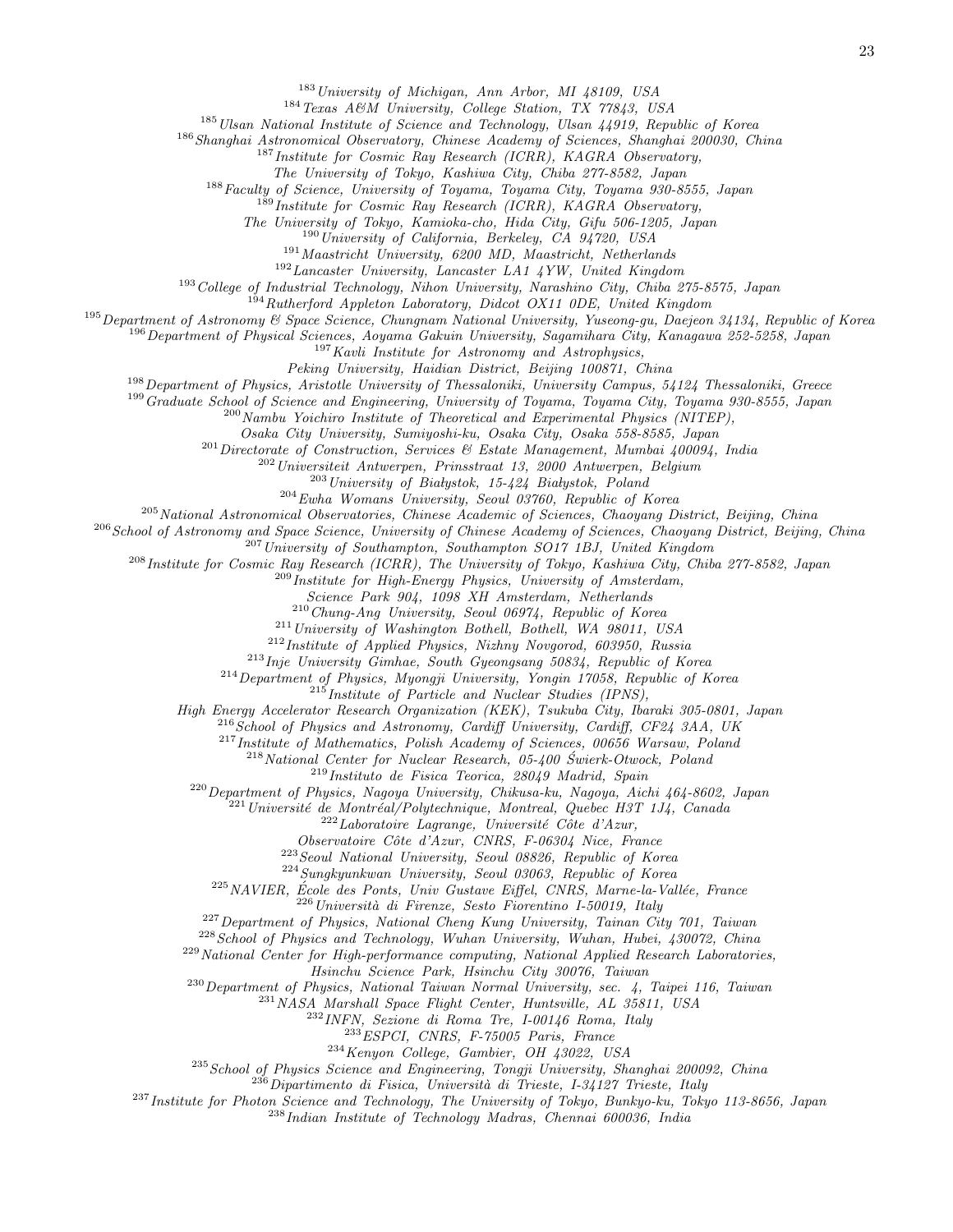<sup>239</sup>Saha Institute of Nuclear Physics, Bidhannagar, West Bengal 700064, India

 $^{240}$ Institute of Space and Astronautical Science (JAXA),

Chuo-ku, Sagamihara City, Kanagawa 252-0222, Japan

<sup>241</sup> Institut des Hautes Etudes Scientifiques, F-91440 Bures-sur-Yvette, France

<sup>242</sup>Faculty of Law, Ryukoku University, Fushimi-ku, Kyoto City, Kyoto 612-8577, Japan

<sup>243</sup>Indian Institute of Science Education and Research, Kolkata, Mohanpur, West Bengal 741252, India

 $^{244}$ Department of Physics, University of Notre Dame, Notre Dame, IN  $46556$ , USA

<sup>245</sup>Graduate School of Science and Technology, Niigata University, Nishi-ku, Niigata City, Niigata 950-2181, Japan

<sup>246</sup> Consiglio Nazionale delle Ricerche - Istituto dei Sistemi Complessi, Piazzale Aldo Moro 5, I-00185 Roma, Italy

 $^{247}$ Korea Astronomy and Space Science Institute (KASI), Yuseong-gu, Daejeon 34055, Republic of Korea  $^{248}$ Hobart and William Smith Colleges, Geneva, NY 14456, USA

<sup>249</sup>International Institute of Physics, Universidade Federal do Rio Grande do Norte, Natal RN 59078-970, Brazil

<sup>250</sup>Museo Storico della Fisica e Centro Studi e Ricerche "Enrico Fermi", I-00184 Roma, Italy

 $^{251}$ Dipartimento di Matematica e Fisica, Università degli Studi Roma Tre, I-00146 Roma, Italy

 $^{252}$ University of Arizona, Tucson, AZ 85721, USA

 $^{253}$ Università di Trento, Dipartimento di Matematica, I-38123 Povo, Trento, Italy

<sup>254</sup>University of California, Riverside, Riverside, CA 92521, USA

 $^{255}$ University of Washington, Seattle, WA 98195, USA

 $^{256}$ Indian Institute of Technology, Palaj, Gandhinagar, Gujarat 382355, India

<sup>257</sup>Department of Electronic Control Engineering, National Institute of Technology,

Nagaoka College, Nagaoka City, Niigata 940-8532, Japan

<sup>258</sup>Departamento de Matemática da Universidade de Aveiro and Centre for Research and

Development in Mathematics and Applications, Campus de Santiago, 3810-183 Aveiro, Portugal

<sup>259</sup>Marquette University, Milwaukee, WI 53233, USA

 $^{260}$ Faculty of Science, Toho University, Funabashi City, Chiba 274-8510, Japan

<sup>261</sup>Graduate School of Science and Technology, Gunma University, Maebashi, Gunma 371-8510, Japan

<sup>262</sup> Institute for Quantum Studies, Chapman University, Orange, CA 92866, USA

<sup>263</sup>Accelerator Laboratory, High Energy Accelerator Research Organization (KEK), Tsukuba City, Ibaraki 305-0801, Japan  $^{264}$ Faculty of Information Science and Technology,

Osaka Institute of Technology, Hirakata City, Osaka 573-0196, Japan

<sup>265</sup>INAF, Osservatorio Astrofisico di Arcetri, Largo E. Fermi 5, I-50125 Firenze, Italy

<sup>266</sup>Indian Institute of Technology Hyderabad, Sangareddy, Khandi, Telangana 502285, India

<sup>267</sup>Indian Institute of Science Education and Research, Pune, Maharashtra 411008, India

<sup>268</sup>Istituto di Astrofisica e Planetologia Spaziali di Roma,

Via del Fosso del Cavaliere, 100, 00133 Roma RM, Italy

<sup>269</sup>Department of Space and Astronautical Science,

The Graduate University for Advanced Studies (SOKENDAI), Sagamihara City, Kanagawa 252-5210, Japan

<sup>270</sup>Andrews University, Berrien Springs, MI 49104, USA

 $^{271}$ Research Center for Space Science, Advanced Research Laboratories,

Tokyo City University, Setagaya, Tokyo 158-0082, Japan

<sup>272</sup> Institute for Cosmic Ray Research (ICRR), Research Center for Cosmic Neutrinos (RCCN),

The University of Tokyo, Kashiwa City, Chiba 277-8582, Japan

<sup>273</sup>Department of Physics, Kyoto University, Sakyou-ku, Kyoto City, Kyoto 606-8502, Japan

 $^{274}$ Yukawa Institute for Theoretical Physics (YITP),

Kyoto University, Sakyou-ku, Kyoto City, Kyoto 606-8502, Japan

<sup>275</sup>Dipartimento di Scienze Aziendali - Management and Innovation Systems (DISA-MIS),

Universit`a di Salerno, I-84084 Fisciano, Salerno, Italy

 $^{276}$  Van Swinderen Institute for Particle Physics and Gravity,

University of Groningen, Nijenborgh 4, 9747 AG Groningen, Netherlands

<sup>277</sup> Faculty of Science, Department of Physics, The Chinese University of Hong Kong, Shatin, N.T., Hong Kong

 $^{278}$ Vrije Universiteit Brussel, Pleinlaan 2, 1050 Brussel, Belgium

 $^{279}$ Applied Research Laboratory, High Energy Accelerator Research Organization (KEK), Tsukuba City, Ibaraki 305-0801, Japan

 $^{280}$ Department of Communications Engineering, National Defense

Academy of Japan, Yokosuka City, Kanagawa 239-8686, Japan

<sup>281</sup>Department of Physics, University of Florida, Gainesville, FL 32611, USA

 $^{282}$ Department of Information and Management Systems Engineering,

Nagaoka University of Technology, Nagaoka City, Niigata 940-2188, Japan

<sup>283</sup>Tata Institute of Fundamental Research, Mumbai 400005, India

 $^{284}$ Eindhoven University of Technology, Postbus 513, 5600 MB Eindhoven, Netherlands

<sup>285</sup>Department of Physics and Astronomy, Sejong University, Gwangjin-gu, Seoul 143-747, Republic of Korea

<sup>286</sup>Concordia University Wisconsin, Mequon, WI 53097, USA

<sup>287</sup>Department of Electrophysics, National Yang Ming Chiao Tung University, Hsinchu, Taiwan

 $^{288}$ Department of Physics, Rikkyo University, Toshima-ku, Tokyo 171-8501, Japan

(Dated: April 12, 2022)